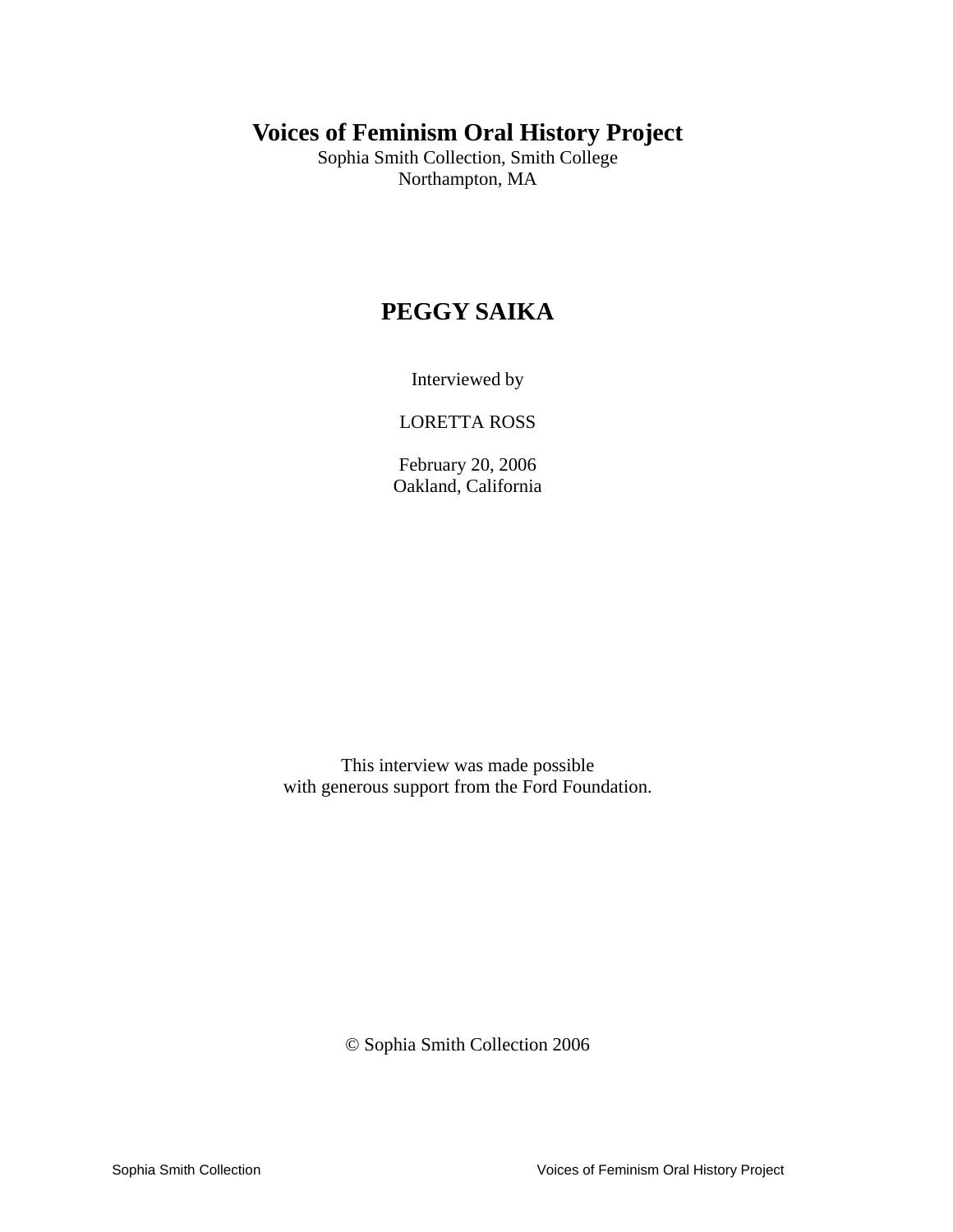## Narrator

Peggy Saika was born February 26, 1945, in an Arizona internment camp. Her Japanese American family settled in Sacramento after the war. Peggy was the youngest of five children in a working-class, Buddhist family. Her father, Fred Taro Saika, was a farmworker; her mother, Dorothy Fukushima, worked in canneries and cleaned houses. After high school Peggy worked as a hairdresser while earning an undergraduate degree at Sacramento State College. She later earned a master's degree in social work.

In the late 1960s and early 1970s, Saika was involved in left study groups and in Asian American and multiracial community activism for education, immigrant, tenant, and labor rights in Sacramento. She became coordinator of Asian Community Services. Encounters with sex discrimination in employment, an abortion experience, and an abusive personal relationship attuned Saika to women's issues as well. While living in New York City from 1978 to 1983, she worked at the Chinatown Health Center and was active in Bronx Women Against Rape (WAR), the Organization of Asian Women (OAW), and third world women's activism.

Since returning to the Bay Area in 1983, Saika has continued to combine employment in nonprofits with community activism. From 1983 to 1991 she served as executive director of the Asian Law Caucus. In 1986 she became the first Asian American appointed to the Alameda County Commission on the Status of Women. She was a co-founder of the Asian Women's Shelter, the first shelter for abused Asian women in northern California, and in 1989 she helped organize Asian Pacific Islanders for Choice (APIC). From 1993 to 2000 Saika served as founding executive director of the Asian Pacific Environmental Network (APEN). After attending the 1995 UN Women's Conference in Beijing, she participated in creating the National Asian Pacific American Women's Forum (NAPAWF). Since 2002 Saika has been executive director of Asian Americans/Pacific Islanders in Philanthropy (AAPIP). She is active in the Buena Vista United Methodist Church.

Saika has served on several boards, including the Ms. Foundation for Women, the California Wellness Foundation, the New World Foundation, and Choice USA. Saika is married to Art Chen, a political activist and physician. They have two children.

### Interviewer

Loretta Ross (b. 1953) became involved in black nationalist politics while attending Howard University, 1970-73. A leader in the anti-rape and anti-racism movements in the 1970s and 1980s, she co-founded the International Council of African Women and served as Director of Women of Color Programs for the National Organization for Women and Program Director for the National Black Women's Health Project. After managing the research and program departments for the Center for Democratic Renewal, an anti-Klan organization, Ross established the National Center for Human Rights Education in 1996, which she directed through 2004. Also in 2004, she was the Co-Director of the March for Women's Lives. In 2005 she became national coordinator of the SisterSong Women of Color Reproductive Health Collective. The Loretta Ross papers are at the Sophia Smith Collection; the Voices of Feminism Project also includes an oral history with Ross.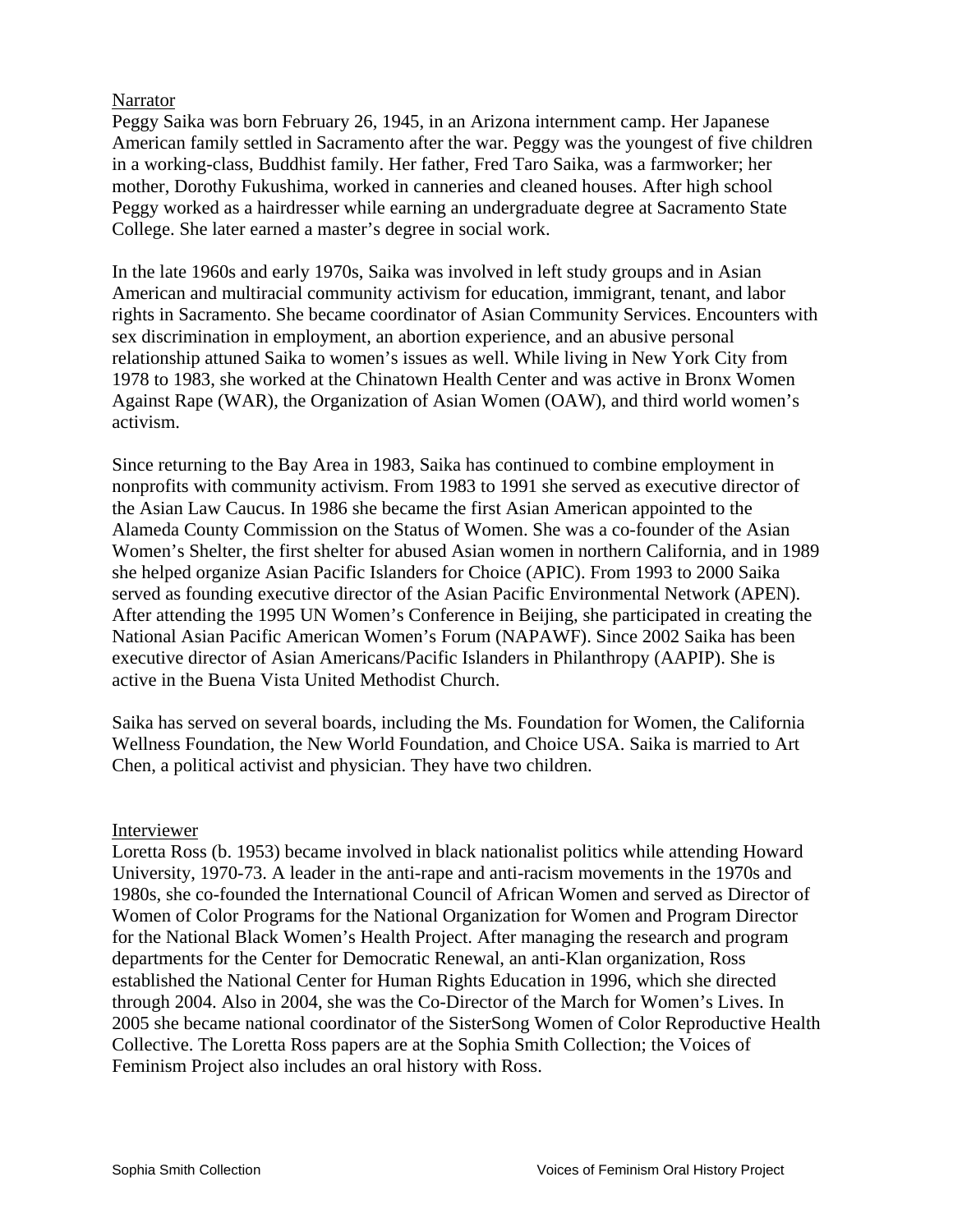## Abstract

In this oral history, Saika underscores the lasting impact of the internment experience as a call to vigilance and action. She traces her political involvements from pan-Asian student activism in the late 1960s forward, marking her journey through various forms of organizing: direct service, civil rights, community organizing, and philanthropy. The interview offers a general outline of Saika's path as a postwar progressive who embraces her generation's challenge to build an ethnic movement that affirms Asian American identity and rights while it also advances a broad anti-racist, feminist, class-conscious social justice agenda.

Restrictions None

### Format

Interview recorded on miniDV using Sony Digital Camcorder DSR-PDX10. Four 60-minute tapes.

### Transcript

Transcribed by Susan Kurka. Audited for accuracy by Cara Sharpes. Edited for clarity by Revan Schendler. Transcript has been reviewed and approved by Peggy Saika and Loretta Ross.

## Bibliography and Footnote Citation Forms

## Video Recording

**Bibliography:** Saika, Peggy. Interview by Loretta Ross. Video recording, February 20, 2006. Voices of Feminism Oral History Project, Sophia Smith Collection. **Footnote example:** Peggy Saika interview by Loretta Ross, video recording, February 20, 2006, Voices of Feminism Oral History Project, Sophia Smith Collection, tape 2.

## Transcript

**Bibliography:** Saika, Peggy. Interview by Loretta Ross. Transcript of video recording, February 20, 2006. Voices of Feminism Oral History Project, Sophia Smith Collection. **Footnote example:** Peggy Saika, interview by Loretta Ross, transcript of video recording, February 20, 2006, Voices of Feminism Oral History Project, Sophia Smith Collection, pp. 23–24.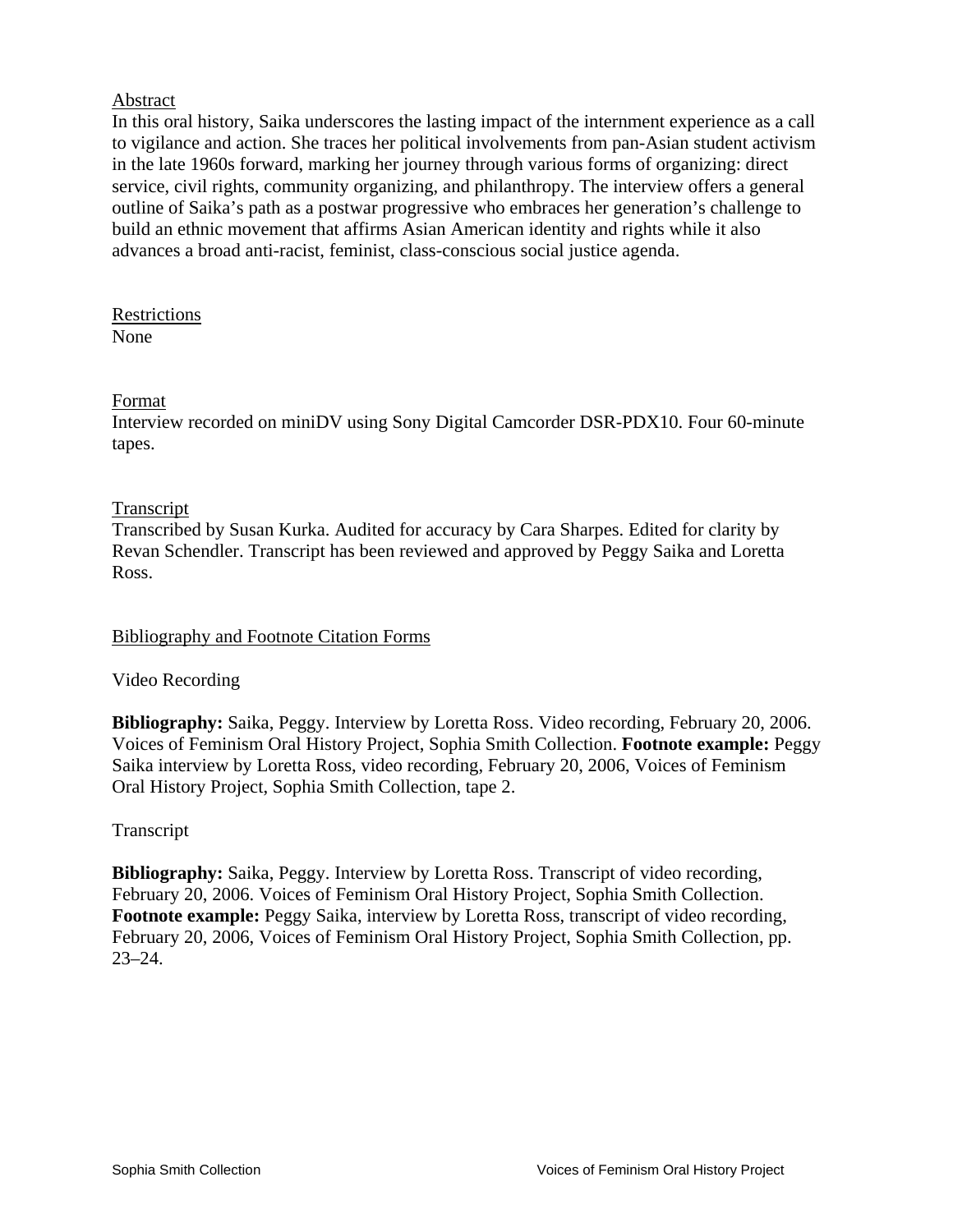Voices of Feminism Oral History Project Sophia Smith Collection Smith College Northampton, MA

Transcript of interview conducted February 20, 2006, with:

PEGGY SAIKA, Oakland, California

| <b>LORETTA ROSS</b><br>by: |  |
|----------------------------|--|
|----------------------------|--|

- ROSS: Good morning. It is February 20, 2006. My name is Loretta Ross. I'm with the Voices of Feminism project of Smith College, the Sophia Smith Collection. I am in Oakland, California, interviewing Peggy Saika with Asian American Pacific Islanders in Philanthropy, and we're here to do her oral history. How are you feeling?
- SAIKA: Thank you, I'm feeling great. Thank you, Loretta. Thank you for being here.
- ROSS: Oh, it's great to talk to you. (pause in recording) OK, Peggy, why don't you start off by telling us where you're from and your family background.
- SAIKA: Well, I was born in Arizona, because my family was interned in one of the concentration camps during World War II in Arizona and I was born at the close of the war. But I grew up mainly in Sacramento, California, so I kind of consider that — you know, when people talk about hometowns or whatever, because I think there's a difference for me about the community that I was a part of and raised in, and then a more political kind of connotation of my birth, which just permeates my whole life and how I think I see the world and myself and my place in this world. I guess we'll talk about it some more later, but  $-$  I'm from Sacramento and I'm the youngest of five children. My sister, Gloria, is the oldest and then my parents had three sons right in succession. And I always kid that I was the mistake in the family, the menopause baby, but [I was] the youngest of five and just really raised, almost, by my sister, who I consider like a second mother to me.

## ROSS: May I interrupt to ask you to explain more about the internment camps?

- SAIKA: Sure.
- ROSS: Because it may be knowledge that a lot of people don't have about what happened.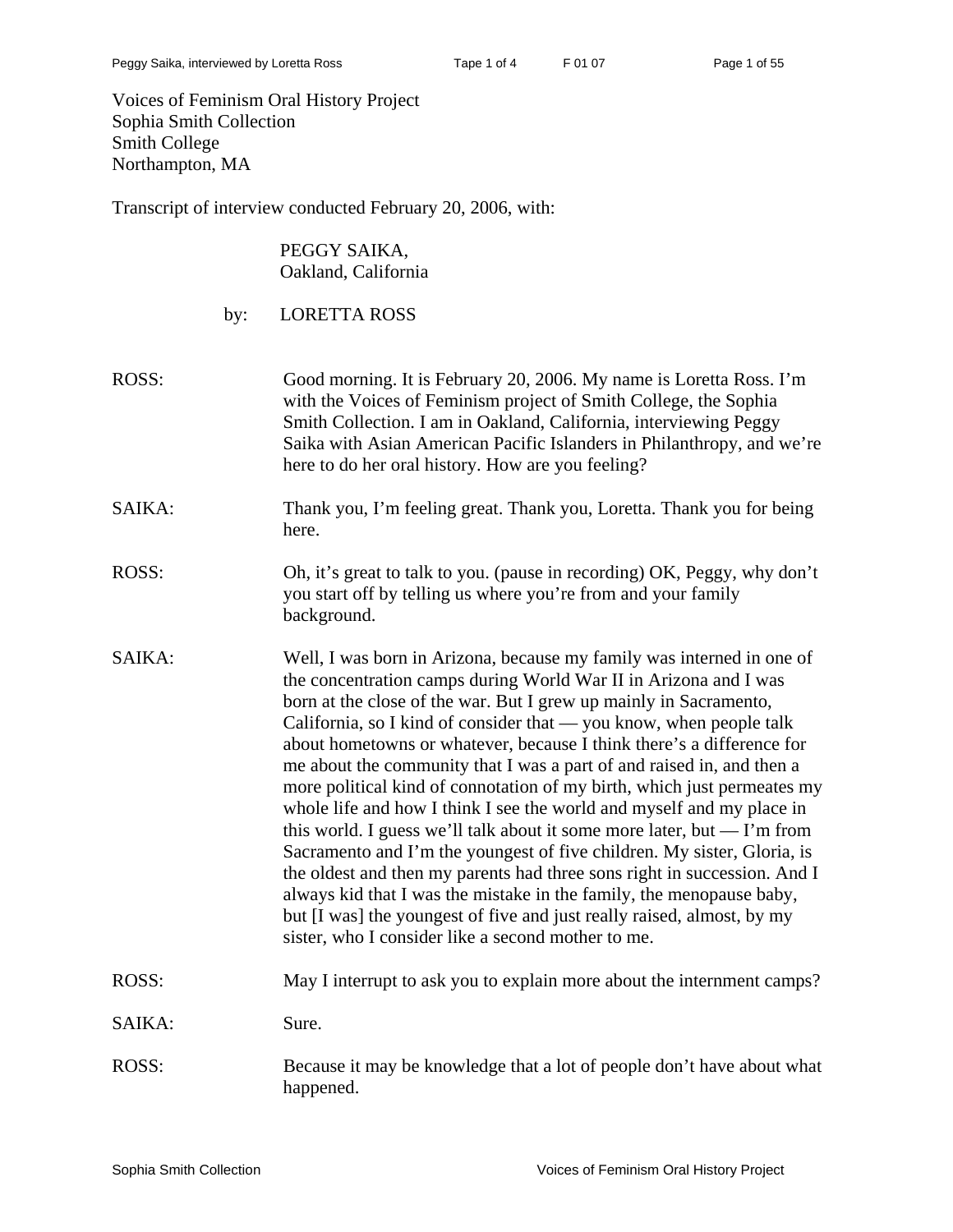SAIKA: Sure. It's so wound up in thinking about the old questions about how we become politicized, how we become socially conscious: the legacy, for me, of having my grandparents, my aunts and uncles, my cousins, my parents, my siblings, all interned in a concentration camp during World War II. And then having that as a reference point for most Japanese Americans, you know, when they first meet each other. My parents' generation, the first question will be, What camp were you interned? And it becomes a way for really my parents' generation to connect.

> And for my generation it's been about a consciousness and a political awareness about the fragility, what I consider the fragility, of democracy, of how, in times of crisis or peril that understatedly, I think — it's really been an invisible part of our history in this country is that for people of color, we've become enslaved in so many different ways. And so, in that context of understanding, that there were ten of these sites across the country. When I first went with my family in the '70s, that was the very first time that my parents went back to Arizona to the camp, how emotional it was for everybody but in particular my mother, who — you know, the camps were where all you could bring were what you could carry. So she carried her babe. They carried, I think, one suitcase, but all their babies — and she remembers so much that it was 119 degrees or something and there were pregnant women in the train cars that were passing out and they were handing out salt tablets. How when they first got there it's the middle of a desert — all of the camps were — they just cried and cried because the whole issue of where they were and — total, I think, just confusion about why they were there.

> And so that legacy is steeped in me, and so it makes — I think it drives me, my head and my heart about why it's important to stay politically active, why it's really in the protection of, and the building of a multicultural democracy, that it's more important for those of us who have this kind of legacy. And I think that for all people of color in this country we have different levels of legacy but there's something that our common history of oppression and exploitation binds us all. And I think it's in that spirit that I feel I'm a part of a global community. But I have a deep sense of responsibility about being able to be engaged around inequities, and that's a part of my legacy, that it's not only that it's a part of my genealogy but it's a part of who I am and hopefully a part of why I'm here.

|  | So when were you born? |
|--|------------------------|

- SAIKA: In 1945 and in Arizona, as I said, at the close of the war. But as a baby I was in Sacramento or in California.
- ROSS: So your parents' names are?
- SAIKA: My parent my mom, Dorothy Fukushima was her maiden name. She was born in Milpitas, California, which is in the Bay Area. She was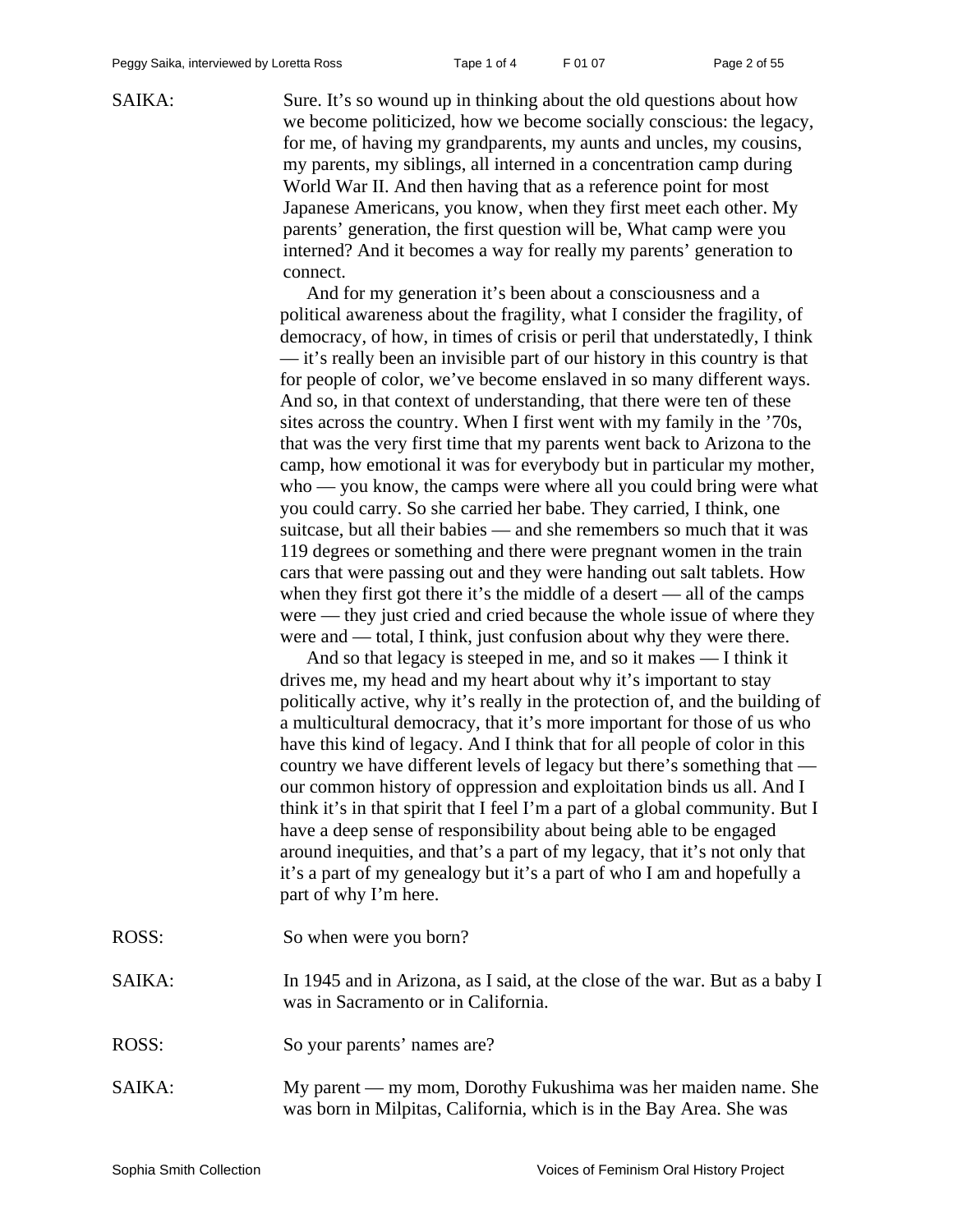actually the youngest of three. Her brother and her sister were both born in Japan and then my grandparents came here, and so she was the only one that was born here, so, much younger than they were. My father was born in Japan but came very early to this country as a young boy. So in many ways they [were] culturally Japanese but culturally very much American — so, you know, Japanese Americans. And they worked and struggled. She had children to raise and all of that but she was a cannery worker, a farm worker, she cleaned houses, she was a seamstress. She did it all. My father, similar — farm worker, very small business person. He was a presser for a long time in a dry cleaners. A lot of different kinds of jobs in order to raise their family, and neither one of them finished high school and they were bicultural in many ways and really very much reflect their generation in this country.

- ROSS: And your father's name?
- SAIKA: My father's name is Fred, Fred Saika.
- ROSS: OK. And the number of brothers and sisters that you have?
- SAIKA: I have one sister who's the oldest and then three brothers. I lost one brother to lymphoma about ten years ago, and so it's been, it's been a loss. So there's four of us that are left.
- ROSS: So do you think coming from a working-class background, as your parents represented, had an impact on the work you do today?
- SAIKA: Oh definitely, definitely. You can't help but be shaped by what you see and experience, through the life experiences of your parents. For my mother to — you know, I have such a child's recollection of seeing her come home from the canneries, where she was allergic to peach fuzz and all of that, and so her arms and just most of her body, she'd have this horrible rash, because that's what was in season and that's what she would be working around every day. For her to clean people's houses and really make so little and — so for both of them, yes. I mean, it did shape who I am and how I see the world, similar to the whole internment during the war, all of this. I mean, you understand class differences. You understand poverty if that's really where your background really has come from. But all of this has been a gift about being able to look at and appreciate opportunities in a whole different way, to know how limited their opportunities were, to know how limited their options were, how exploited they've been. It's just something that is a much deeper lesson and education than going to college or to graduate school or any of that.
- ROSS: So, what values, religious or otherwise, do you think you got from your  $f_{\text{amily}}$ ?  $\frac{10:10}{2}$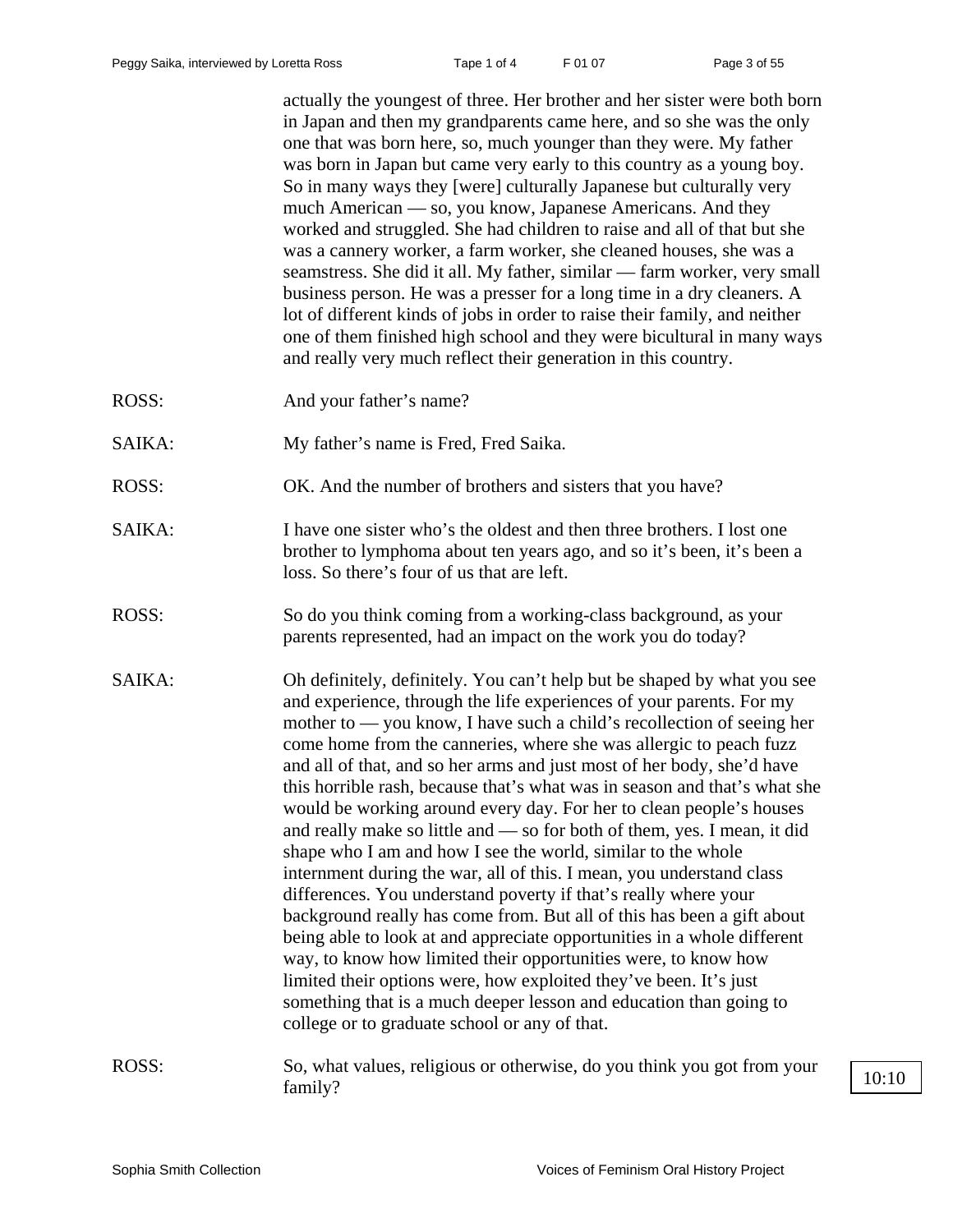SAIKA: Well, I was raised a Buddhist. I always say that I am culturally a Buddhist and became a Christian as an adult. The main part of that has been, for my parents, especially my mother, always being very spiritual. Her sense of never giving up and her sense of family and what makes everything possible and being very spiritually grounded has been an important part of my own consciousness and upbringing. I always say to people, I feel very culturally a Buddhist still. But my parents were typical of many, many parents I think, that, you know, they faced adversity and always felt hopeful though. My mother is such an optimist still, even though now she's got Alzheimer's and she's definitely aging and very frail and fragile. We all take care of her and it's a part of what she has instilled in us, is a sense of hope and optimism and hard work and giving back and taking care of ourselves, our families, our community, being involved, being engaged. I mean, I think that that's really a spirit that's with all of us and I've inherited that from both her and my father, and my sister really, my oldest sister, who has really been probably one of the biggest influences on my life, because she's raised me so much, you know. ROSS: Well tell me about her. What's her name? SAIKA: Her name is Gloria and I always say that if she were born in a more privileged family, or born later, she would have been a medical doctor, but she became a nurse. And that was primarily because that's what she could afford, her family could afford, as far as going to school and all of that. But incredibly both maternal and community oriented. So we're very, very close and what a gift it's been for me to have her. I always call her my second mother, and she really, really is, and so that bond, that sense of sisterhood in the deepest sense, both biologically and politically, is really important for me. It's very grounding. ROSS: Did your family talk about politics as you were growing up? SAIKA: My family did not and it's really interesting for me, because I didn't really even learn, in a more political way, about the internment

experience until I was in high school and then in college. And it's been so much a part of my own search and my own life journey to be able to understand it and, in the beginning, just be enraged by it all. You know, how could you just go into camp and all of that, but through the process of my own consciousness raising and self-awareness and social awareness that I've been able to grow and to learn and to understand. And not just to understand, but to internalize what it was for, you know, 120,000 people to be interned at that time and what it meant, and the hysteria and the fear and all of that that permeated this country. And so, my family, my parents especially, were a part of that and I just more fully and deeply appreciate what they've gone through, now.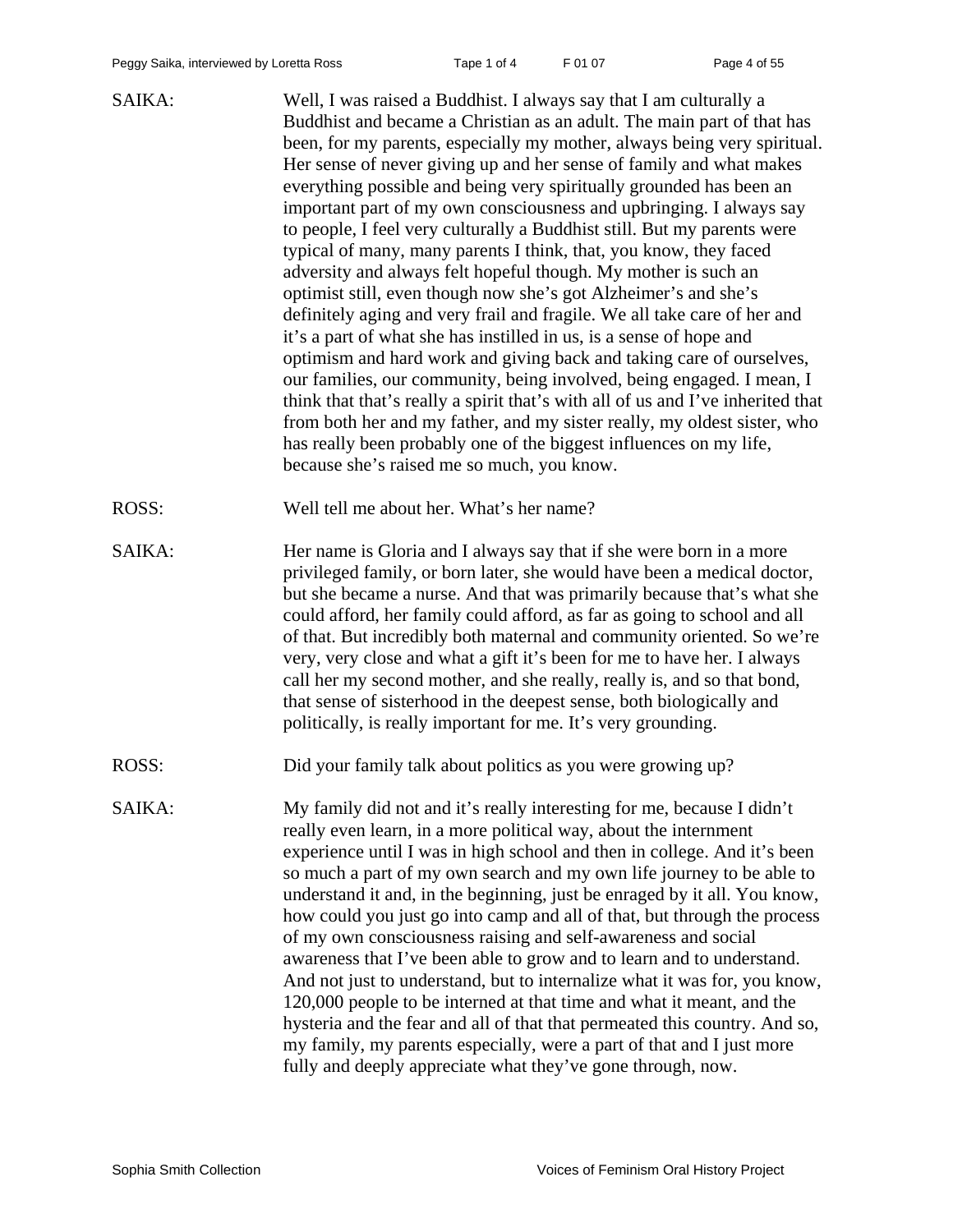| ROSS:  | So Peggy, tell me about how you learned about sex and sexuality.<br>That's always interesting to hear (Saika laughs) from a person who was<br>pre-feminist when this is coming about.                                                                                                                                                                                                                                                                                                                                                                                                                                                                                                                                                                                                                                                                                                                                                                                                                                                                                                                                                                                                                                                                                                                                                                                                                                                                                                     | 14:27 |
|--------|-------------------------------------------------------------------------------------------------------------------------------------------------------------------------------------------------------------------------------------------------------------------------------------------------------------------------------------------------------------------------------------------------------------------------------------------------------------------------------------------------------------------------------------------------------------------------------------------------------------------------------------------------------------------------------------------------------------------------------------------------------------------------------------------------------------------------------------------------------------------------------------------------------------------------------------------------------------------------------------------------------------------------------------------------------------------------------------------------------------------------------------------------------------------------------------------------------------------------------------------------------------------------------------------------------------------------------------------------------------------------------------------------------------------------------------------------------------------------------------------|-------|
| SAIKA: | That is so interesting to even hear, to have you ask me that question,<br>because I have thought about it over the years. I think I'm really so<br>indicative of so many of us, you know. I started menstruating without<br>really understanding what it was about and the first time I menstruated I<br>was horrified. I was so afraid that there was something really wrong<br>with me. And my sister had to take me aside and my mother both, you<br>know, and drawing me pictures and trying to really educate me about<br>what was going on with my own body. And at the very end of all of this<br>— it was just a very long — and I think it was crying and I'm so afraid.<br>So my sister said, "So do you get it?" And I'm like, no. (laughs)<br>So, lesson number one, you know, Sexuality 101, not good, as far as<br>even from that time as far as becoming an adolescent and starting to<br>menstruate and all of that. And really, too, being raised in a community<br>in Sacramento, a Japanese American, Asian American community,<br>actually living in an area that was before urban renewal and all of that. It<br>was a redevelopment area, so it was a very multiracial area. So I grew<br>up with not just Japanese Americans but African Americans, low-<br>income white folks and all of that, but in the midst of all of that raised<br>still, I don't know if I would say conservatively, but much more<br>traditionally than I hope I have raised my daughter. |       |
| ROSS:  | What do you mean by traditional?                                                                                                                                                                                                                                                                                                                                                                                                                                                                                                                                                                                                                                                                                                                                                                                                                                                                                                                                                                                                                                                                                                                                                                                                                                                                                                                                                                                                                                                          |       |
| SAIKA: | Traditionally in terms of expectations of women, especially girls. Why I<br>consider it different for my sister and myself is that we're really a<br>generation apart, you know, over a decade apart. She was really raised<br>much more as the first-born, and so our politics, and the way we have<br>made choices about our lives reflect that generational gap. When I think<br>about the kind of choices that and options that she had $- I$ was the<br>baby of the family and I think that by the time I became a teenager and I<br>was growing up, my parents were kind of broken in. They had a<br>daughter and three sons and so I was the fifth and I was fairly rebellious<br>and opinionated and judgmental and all of that. So, I've really have<br>been so fortunate and indulged in some ways in being able to go my<br>own way within the confines — you know, I guess what I'm describing<br>though still is within the confines of a Japanese American community<br>in Sacramento which is, you know, not New York or San Francisco or<br>Los Angeles. I had an interesting growing up, so to speak, with many<br>conflicting messages, for cultural reasons, for generational reasons, for<br>gender issues.                                                                                                                                                                                                                                                           |       |
| ROSS:  | Well, how did gender affect growing up and learning about your<br>sexuality? Did it influence when you became sexually active?                                                                                                                                                                                                                                                                                                                                                                                                                                                                                                                                                                                                                                                                                                                                                                                                                                                                                                                                                                                                                                                                                                                                                                                                                                                                                                                                                            | 18:40 |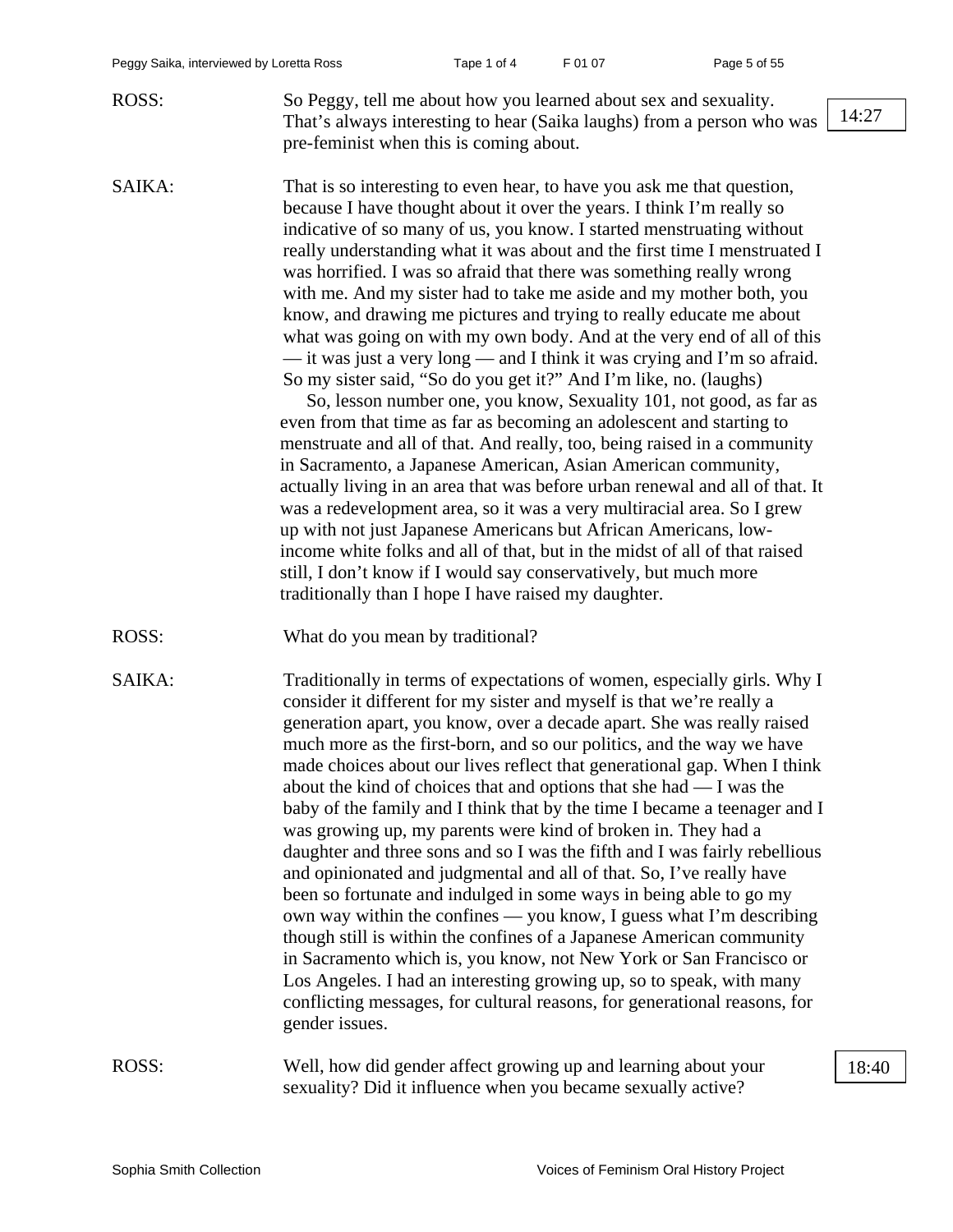SAIKA: I think that, to be perfectly honest, I really feel that so much of my teenage years and even into my early twenties, I was so confused and unconscious, to be perfectly honest about it. I wish I could say I was a raging feminist from birth, but it would be disingenuous. You know, I really feel that it was my overall political awakening as a person of color that has led me to really understand more the intersection of race, class, and gender. And then as I have gotten older and had many more life experiences, I hope I am a more substantive both thinker and doer around issues of gender and those intersections, that they are who I am. Those intersections all define who I am and it's still in the context of that that I place myself.

> I lost two really good friends in December, both activists, both in their fifties. One good friend, we just had his memorial service. He was a writer, a teacher, a performer and many, many things, but at his core always a political activist. One of the things that he talked about was if being Asian American really works to be able — for us — to be able to engage and to think of ourselves as a part of a broader movement, then that's great. But if it's about defining ourselves because it's cool or it's about whatever, you know, the hipness of being Asian American or for whatever superficial reasons, then that doesn't work for us. If we're not a part of bringing our legacy and who we are — and how we are represents so many intersections — that if we don't see ourselves as a part of a broader social justice movement, as a part of a world movement, then our identity, our ethnic identity, is lost; it's really not meant for a greater purpose. And that really speaks to me.

> So I've always seen myself in that way. I used to say, I don't get up in the morning and look in the mirror and say, I'm an Asian American woman, what am I going to do today? But I *am* hopefully contributing to really making this society and hopefully the world a more equitable place. We, as women of color, our life experiences have been shaped by so many challenges and at the same time so many opportunities. It's a gift, right, for us, and I always think that I want to reinvest all the opportunities that have been afforded to me, to be able to struggle and stay in the fight for social justice.

| ROSS:  | So back to those life experiences, because I noticed when I asked you<br>the question in a personal way we become political. (laughs)               |
|--------|-----------------------------------------------------------------------------------------------------------------------------------------------------|
| SAIKA: | Yes, yes, yes.                                                                                                                                      |
| ROSS:  | And that's good, except that for future writers of the story of Peggy<br>Saika, they're going to want to know, well, how did she get that way?      |
| SAIKA: | Yeah.                                                                                                                                               |
| ROSS:  | So were there experiences of either a racial or a gender nature that woke<br>you up? Because it would have been so easy just to melt into society – |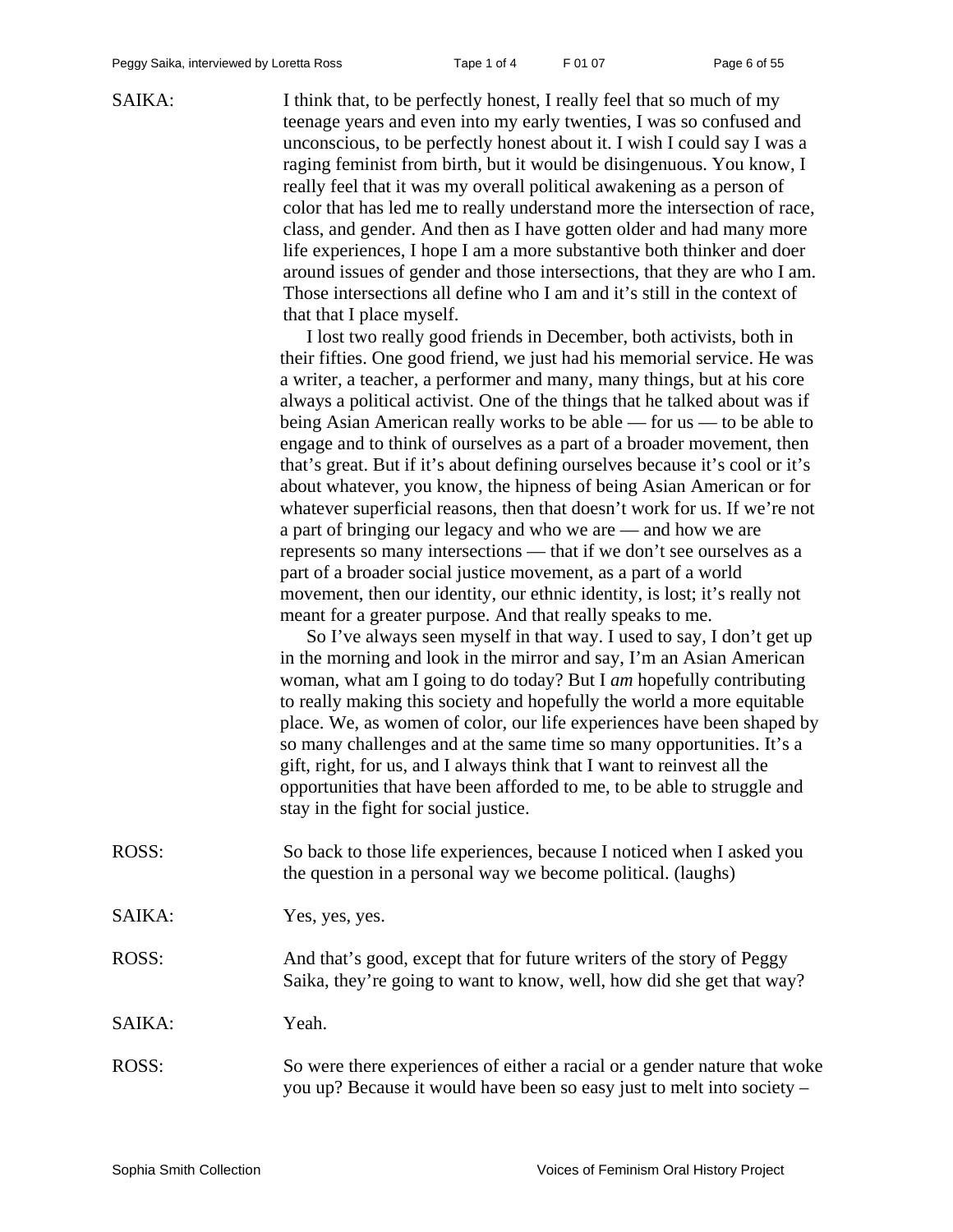| SAIKA: | Right.                                                                                                                                                                                                                                                                                                                                                                                                                                                                                                                                                                                                                                                                                                                                                                                                                                                                                                                                                                                                                                                                                                                                                                                                                                                                                                                                                                                                                                                                                                                                                                                                                                                                                                                                                                                                                                                          |       |
|--------|-----------------------------------------------------------------------------------------------------------------------------------------------------------------------------------------------------------------------------------------------------------------------------------------------------------------------------------------------------------------------------------------------------------------------------------------------------------------------------------------------------------------------------------------------------------------------------------------------------------------------------------------------------------------------------------------------------------------------------------------------------------------------------------------------------------------------------------------------------------------------------------------------------------------------------------------------------------------------------------------------------------------------------------------------------------------------------------------------------------------------------------------------------------------------------------------------------------------------------------------------------------------------------------------------------------------------------------------------------------------------------------------------------------------------------------------------------------------------------------------------------------------------------------------------------------------------------------------------------------------------------------------------------------------------------------------------------------------------------------------------------------------------------------------------------------------------------------------------------------------|-------|
| ROSS:  | - and not be the sand in the gears.                                                                                                                                                                                                                                                                                                                                                                                                                                                                                                                                                                                                                                                                                                                                                                                                                                                                                                                                                                                                                                                                                                                                                                                                                                                                                                                                                                                                                                                                                                                                                                                                                                                                                                                                                                                                                             |       |
| SAIKA: | Right.                                                                                                                                                                                                                                                                                                                                                                                                                                                                                                                                                                                                                                                                                                                                                                                                                                                                                                                                                                                                                                                                                                                                                                                                                                                                                                                                                                                                                                                                                                                                                                                                                                                                                                                                                                                                                                                          |       |
| ROSS:  | So, what do you think were some of the personal experiences that<br>happened to you that influenced your consciousness?                                                                                                                                                                                                                                                                                                                                                                                                                                                                                                                                                                                                                                                                                                                                                                                                                                                                                                                                                                                                                                                                                                                                                                                                                                                                                                                                                                                                                                                                                                                                                                                                                                                                                                                                         |       |
| SAIKA: | You know, I talked a little bit about the whole internment experience of<br>my family, my community, during World War II. And that is something<br>that, at my core, continues to be a big part of who I am and how I see<br>the world. But to me, understanding that, it's a process. You know,<br>understanding that legacy and owning it and appreciating it and being<br>able to hear it as a call to action, is a process. My understanding of and<br>deepening understanding of racism and exploitation in this country, it's<br>all been a process. I have been a part of the Asian American movement<br>that's really a legacy of the civil rights movements and other people's<br>movements in this country.                                                                                                                                                                                                                                                                                                                                                                                                                                                                                                                                                                                                                                                                                                                                                                                                                                                                                                                                                                                                                                                                                                                                           |       |
| ROSS:  | When did you join?                                                                                                                                                                                                                                                                                                                                                                                                                                                                                                                                                                                                                                                                                                                                                                                                                                                                                                                                                                                                                                                                                                                                                                                                                                                                                                                                                                                                                                                                                                                                                                                                                                                                                                                                                                                                                                              | 24:21 |
| SAIKA: | When did I join? What a good question. I would say that I very much<br>reflect our generation of being politicized during the late '60s and the<br>early '70s, that I became a part of building the first Asian American<br>community organization — there were other Japanese American or<br>other small family associations or other kinds of ethnic organizations,<br>cultural organizations, but the first Asian American organization $-$ in<br>Sacramento, and in that, you know, fought for inner-city schools not<br>being demolished. But not just the Asian American, the "Asian<br>American school" but the Latino and the African American schools.<br>And to be able to fight for the rights of immigrants and refugees that<br>were being exploited. There were many places in Sacramento that were<br>racist in nature, all the way from a miniature golf course that had racist<br>signs that we really fought to overturn and to have demonstrations<br>there. The owner's son, having been in Vietnam, wearing his kind of<br>camouflage suits and all of that and coming out and yelling, "Get those<br>goddamned gooks outta here." And my feeling of, is he talking to us,<br>right? But that transference of his experience in Vietnam and not being<br>able to distinguish between supposedly the people that he was fighting<br>in Vietnam to Asian Americans in this country was important. It's<br>important for us to understand as Asian Americans that yes, we are<br>united with people who were being exploited and plundered in<br>Vietnam, but also to understand ourselves as Asian Americans, that<br>Americans by and large could not make that distinction. The invisibility<br>of being Asian Americans continues today. But I mean, everything<br>from miniature golf courses to sitting in the office of the United Way |       |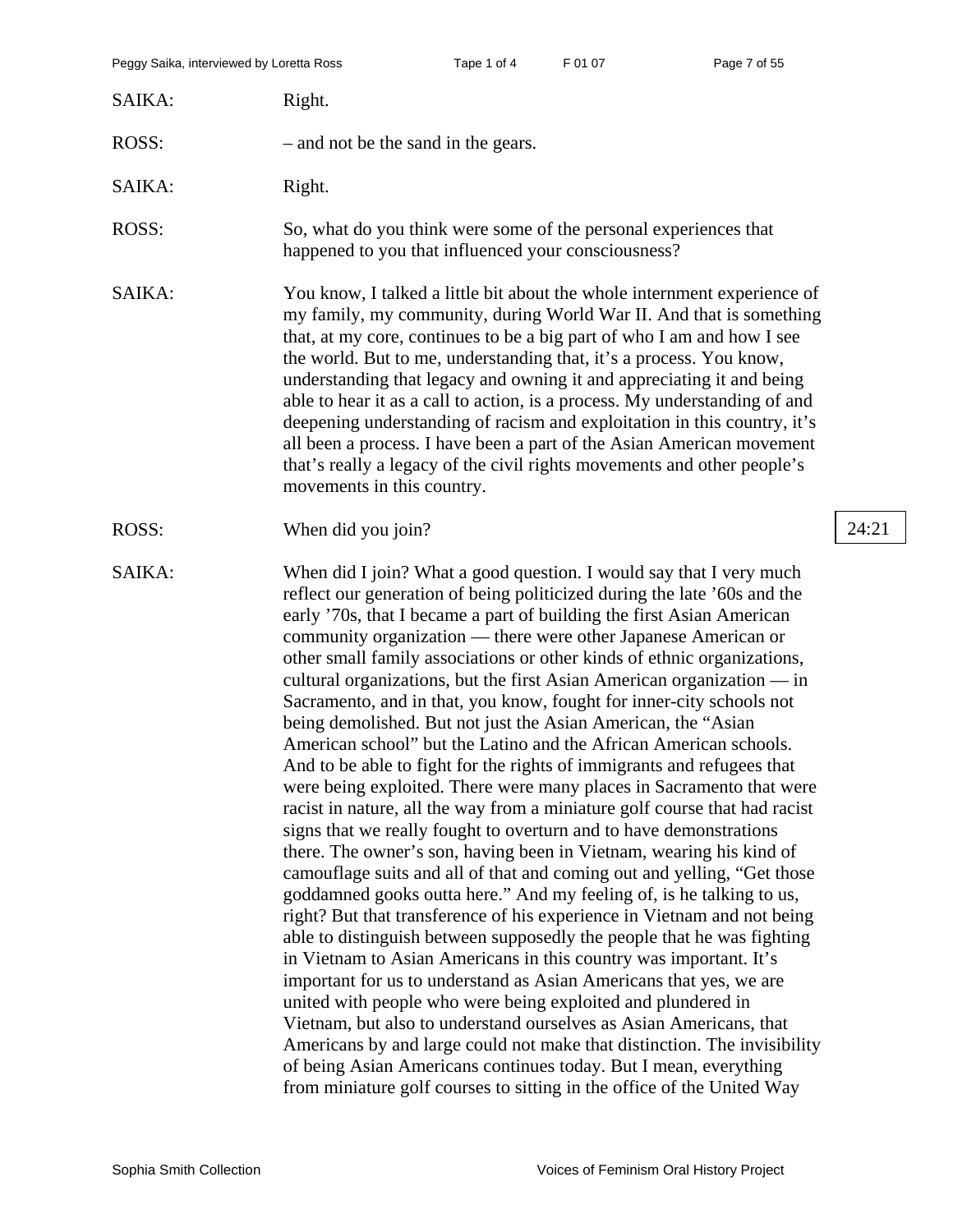because of their discriminatory and exclusionary practices and being arrested, all of that is –

- ROSS: You were arrested? (Saika nods) (laughter) You said that so quickly.
- SAIKA: Well, I mean, it's one of those things where, you know, it's acts of civil disobedience which are important as part of our rights in this country. But I guess all of these examples, to me they're like little building blocks, you know? They become a part of who I am and who we all are. And so it's these life experiences that you take from all of this — and when you don't differentiate yourselves ever from other oppressed people, so that it doesn't matter whether we're organizing restaurant workers or garment workers or whatever. I think about my mother as a cannery worker and that solidarity and that understanding of what it means to be either unemployed or underemployed, or to live as just low-wage workers and to be able to prop up this country. To be able to be the source of the labor that keeps this country going and capitalism humming, it's all a part of our own experience to be able to understand who we are. I understand privilege in a much deeper way because of my own personal experiences. The question around the personal and the political — they're so interwoven. They're one in the same. For me it becomes the source of your passion as far as what you want your life to be, and so I very much feel that the personal and the political cannot be really divided.
- ROSS: Did your parents value education and impart that value to you? 29:00
- SAIKA: Yes they did, they really did. I think what they valued most was for us to be the best of who we could be, and so if that meant education, that's great, if it meant owning a business or whatever, that's great. But the sense of whatever one did with one's life, that you're part of a community, you're part of a family, you're part of a society — that is just so deep and impor[tant] — it's just ingrained in me. I hope it's just the way I've operationalized myself or my values.
- ROSS: Well, do you think that sense of embeddedness is part of the Asian American culture that you were surrounded by?
- SAIKA: Yes. And I think that although people talk about oh, you know, there are generational differences — and I think that's true, there's incredible diversity within our community — but I know for me, being raised always to think of oneself in the context of not just individual development or growth or ambition, but to place yourself always in the context, as I have said, [of] family, community, and society. That is so aligned with my own political development that I hope that that's what I reflect — is that it's not about Peggy Saika, but it's about the organizations that I've been privileged to be a part of. It's about building the social justice movement.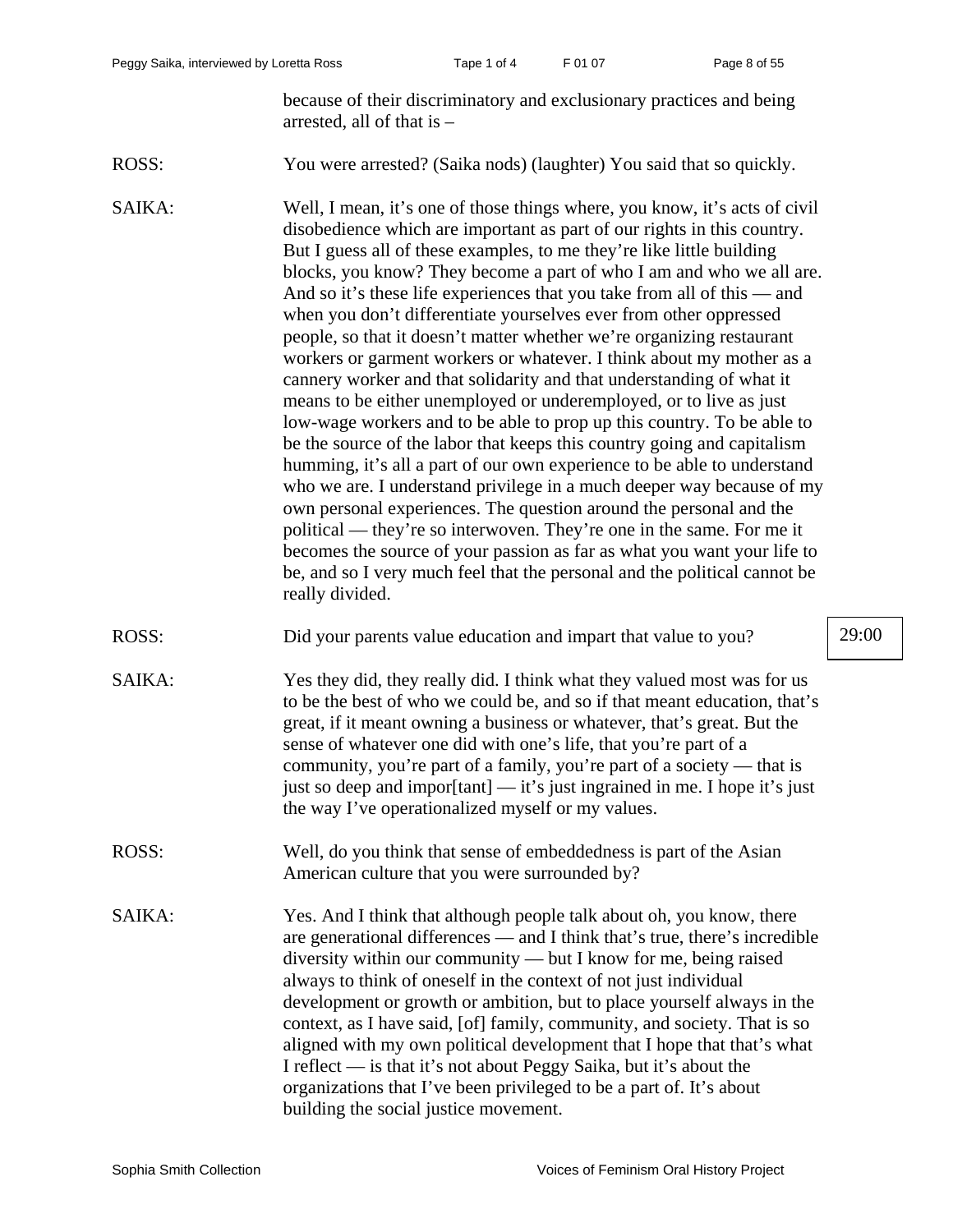| ROSS:  | Well, we're going to get to that. I want to hear more about Peggy Saika<br>the woman.                                                                                                                                                                                                                                                                                                                                                                                                                                                                                                                                                                                                                                                                                                                                                                                                                                                                                                                                                                                                                                                                                        |
|--------|------------------------------------------------------------------------------------------------------------------------------------------------------------------------------------------------------------------------------------------------------------------------------------------------------------------------------------------------------------------------------------------------------------------------------------------------------------------------------------------------------------------------------------------------------------------------------------------------------------------------------------------------------------------------------------------------------------------------------------------------------------------------------------------------------------------------------------------------------------------------------------------------------------------------------------------------------------------------------------------------------------------------------------------------------------------------------------------------------------------------------------------------------------------------------|
| SAIKA: | You know what, you're just like hitting at it, as far as being that great<br>difficulty, right, of really talking about ourselves — or myself, I guess<br>$-$ in that way.                                                                                                                                                                                                                                                                                                                                                                                                                                                                                                                                                                                                                                                                                                                                                                                                                                                                                                                                                                                                   |
| ROSS:  | It is.                                                                                                                                                                                                                                                                                                                                                                                                                                                                                                                                                                                                                                                                                                                                                                                                                                                                                                                                                                                                                                                                                                                                                                       |
| SAIKA: | It's very difficult, very difficult for me.                                                                                                                                                                                                                                                                                                                                                                                                                                                                                                                                                                                                                                                                                                                                                                                                                                                                                                                                                                                                                                                                                                                                  |
| ROSS:  | And we can take time with it and please, if I get intrusive, you can push<br>back.                                                                                                                                                                                                                                                                                                                                                                                                                                                                                                                                                                                                                                                                                                                                                                                                                                                                                                                                                                                                                                                                                           |
| SAIKA: | No, not at all.                                                                                                                                                                                                                                                                                                                                                                                                                                                                                                                                                                                                                                                                                                                                                                                                                                                                                                                                                                                                                                                                                                                                                              |
| ROSS:  | But I do think the future people that want to write the story will find the<br>evidence of your work in other places.                                                                                                                                                                                                                                                                                                                                                                                                                                                                                                                                                                                                                                                                                                                                                                                                                                                                                                                                                                                                                                                        |
| SAIKA: | Right.                                                                                                                                                                                                                                                                                                                                                                                                                                                                                                                                                                                                                                                                                                                                                                                                                                                                                                                                                                                                                                                                                                                                                                       |
| ROSS:  | Where they may not find the evidence of your life but in your own<br>words, only here.                                                                                                                                                                                                                                                                                                                                                                                                                                                                                                                                                                                                                                                                                                                                                                                                                                                                                                                                                                                                                                                                                       |
| SAIKA: | Mm-hmm. Yeah, yeah, yeah. Well, it's so interesting, because in a<br>deeply personal way, it is always the personal and the political and so<br>even as you're asking me these questions about myself, I think you've<br>already picked up on it. I always respond in a way that's talking about<br>everything else except me. Because it's such an interesting thing for me<br>— I haven't had a career path. I used to say when my kids were little,<br>when they came home with those forms, what is your occupation, I<br>wish I could say — well, what do you say, political activist, nonprofit<br>worker or whatever, right? But I wish I could put, you know, architect<br>or office manager or whatever, and I didn't have that kind of career<br>path. But what I've had is these incredible opportunities to work in<br>organizations where I've been able to grow as a person. And so that's<br>why it just becomes even harder for me. They're so intertwined, right,<br>and I think about my own public persona. It's always been in the<br>context of the organizations that I've worked with and so it's really<br>hard for me to kind of extricate the two. |
| ROSS:  | But you grew up, you went to school. Tell me about going to college.<br>33:10<br>What was interesting, hard or easy about going to college?                                                                                                                                                                                                                                                                                                                                                                                                                                                                                                                                                                                                                                                                                                                                                                                                                                                                                                                                                                                                                                  |
| SAIKA: | I'm a part of that generation, you know, I dropped out, went back. It<br>took me forever to get my undergraduate. I actually worked as -                                                                                                                                                                                                                                                                                                                                                                                                                                                                                                                                                                                                                                                                                                                                                                                                                                                                                                                                                                                                                                     |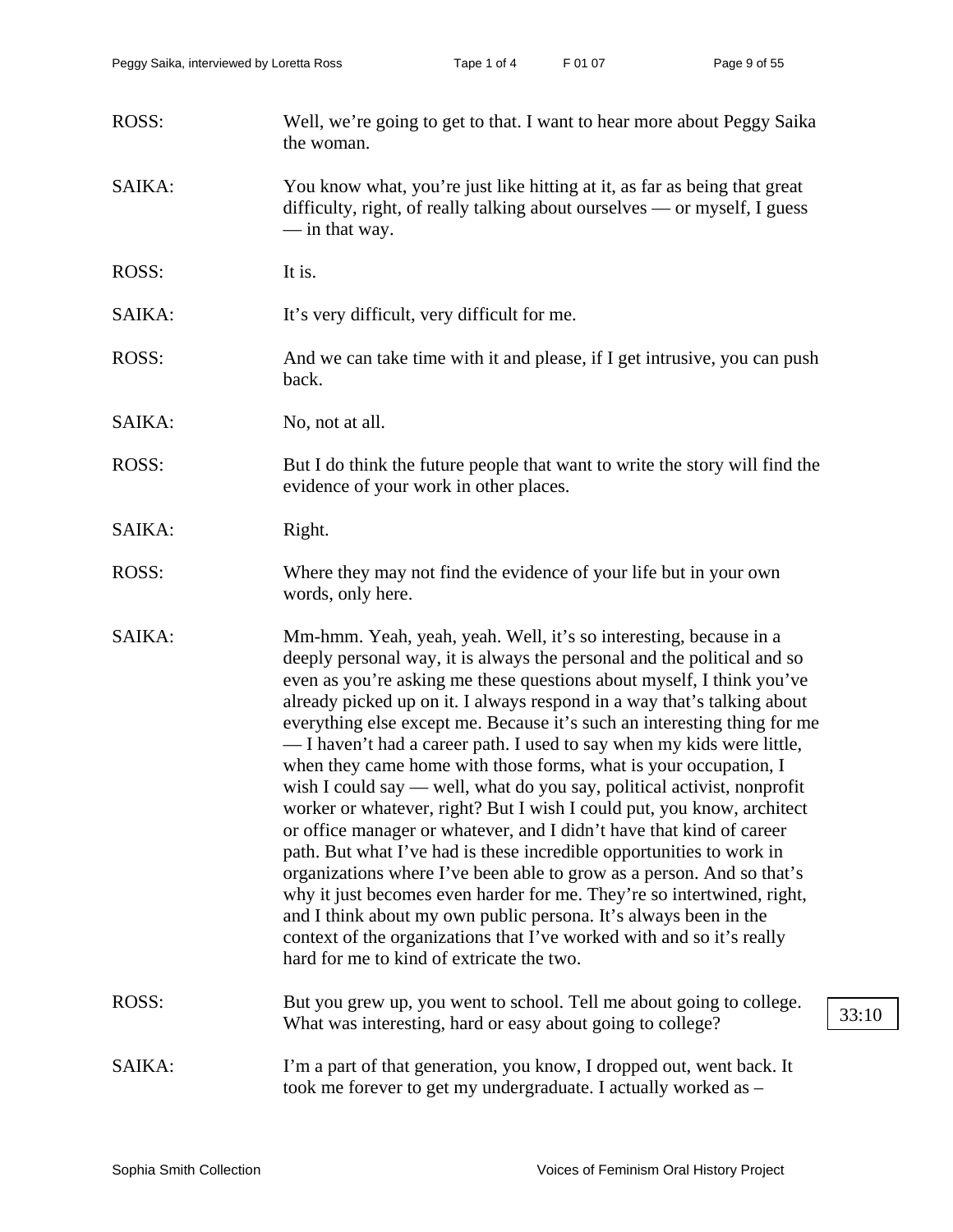- ROSS: What school did you go to?
- SAIKA: To Sacramento State College. But the interesting thing about it was that I cut hair for many years while I was going — to put myself through college because I always felt that I needed a backup. And I was also part of my generation, right, where a lot of people dropped out and worked in the factories and became hotel maids and different things. But it's interesting because for me, I just always thought that no matter what, I needed to be able to support myself. I needed to be able to be independent and in order to do that, I had to have a trade or a livelihood. I'm not a trust-fund baby. I wasn't going to inherit great wealth or anything so I really needed to be able to have stuff that I could fall back on. So –
- ROSS: Well, where do you think that conviction came from?

SAIKA: I really think it's from my family and my community — and then the sense of not wanting to be a burden, right? So I cut hair for several years to support myself. It took me forever to get my undergraduate because I was always working, and then I started doing political work. It's a reflection of that time, you know, that period, that it was just such an amazing time to be growing up and coming up, and we were all — it was so exciting. Like we were just talking about, a bunch of my friends, that it was a time when if people weren't a part of the movement, you wanted them to be because it was such a great experience. You wanted everyone to be a part of it, and so how fortunate to be a part of that. I mean, at that time, too, it's just all of the different political struggles and all the drama of the movement and the personalities and all of that, but it was all a part of the mix.

And so, for me, yeah, going to college, dropping out, coming back, being in a relationship, that was for me very important. Even though ultimately I think it's great that we never ended up together. But it was important for me to be a in a relationship with a very political person that understood racism and politics and community organizing. And being exposed to the [Saul] Alinsky methodologies, school of community organizing, it was just all a part of my growing up during that period.

- ROSS: Do you think there were gender differences in how you and your 36:28 brothers were treated?
- SAIKA: Yes there were, and I yes. So the answer is yes.
- ROSS: Describe them. (laughs)
- SAIKA: I think that there were gender differences, as far as well, I'm going to back up, because I would say though they were — when you grow up in a low-income family and everyone's struggling to put food on the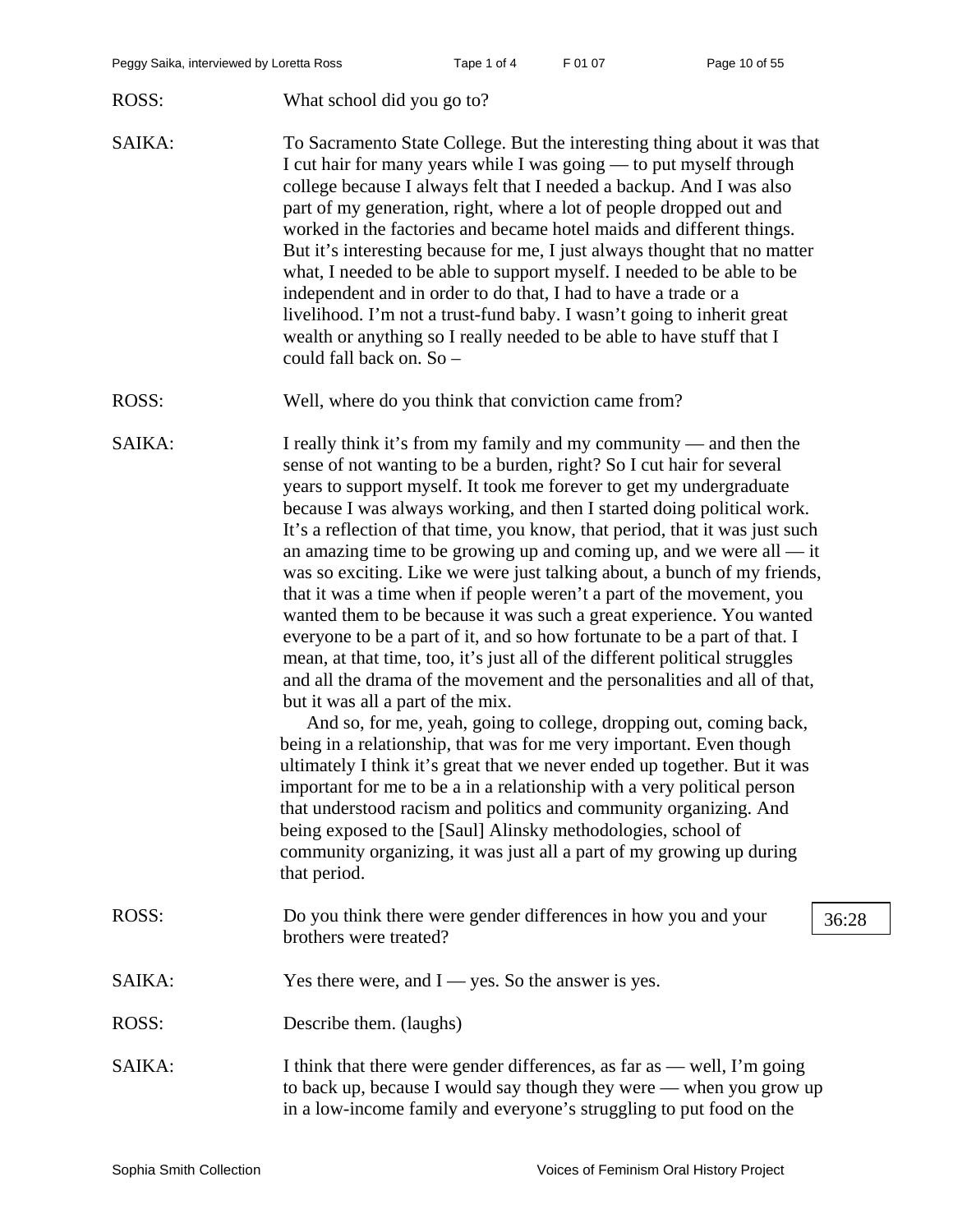|        | table — my brothers worked in the summer and at other times and gave<br>all of the money that they made to my parents. So we weren't raised<br>with a lot of privilege in that way. So I think that issues around<br>inequities become blurred, you know, because we're all struggling over<br>economic survival.                                                                                                                                                                                                                                                                                                                                                                                                                                                                                                                                                                                                                                                                                                                                                                                                                                                                                                                                                                                                                                                                                                                                                                                                                                                           |       |
|--------|-----------------------------------------------------------------------------------------------------------------------------------------------------------------------------------------------------------------------------------------------------------------------------------------------------------------------------------------------------------------------------------------------------------------------------------------------------------------------------------------------------------------------------------------------------------------------------------------------------------------------------------------------------------------------------------------------------------------------------------------------------------------------------------------------------------------------------------------------------------------------------------------------------------------------------------------------------------------------------------------------------------------------------------------------------------------------------------------------------------------------------------------------------------------------------------------------------------------------------------------------------------------------------------------------------------------------------------------------------------------------------------------------------------------------------------------------------------------------------------------------------------------------------------------------------------------------------|-------|
| ROSS:  | But there weren't differences in who prepared dinner or who was<br>responsible in those kinds of -                                                                                                                                                                                                                                                                                                                                                                                                                                                                                                                                                                                                                                                                                                                                                                                                                                                                                                                                                                                                                                                                                                                                                                                                                                                                                                                                                                                                                                                                          |       |
| SAIKA: | Oh definitely, all of those, you know, because my mother did<br>everything. My mother did everything. And even when they had a small<br>business and all that, my mother still did it all. You know, wash,<br>cooking, all of that. And so, you're raised thinking that that's the norm,<br>right. Actually, those are those kinds of life experiences too that you<br>don't fully appreciate until you're older and you have your own —<br>you're developing a different consciousness about all of those issues.<br>But I guess when I look back and I think about it, I try to put it into<br>perspective, [there were] definite differences.<br>And I really feel that in the '70s, the first time I went to Japan is<br>when I really saw and understood the craziness of being born a Japanese<br>American. But the attitudes around women and your role and all of that,<br>when I was in Japan I understood it much more deeply.                                                                                                                                                                                                                                                                                                                                                                                                                                                                                                                                                                                                                                    |       |
| ROSS:  | Well what was different between what you were observing in Japan and<br>what you had experienced here?                                                                                                                                                                                                                                                                                                                                                                                                                                                                                                                                                                                                                                                                                                                                                                                                                                                                                                                                                                                                                                                                                                                                                                                                                                                                                                                                                                                                                                                                      | 39:00 |
| SAIKA: | I think that you're raised — there are gradations, but definitely you are<br>raised in a culture where the roles of women are greatly diminished. But<br>when you're Japanese American, the larger context is here, which is<br>different than to go be in Japan, where the larger context is the source<br>of your oppression, where you see that you're considered [what] they<br>would call a "high miss" at 25, meaning if you're not married and<br>you're not bearing children by then, there is something deeply wrong<br>with you — where there are very few options around career options or<br>even going to work and all of that. So much of that has changed, but in<br>1976 it was still all there. There were so few single women that traveled<br>by themselves, and I basically was going all over Japan with other<br>women. So it was just a very stark experience. It was a time when —<br>you know, the '70s were when Asian American women finally started<br>getting into law schools or medical schools and it was just a very, very<br>few isolated women had been a part of any of those opportunities.<br>On so many different levels your own awakening about all of this —<br>you know, it's almost like when we describe the perfect storm. But in<br>your early twenties and all of that, you're a part of these larger<br>movements. You put your own personal life history and how you've<br>been raised and the culture that you come from into this mix and so<br>everything is happening. But it's the perfect storm around you're being |       |

able to really and much more deeply and in a much richer way,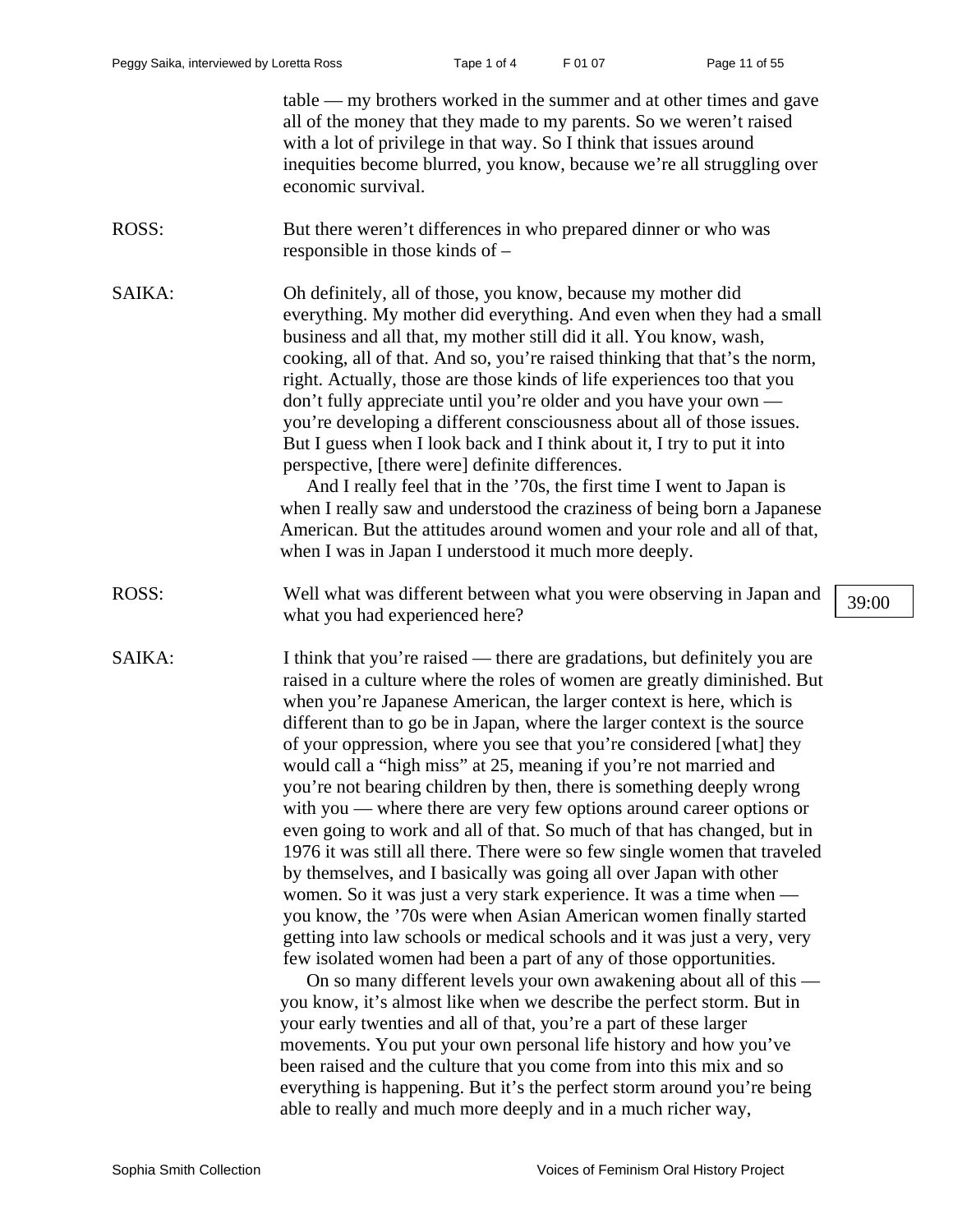understand what we call the intersections, now. It's only now, at this point, that you can look back after several decades, and being able to put it into perspective. But my personal history is rich with many challenges.

ROSS: I'd like you describe those challenges, because you're talking in broad terms when I'd like you to pinpoint down to what was happening to you.

SAIKA: Yeah. You know, it's so funny just thinking about it, but when we talk about pinpointing — having a personal relationship where you're really growing politically and at the same time on a personal level, that relationship is fraught with contradictions around being with an extraordinarily sexist man. It's kind of an oxymoron, you know, very political man, very sexist man. But it's not an oxymoron and I think that in that period and maybe even now right, you're talking about — it describes many of our relationships. But being in a long-term, you know, five-, six-year relationship, and understanding what it is to feel that you are becoming more and more politically empowered, externally, and then at home or in your personal relationship, you're being oppressed and exploited. That contradiction is so deep, and your own — my own sense of who I was, feeling that there was something so dishonest about it because you weren't living at home or you weren't really dealing with your personal life in a way that reflected your true politics. And not being able to break out of that and feel very bound to a relationship that was at its core unhealthy and exploitive and oppressive and abusive. It's really deep and heavy but it prepares you, I think, for looking for other options in relationships.

- ROSS: So, speaking of which, what were the significant relationships in your life? I think you told me you have kids, so obviously you had some.  $\left( \frac{44:30}{2} \right)$ 
	-
- SAIKA: Yes, yes. So, to pick up on this thread about personal relationships, I was in a terrible relationship and came out of it wounded in many ways but really held up by important friendships, sisters, family, and really becoming involved with my life partner, who is a medical doctor but has been a community doctor, a public health person, all of his professional life.
	- ROSS: When and how did you meet?
	- SAIKA: We met at a meeting, of course, and he had been working and volunteering in a free clinic as a medical student. I was working in the community and so we of course met in a meeting. He and I shared a friendship for several years before we became a couple.
	- ROSS: What's his name?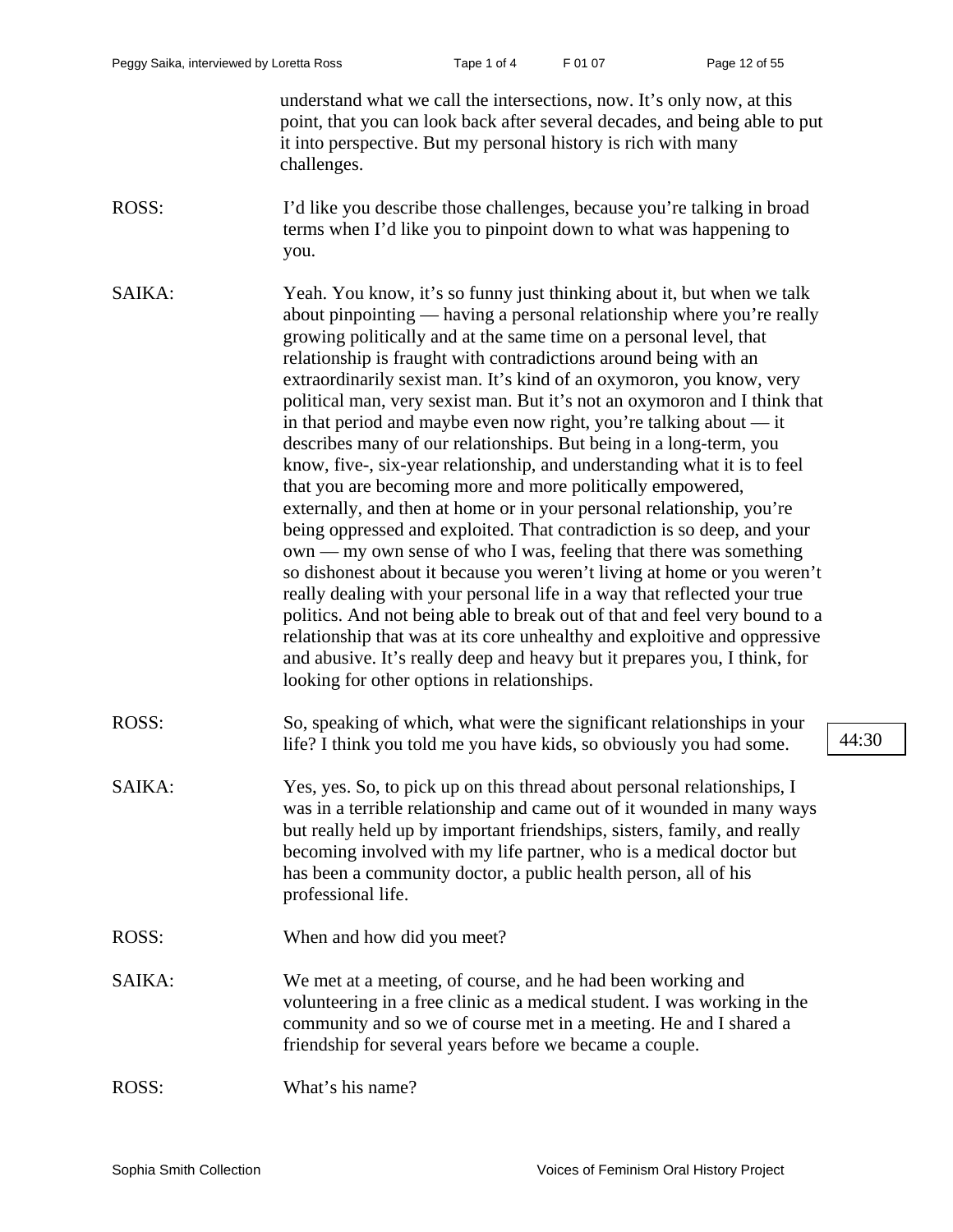| SAIKA: | Art, Art Chen, a political activist and somebody that I deeply admire<br>and respect and love. He really is my life partner in so many ways, and<br>so we've been together for over 30 years, and we both are blessed that<br>we keep doing what we're doing and what we're passionate about, and<br>we're both politically active in the way that we want to be. And<br>hopefully we're nurturing and supporting each other to be able to be<br>who we each need to be in order to be a better couple, I guess, so to<br>speak.                                                                                                                                                                                                                              |       |
|--------|---------------------------------------------------------------------------------------------------------------------------------------------------------------------------------------------------------------------------------------------------------------------------------------------------------------------------------------------------------------------------------------------------------------------------------------------------------------------------------------------------------------------------------------------------------------------------------------------------------------------------------------------------------------------------------------------------------------------------------------------------------------|-------|
| ROSS:  | So how old were you when you got coupled? (laughter)                                                                                                                                                                                                                                                                                                                                                                                                                                                                                                                                                                                                                                                                                                          |       |
| SAIKA: | We were both in our 20s and, as I said, though, we were friends for<br>several years and I think that's a real gift. And then we moved to New<br>York. We were both in Sacramento. We moved to New York and he<br>went into his residency program and we had our daughter. Our daughter<br>was born there — talking about a significant relationship, our daughter<br>Mia, Mia Saika Chen.                                                                                                                                                                                                                                                                                                                                                                    |       |
| ROSS:  | What year was she born?                                                                                                                                                                                                                                                                                                                                                                                                                                                                                                                                                                                                                                                                                                                                       |       |
| SAIKA: | She was born in 1981, in May of 1981. And a couple of years later we<br>moved back to the Bay Area, to California, and our son Kori Saika<br>Chen was born in November of 1983. We always say they represent the<br>best work we've done. I think that what they've really — having kids<br>and a long-term relationship and all of that really teaches you how it's<br>possible to have a family and still continue being politically active. You<br>can work, you can be politically active, you can have kids and do all of<br>that. It's totally crazy, always unbalanced. There is no balance, I always<br>say, but that it's possible. It's possible to have the richness and the<br>depth in one's life in all of these parts that are I guess normal. |       |
| ROSS:  | Well, did you have challenges with developing a gender consciousness<br>and being in a long-term relationship?                                                                                                                                                                                                                                                                                                                                                                                                                                                                                                                                                                                                                                                | 48:28 |
| SAIKA: | You know, I think that I'm married to a feminist.                                                                                                                                                                                                                                                                                                                                                                                                                                                                                                                                                                                                                                                                                                             |       |
| ROSS:  | That helps.                                                                                                                                                                                                                                                                                                                                                                                                                                                                                                                                                                                                                                                                                                                                                   |       |
| SAIKA: | Yes, that really helps, and he's married to a feminist. (laughs) That's<br>big for most men, I would say. And I think that through the years it's<br>one of the core strengths of our relationship, is to be able to know that<br>to have a gender lens permeates everything we do and that even in those<br>instances — and I laugh when I'm with my in-laws, my mother and<br>father in-law. My father in-law died several years ago but I used to<br>always joke and say, Oh yeah, when I'm there I'm very traditional. I<br>own that, that there are certain expectations, but to be able to put it into<br>perspective and laugh about it and to understand the complexities of our                                                                      |       |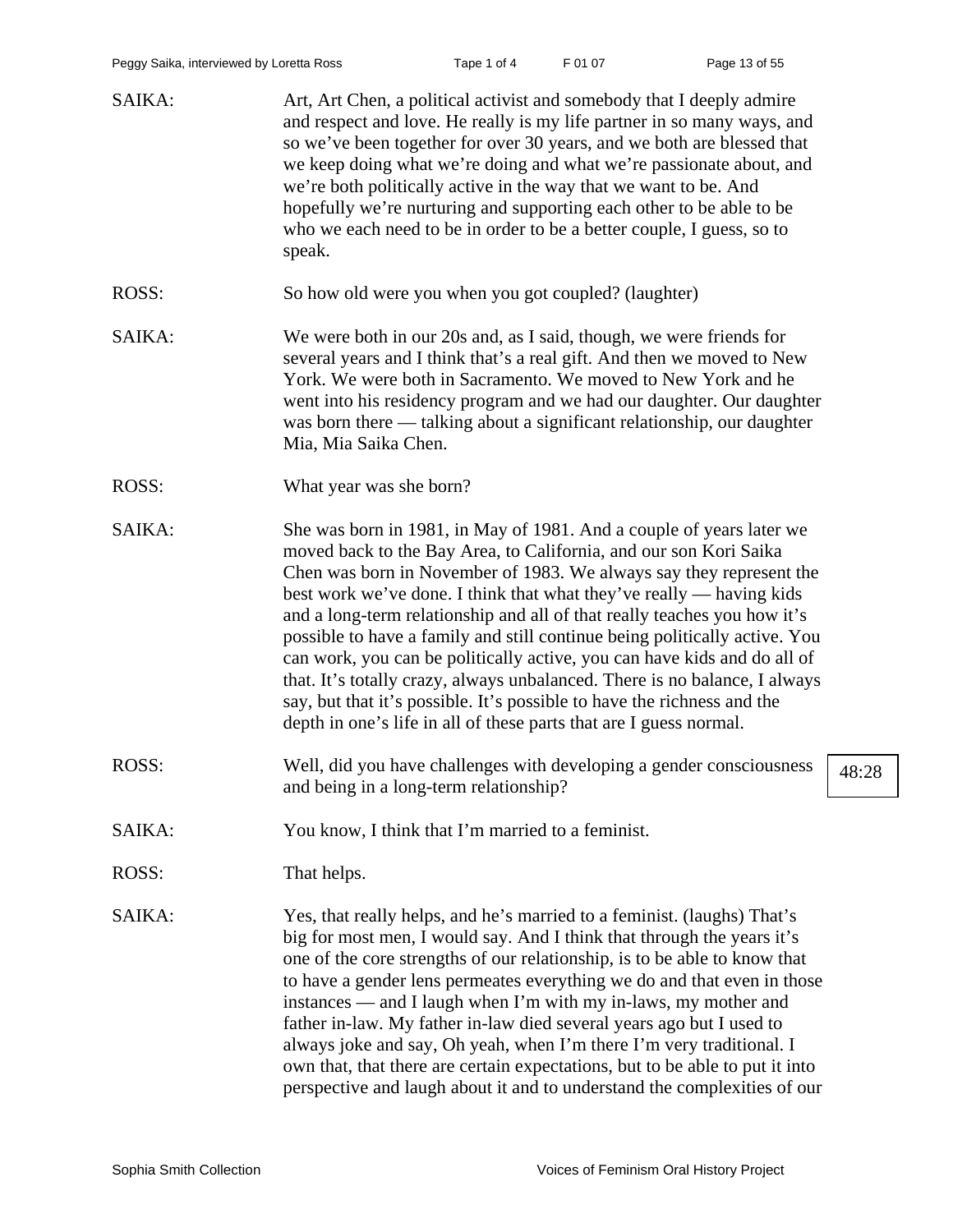roles, but not in a purist or judgmental sense, it has really been very, very healthy for me. I'm grateful for the contradictions, you know.

## ROSS: Well, Gloria Anzaldua says that women of color exist in borderlands and we get very comfortable there with contradictions and ambiguities.

SAIKA: Right. Our life is permeated by many contradictions and always ambiguities. So I hope that what it does is it makes us live in spaces oftentimes that are the hardest to be. Because to live and understand contradictions and not let them really drive you crazy is an important thing about staying healthy and keeping it real. But I think that for me, that's what it's meant, that's what it's really meant.

- ROSS: Were there any significant events that stand out as you look back that says, well, in 19 something, something, something, this changed in my thinking, or was it all just an evolutionary process with no necessary markers?
- SAIKA: There are so many markers for me when I think about light bulbs that go off. You know, the first time you're in a huge demonstration, the first time that — when I think about the late  $60s$  — what's terrible about doing this interview now is I can't remember the exact year or whatever so I have to think in terms of a period, I guess, of time. To be able to think about and reflect about these moments when I saw the joy of working with seniors in our community when they said you can't bring Chinese and Japanese people together, they hate each other. Especially for seniors, the joy of being able to organize events where they are together and they're sharing food and they're — they can't speak the same language but there's a sense of commonality. To live in that, to have these racist remarks hurled at me –
- ROSS: Tell me about one of those incidents. [52:35]

SAIKA: You know, as I said earlier, being called a gook, and then in the early '70s — it was a time when the United Farm Workers were really organizing, and in California they started what was called the Agricultural Labor Relations Board of the state legislature here in California. So it was actually a committee that was housed in the legislature and they had work that was being actually implemented. They were hiring organizers and I remember going up to the capitol because I thought — I think this was maybe 1972 or '73 — and being told by the chairman of that committee that he would never hire a woman, it's too dangerous, that I would have to work with the Teamsters and the UFW [United Farm Workers], I would get dirty, and so he would never hire me. And it was just stunning to have someone just say all this in a very matter-of-fact way and a very protective way. Well, you would get dirty, Peggy. You would have to be in Delano. You would have to work with the Teamsters and the United Farm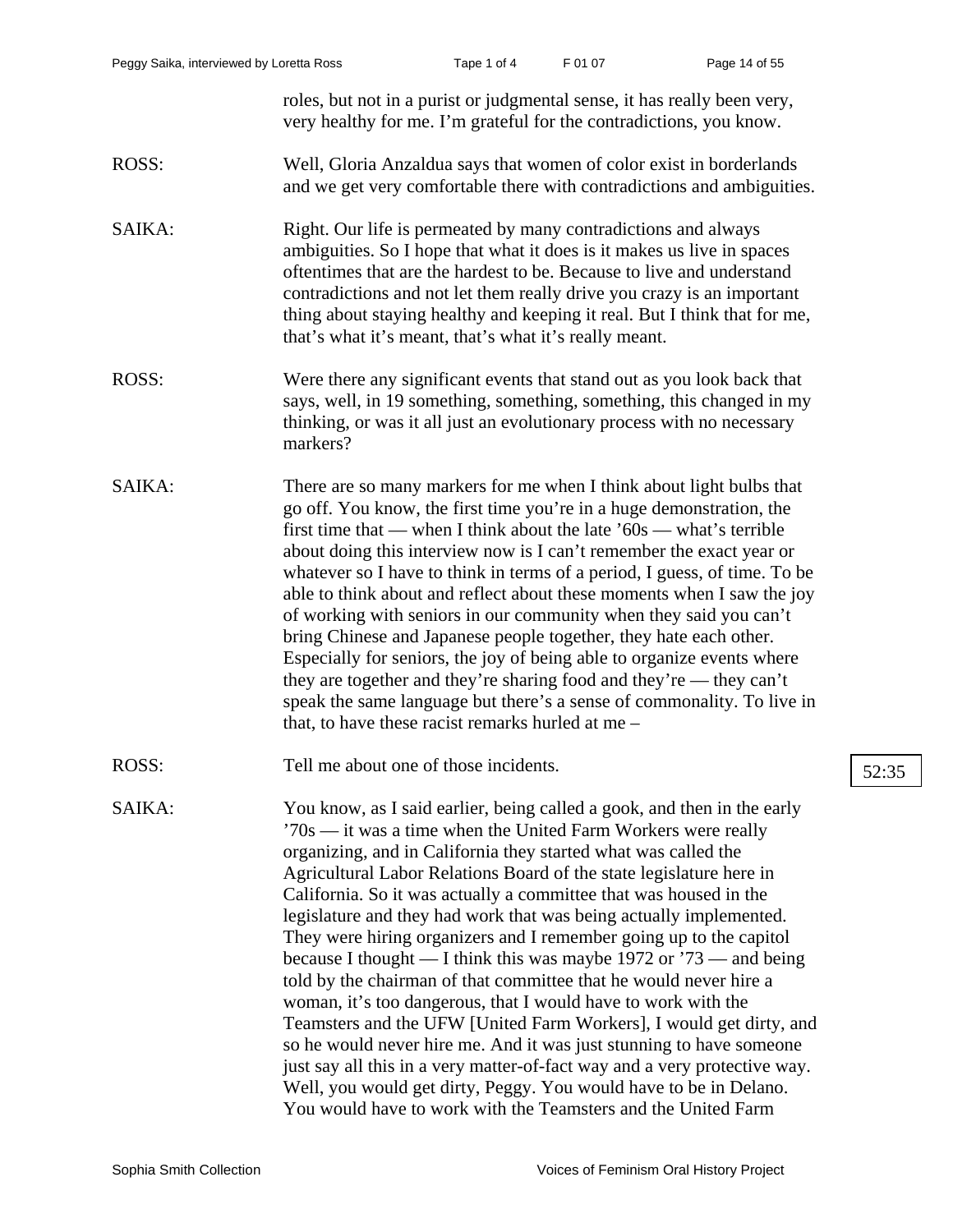Workers. It's going to be so complicated. All true, all true, but then to have it end by saying, I would never hire you or any woman.

ROSS: OK.

- SAIKA: And my reaction to that was, of course, you know, so enraged, right, and thinking later — well anyway, I was so enraged. I won't go into how enraged I was, but I was, and also in the '70s [to] go through an abortion, you know, all those –
- ROSS: Tell me about that.
- SAIKA: It happened. Really, we couldn't afford a child. Art and I were going to move to New York. He was going to be in his residency program. It was not a time that we could be good parents or support a child, but going through an abortion really helps you understand how painful no woman ever wants an abortion.
- ROSS: Was this pre- or post-*Roe*?
- SAIKA: Post.
- ROSS: Because New York legalized –
- SAIKA: Yes.
- ROSS: before *Roe*.
- SAIKA: And knowing how many of my friends actually had to, you know, a few years earlier, have "illegal" procedures done. But even for me, just how deeply that experience shapes how you feel about choice and choices and options, and how we want — we should do everything we can to avoid women having to make that choice to have an abortion. But you have to have options, and that it is fundamentally so core to who we are and who we must be to be able to control our bodies. It's a fight for our lives and to know that every child must be a wanted child.
- ROSS: So, in terms of your personal life, what would you say that you've learned as a woman, as a wife, as a mother that really informs your activism that we're going to talk about next?
- SAIKA: I think I've described a lot of the it's all of the different complexities, right, that go into it. But I think that it's these lived experiences of demonstrating, of sitting in meetings, of being in trainings where the light bulbs are going off for us — never separating yourself from all of the struggles that exist around inequities; living through an abortion, living through really abusive relationships.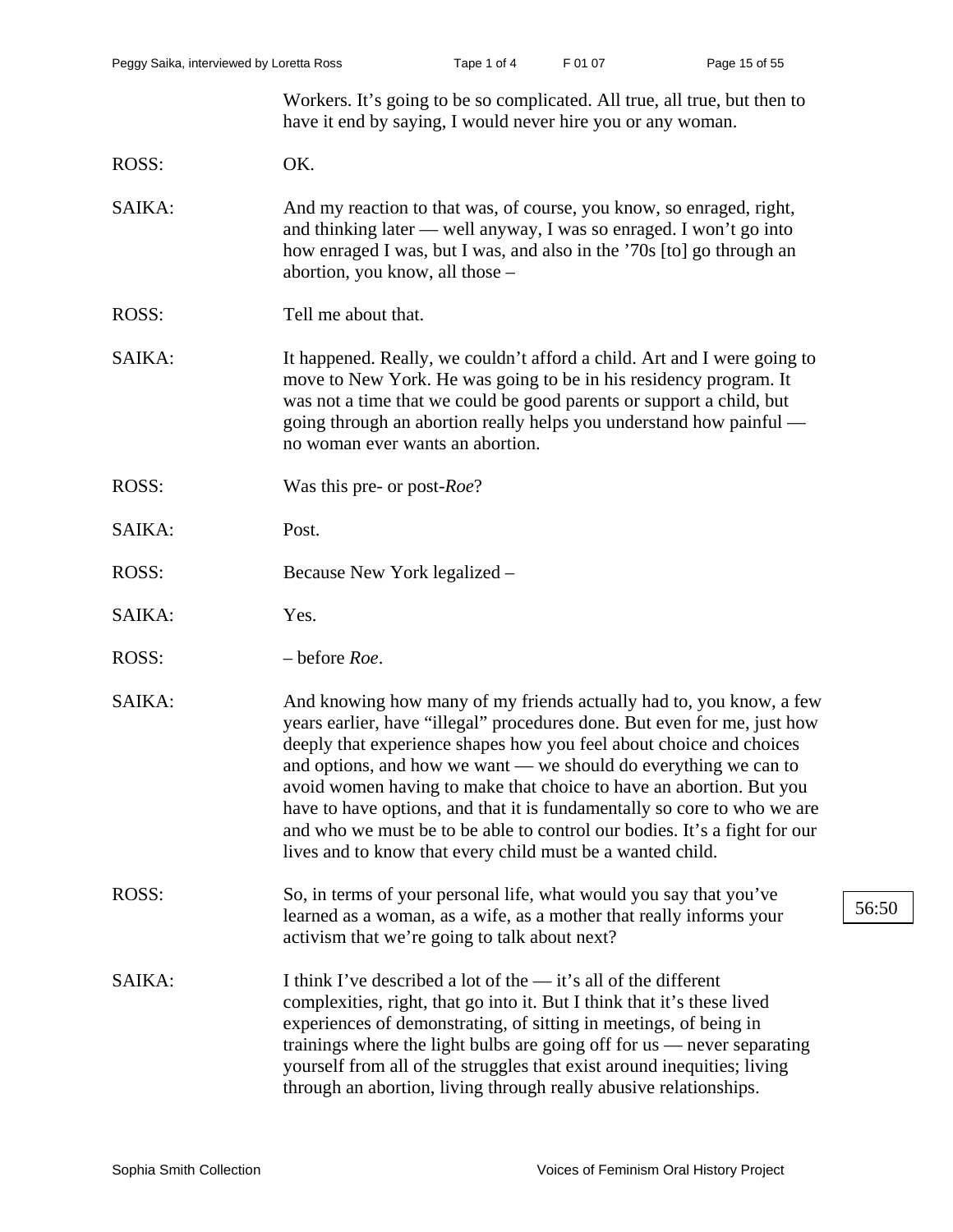| ROSS:             | Mm-hmm. What does your family think about your choice of becoming<br>a political activist?                                                                                                                                                                                                                                                                                                                                             |
|-------------------|----------------------------------------------------------------------------------------------------------------------------------------------------------------------------------------------------------------------------------------------------------------------------------------------------------------------------------------------------------------------------------------------------------------------------------------|
| SAIKA:            | I don't think they've understood it very much over the years, but as I<br>have all the trappings of mainstream America — I'm married to a<br>$doctor, two kids, career \text{---} so they see the trapping and so you look$<br>like you're successful, you know, you've made something of your life,<br>right? And over the years just understanding more and more that my<br>life, the totality of it is about values and principles. |
| ROSS:             | All right. Well thank you, we're at the end of Tape 1.                                                                                                                                                                                                                                                                                                                                                                                 |
| SAIKA:            | Thank you.                                                                                                                                                                                                                                                                                                                                                                                                                             |
| <b>END TAPE 1</b> |                                                                                                                                                                                                                                                                                                                                                                                                                                        |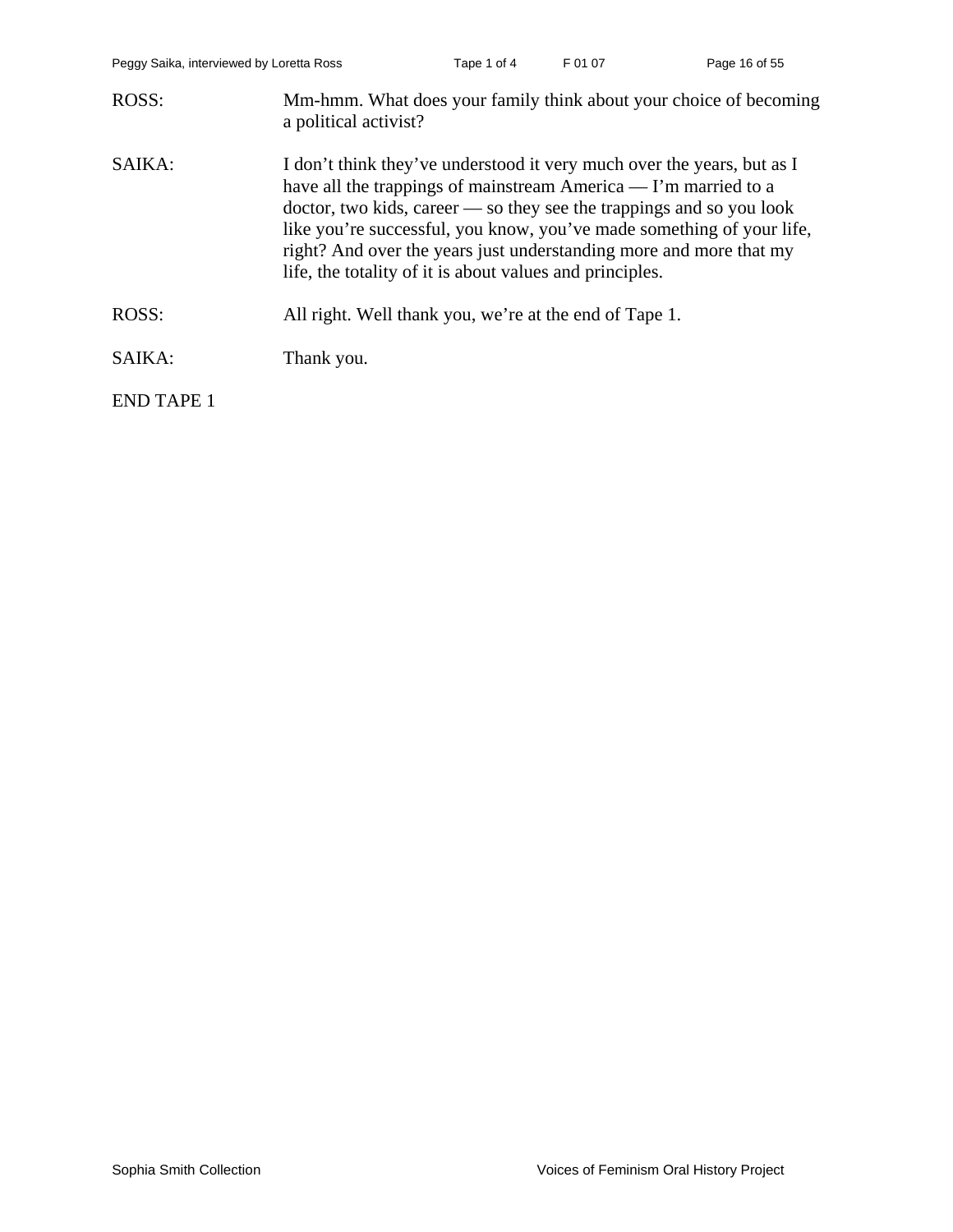TAPE 2

ROSS: OK, Peggy, so tell me about how you became employed by the nonprofit world.

SAIKA: What a great question. So my first job was we were organizing in Sacramento and setting up the first Asian community organization [Asian Community Services]. The real core of it, what distinguished it from other organizations, is that, well, number one, it was Asian American, so it was kind of a Pan Asian strategy, but the other thing was that it wasn't just to create services but really to create a vehicle around empowerment. So it was very much in keeping with a lot of the other movements that were going on and actually the broader Asian American movement that was happening at that time. So this was 1970 — '69, '70 — and there was a real kind of confluence of students from UC Davis, Sac State [Sacramento State College] and a couple of other places, but community members and other folks that came together. It was a really important job for me, because I really feel like doing organizing work in your own community is totally different than moving to some other city and then settling there and doing it  $\sim$  you know, where your family is and where everyone knows you and all of that.

> And so it was just until I left in 1978, that's basically what we did. There was so much around developing, for example — doing a survey first to find out what the community issues and needs were — to be able to even raise the whole issue of why you would want an Asian American organization. For some of us that were involved in political study groups — it was a time when so many of the "left groups" were developing and, you know, the whole progressive movement — the whole question was whether you supported China or the Soviet Union and all of that, right? That permeated kind of even the division that occurred.

> But my first job was really being one of the coordinators for this group and it was in Sacramento. And it was interesting because we were working primarily with seniors and immigrants at that time, the reason being that it gives you — of course, you were trying to develop credibility and developing some services, but services that were actually vehicles to do other community organizing work and all of that. And so, we all kind of took turns being on unemployment or getting stipends from college or being CETA [Comprehensive Employment and Training Act] workers or whatever it took to be able to economically or financially build the organization.

> I had mentioned before that we fought for inner-city schools being rebuilt. We fought for senior services. We organized the first — we saw that none of the city recreational programs for seniors included anything for any Asians at all — so our seniors actually organized and went to City Hall and testified and all of that to demand relevant services, and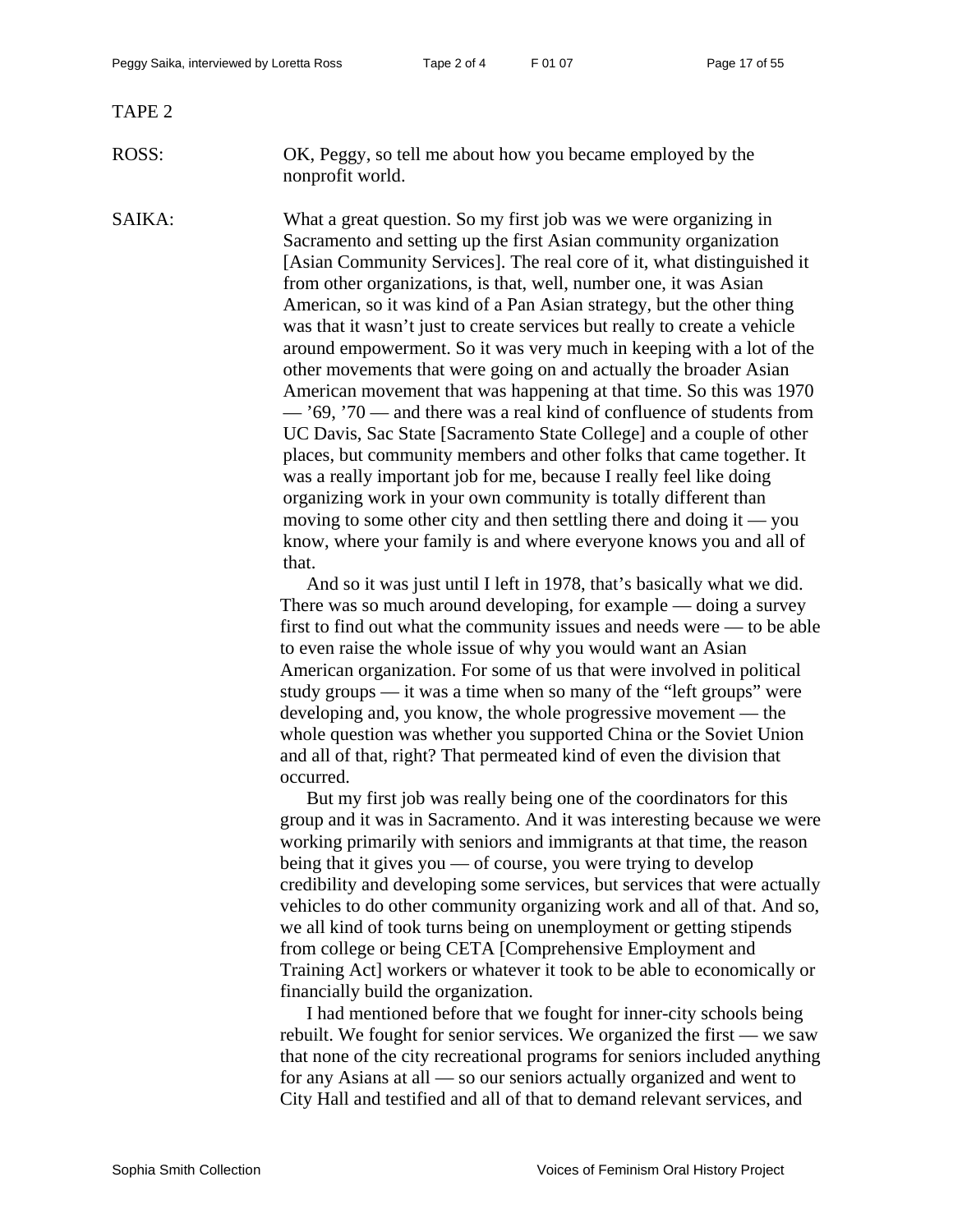they're part of the city, and that would be accessible to them on a lot of different levels. So, they were quite successful.

We organized what we called the ABC Coalition, the Asians, Blacks, and Chicanos, to fight for the schools.

### ROSS: ABC.

SAIKA: Yeah, and we fought for the schools, the inner-city schools. We were successful. You know, three to four hundred immigrant parents at different school board meetings demanded that they be held multilingually, in Cantonese and Spanish and all of that. So we were really out there as far as trying to do real organizing work and build an organization through that lens, as opposed to just developing services that would be good, important, but we always felt would not be enough. And so we were really very much were into an empowerment, selfdetermination kind of strategy, and that was my first job in the movement. It was quite amazing, quite amazing. There were so many things that happened during that time, lots of great issues.

> There was one, the Chol Soo Lee Defense Committee, an Asian American that was on death row in San Quentin for many years, a young guy that was picked up when they were — the police were just really going through Chinatown and picking up whoever looked young and maybe, you know, were involved with the gangs. With no reason, no whatever, could just do that. That was — back in the day they could do — had these police sweeps and were doing that. So we were dealing with criminal justice issues but we were also organizing, which became the first national Korean organizing effort. You know, he was a young Korean American, as I said, that was on death row for ten years and so the — how we found out about his case was that there was a Korean American working in a newspaper in Sacramento and happened to hear about Chol Soo. So you know, we got involved in that.

We were involved in other struggles that were broader struggles outside of even Sacramento and so coming to the Bay Area and other places. We'd come to the demonstrations fighting against the demolition of the International Hotel, which was a huge, huge issue, which basically evicted all of these senior Filipino Americans, low income. And basically it culminated in the police going in in the middle of the night and evicting them and then tearing down this building. And the building lay dormant, or this big lot — it was like a hole — lay dormant for 25 years and it just was put back up again as senior housing. But anyway, just huge struggles that were going on, and a part of the antiwar stuff — you know, it just reflects the struggles of that period.

And so, my first job was in a time when all of the different political upheavals were taking shape. And I would say that the issue then, when I think about many women of color — not all, but many — the tension around the women's movement and where women of color could really find traction was really palpable, even then, around — and I think for most women of color, the whole call about being involved in antiracist

### 4:35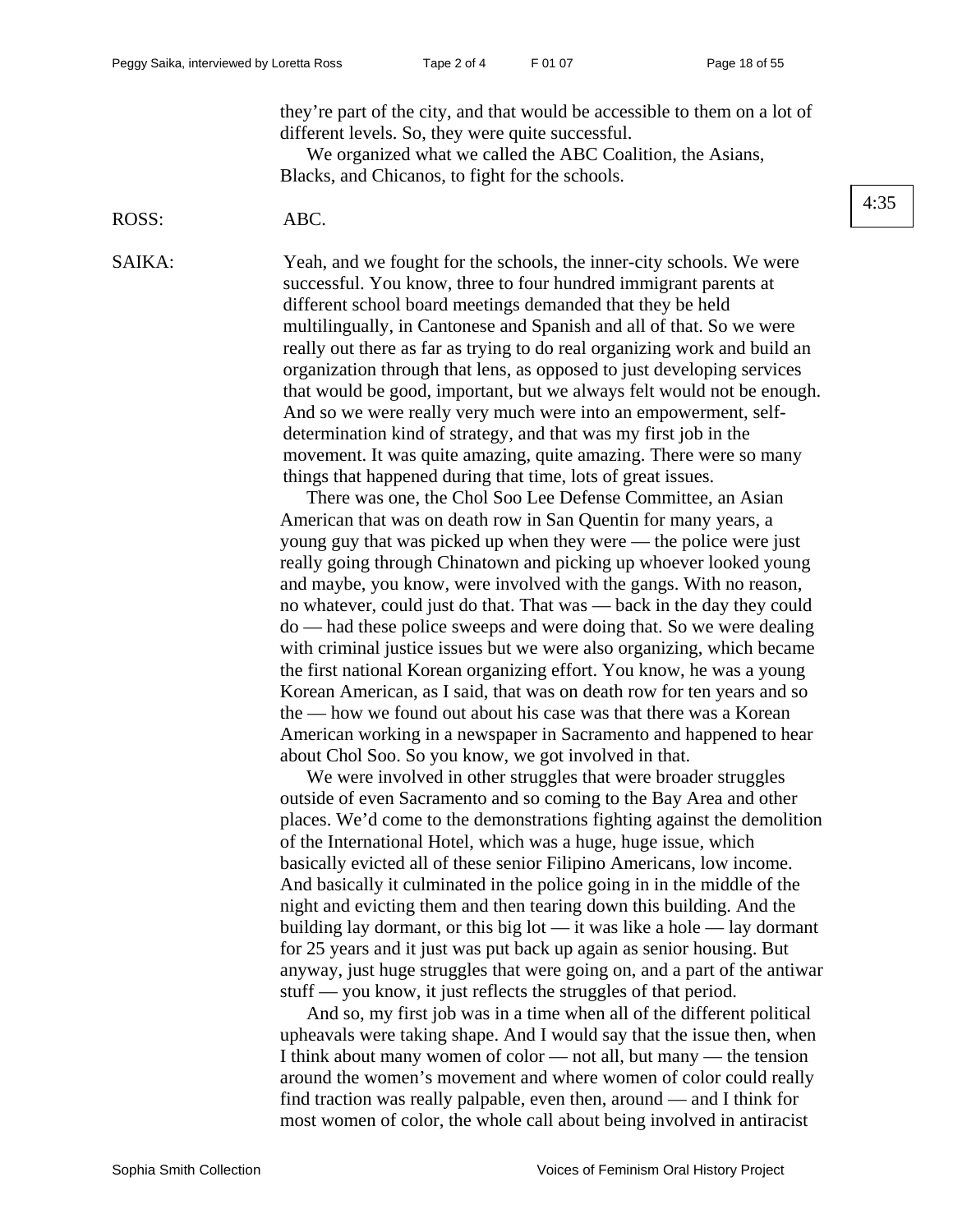work, where you really had to be involved in the broader community struggles. Anyway, that to me was something that resonated with all of us, but it reflects the time and our age, as far as in our own consciousness, and just looking back, it really does, it reflects that era.

- ROSS: Do you think that there will ever be a time where you don't have to  $\begin{array}{|l|}8.42\end{array}$ organize to ensure that the API [Asian Pacific Islander] voice is there?
- SAIKA: That we wouldn't have to?
- ROSS: Mm-hmm.
- SAIKA: I've always believed that even in the context of an Asian American movement that you're an ethnic movement that's a part of a broader social justice movement. It wasn't to just build a silo, an ethnic silo, and that that would be the beginning and the end. It was really to be an ally in the social justice movement, and that really is where it's so critically important. I think this issue about identity and where one places one's self is so important, because in many ways — one of the legacies of the ethnic movements is that by and large they have become silos and that the broader social justice movement has really suffered, because so many of our communities have been very busy building a strand of nonprofit organizations within our community — sorely needed, very important — but you go down that path and it just sucks you in, it sucks you dry, around being able to build and sustain your organizations. And you wake up one day and we have these ethnic silos. And I would say that there has been, to me, an aspect then at the expense of the broader social justice movement. So it's very important for Asian Americans to have a consciousness about their legacy, their past, how they are still perceived in this society and in the world, but to place that in this broader context, to be able to use that experience, that legacy — not to just build some hip and cool Asian American whatever, but that it really is about being a key ally, a key ally in the broader social justice movement. That's really the challenge and the call.
- ROSS: Has anyone ever accused you of trying to do a separatist thing because you were organizing amongst the API community?
- SAIKA: Yes.
- ROSS: And how did you respond or handle that?
- SAIKA: I think that it's interesting, when I look back, I probably handled it in the same way that many of us have, defensively and just reacting without trying to engage, to really be able to see how it's important to engage and to be able to struggle and to not react and to not become defensive — that in order for us to be who we want to be, we have to reflect that in our practice. I think I grew up and came up in a period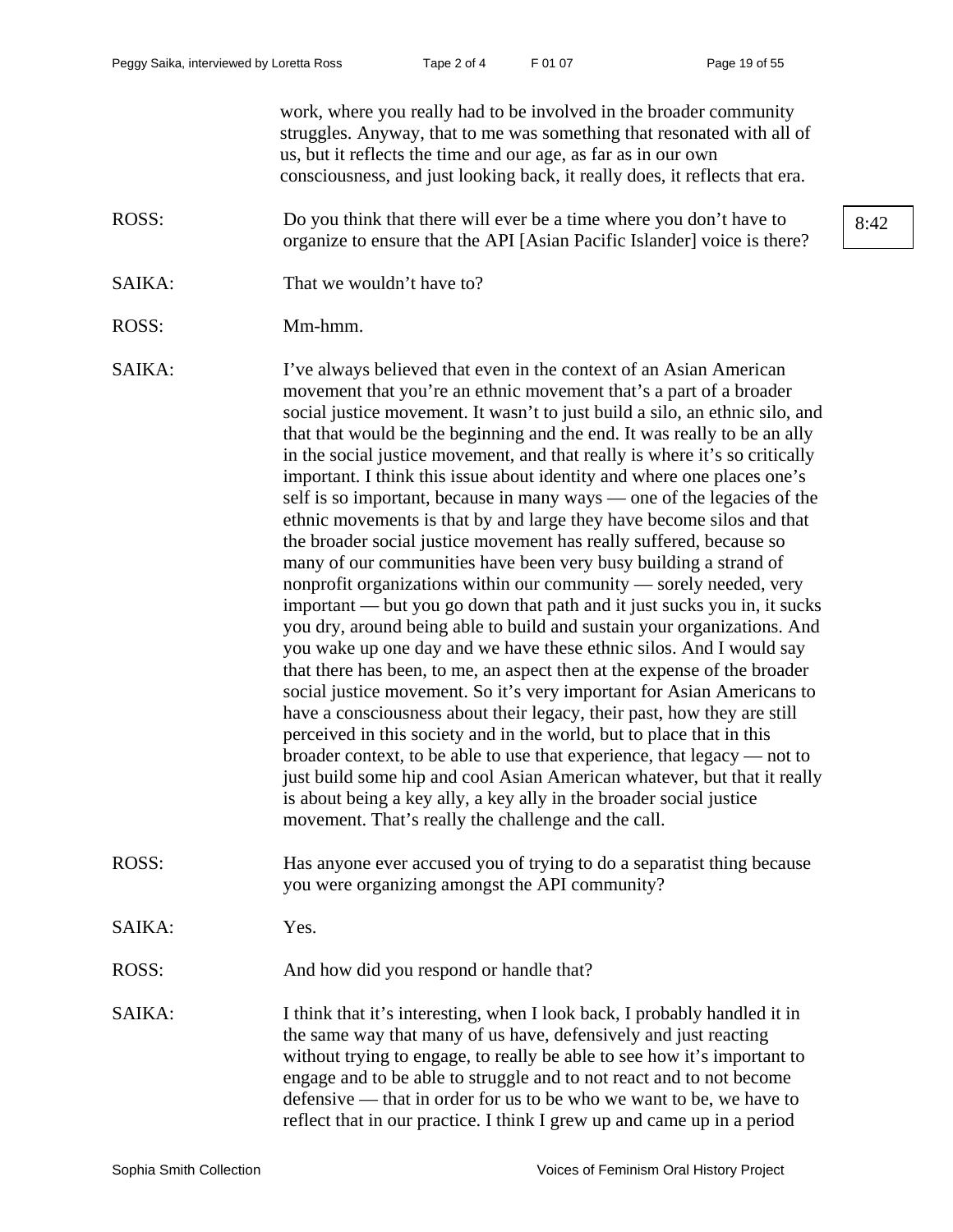where the focus was so much on building our organizations and our movement. And the constant need to be able to build that within our own community, that consciousness, you know, it puts up blinders about what we need to do. The gift for me has been to be exposed and to be able to build relationships, great relationships, with people from many other movements, many other struggles. And so, that broader exposure, it makes you unconsciously or consciously a bridge person. Those bridges have been incredible for me, you know, because the bridge walks both ways and connects whatever sides, and that's just been so powerful for me.

- ROSS: So when you left the  $ACC(?)$  was that what it was called?  $13:25$ SAIKA: Mm-hmm. ROSS: Where did you go? SAIKA: I moved to New York. Art and I moved to New York in 1978, and we lived in the Bronx. I volunteered at Bronx WAR, Women Against Rape, when we first moved there and actually volunteered with a couple of organizations in Chinatown, and then found a job at the Chinatown Health Clinic, which was the community health center in New York's Chinatown. At that point it was a storefront and very small, and now I think it's multi-site and huge, huge, community health centers. But I worked on a training program for people who wanted to pursue some aspect of health work. And then to be able to work with them on developing a consciousness about the healthcare system and also have a direct experience in working in a community health center, but also to be able to do an internship in one of the major health facilities that served the low-income, primarily the Lower East Side in New York City. ROSS: Did you encounter tensions between being a Japanese American working in a Chinese community? SAIKA: Yes. I used to – ROSS: Could you describe that?
- SAIKA: I used to joke and say I think I was the only Japanese American working in New York Chinatown at that time in 1978. And I did, but not in an overt way. I mean it wasn't — I think I felt defensive about it. You know, people used to say, Saika, Saika, that's not Chinese, and I'd say, Oh no, but my husband is and his last name is Chen. But that was more because I understood kind of the historic divisions and animosities between different groups, especially the way that other Asians and primarily recent immigrants would react to a Japanese, because of the role that Japan played in Asia, or has played in Asia. So I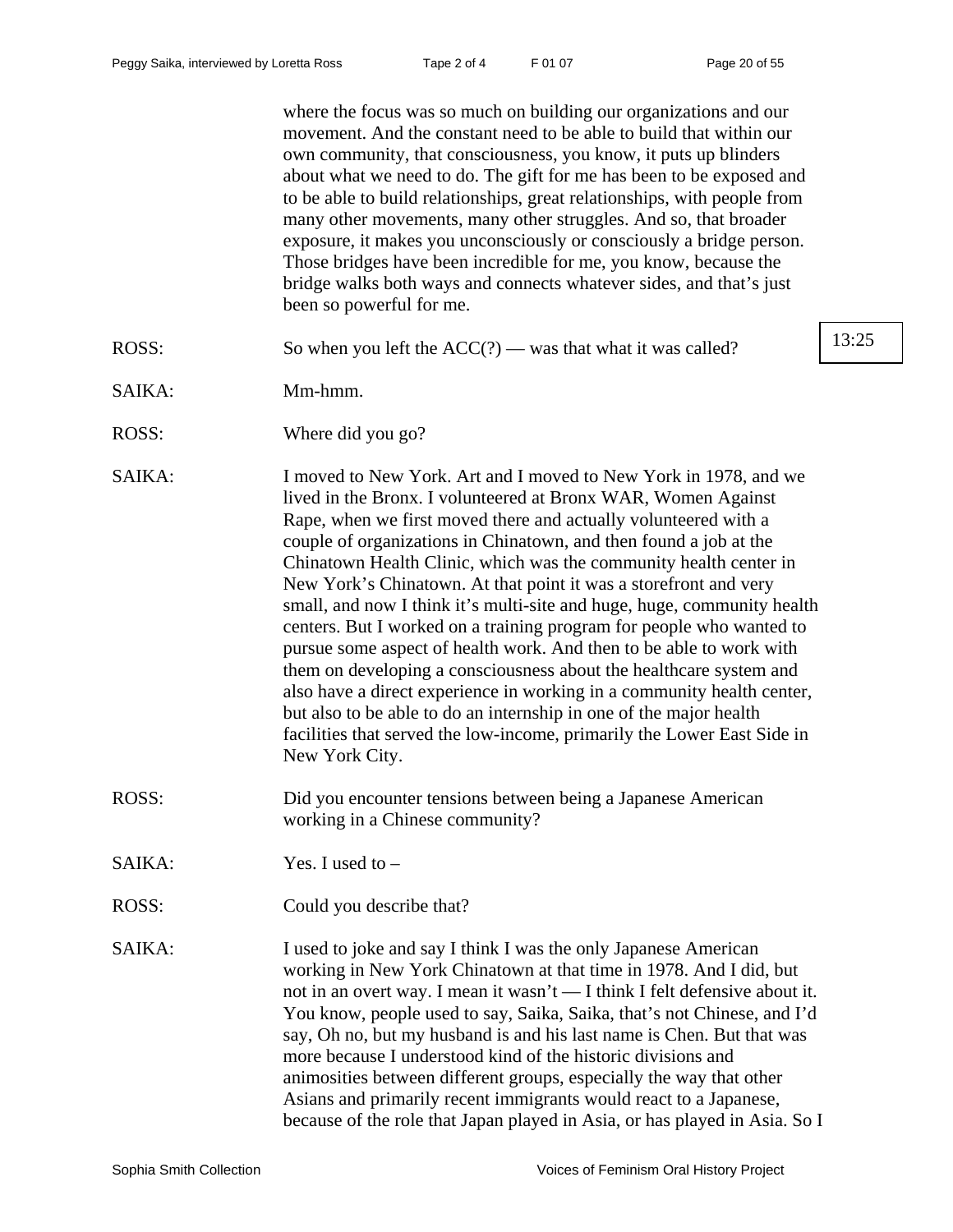understood that but it was still a source for me of — well, part of it though is that what worked was that I worked in the Asian American, almost, training program. So even though it was housed at the Chinatown Health Clinic, it really recruited Asian American young people from a lot of different campuses and a lot of different places. And so, to that extent it was a good spot for me. But the Chinatown Health Clinic was a part of the whole Chinatown community and so, yeah, I would feel that a lot but my work itself was very pan-Asian. And the reality was that it was kind of the path for the clinic to be involved in issues around looking at the broader healthcare system and you know, national service, but the economics that was driving it — you know, governmental allocations and where did community health centers fit into all of that. So it was great for me in that way. ROSS: So when did you work start to intentionally include a focus on gender issues? SAIKA: Well, at the same time I joined, it wasn't so much I think my work at the clinic — it's kind of all intertwined, of course, because there are many feminists in Chinatown — but I became a member of the Organization of Asian Women [OAW], which was actually a collective of Asian American women, multigenerational. ROSS: About when was this? 17:15 SAIKA: This was in 1978. ROSS: OK. SAIKA: And I had been involved — when I first moved, I was volunteering with Bronx WAR. That was really great. So I went through their training and orientation and then — because I lived in the Bronx — and then when I started working I really couldn't volunteer as much and then that was about the same time I joined OAW. And it was really a small group of Asian American women, as I said, you know, multigenerational so some older, some younger. We did a lot of international solidarity work but also got involved in community struggles and also the International Women's Day celebrations in New York City. I joined the Third World Women's Committee to celebrate International Women's Day. It was the first time that third world women were coming together and so it was really wonderful to work with women from Harlem. There was Safiya Bandele from – ROSS: Medgar Evers. SAIKA: Yes, yes, and she was working with the women's section of the Black United Front. I mean, there were just many, many Puerto Rican sisters.

There was just such a broad base. We'd have our meetings in Harlem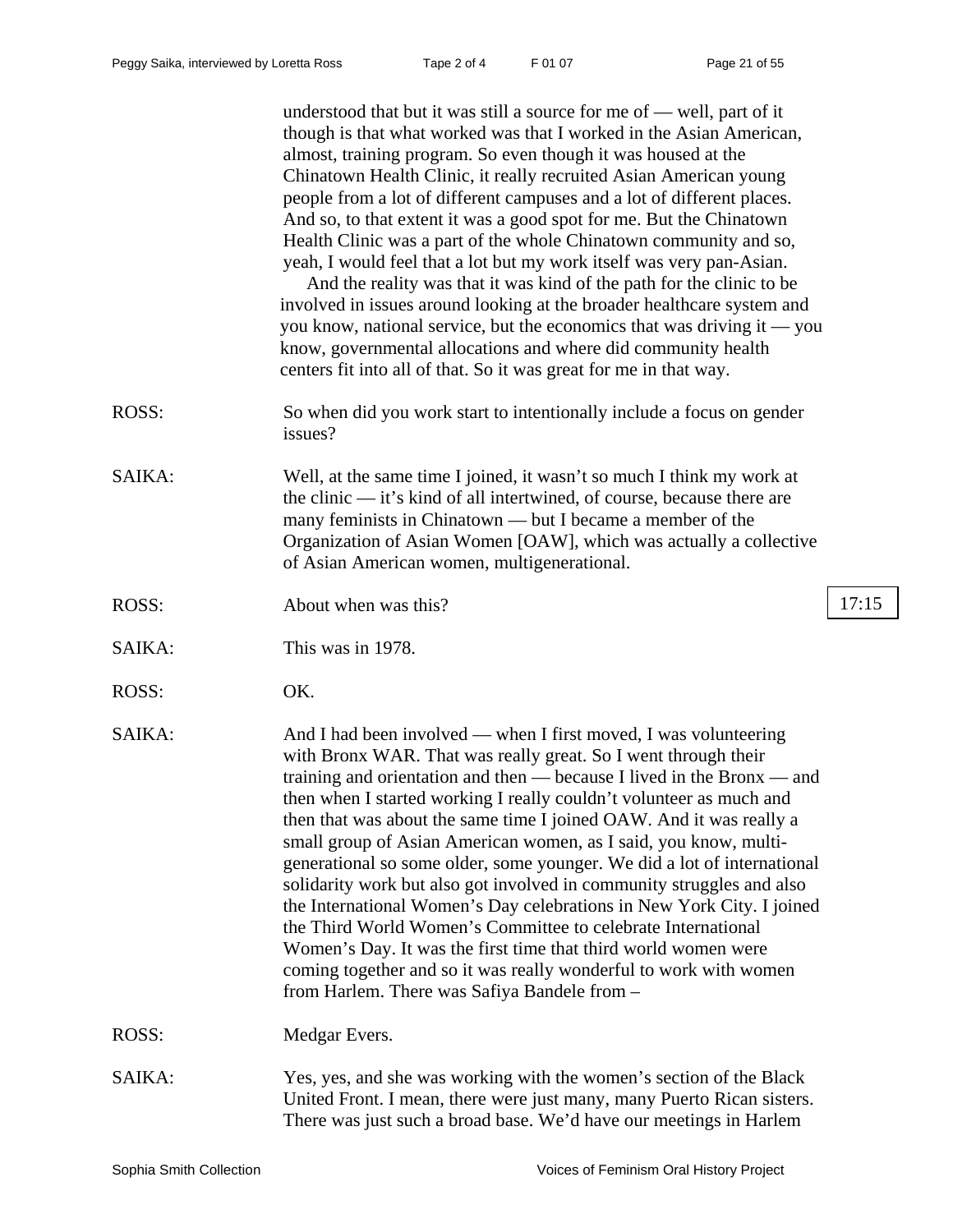and it was amazing. It was an amazing, amazing time. I did a lot around, you know, my own involvement. I also gave birth to a daughter in 1981 in New York and so that just further added to just this whole personal political transformation around being, you know, a new mom trying to balance it out and just all of that, and being supported by so many amazing, amazing sisters.

Right before, when I was pregnant with Mia, Art and I joined the Antonio Maceo Brigade and went on a trip, a three-week trip to Cuba with the Antonio Maceo Brigade. And I was pregnant, but it was a wonderful time to be able to visit Cuba, to be able to actually go all over and to talk to so many men and women that were key participants in both the revolution and the way in which Cuba had really been dealing with both the embargo but the way in which they were still trying to build their model. And so, you know, it was all happening around the same time. It was an incredible period for me, once again, bringing the personal and the political together.

- ROSS: Well, did you encounter any tension when you talked about gender wen, and you encounter any tension when you taked about gender  $20:25$ <br>issues in the API community?
- SAIKA: No, because I think that even my sense of how the gender lens was being operationalized or implemented in our community was still very separate. It was still very separate. You know, I belonged to OAW — I did other activities, like women's organizations, so to speak, but it wasn't as though there was a consciousness or a commitment to really being able to build organization that had a race, class and gender lens on their work. Because even when we said that that's what was happening, it was in the context of it being — well, I'm just really speaking for myself — very superficial around the gender lens at that point. You know, it's how many women are patients at the clinic and what industries do they represent, you know, what are we doing with restaurant workers? But it didn't stem from like a deep analysis of that and therefore how does it really transform the work of the organization. So I very much was still a part of antiracist formations and doing what I considered kind of, you know, feminist work, but it was still, I would say, very separate.
- ROSS: Well, what did you think of the mainstream feminist movement at the time?
- SAIKA: So here we are talking about living in the contradictions. I think that was part of the deep contradiction within our own community, I mean the progressive strand of our community. And the women's movement always though, it was just this place where you — the deeper contradictions around race were there and so there it is, right? In your own community you're struggling with issues around infusing a gender lens, what little lens we might have had at that time. And we didn't even call it that, but really being able to look at sexism. That struggle is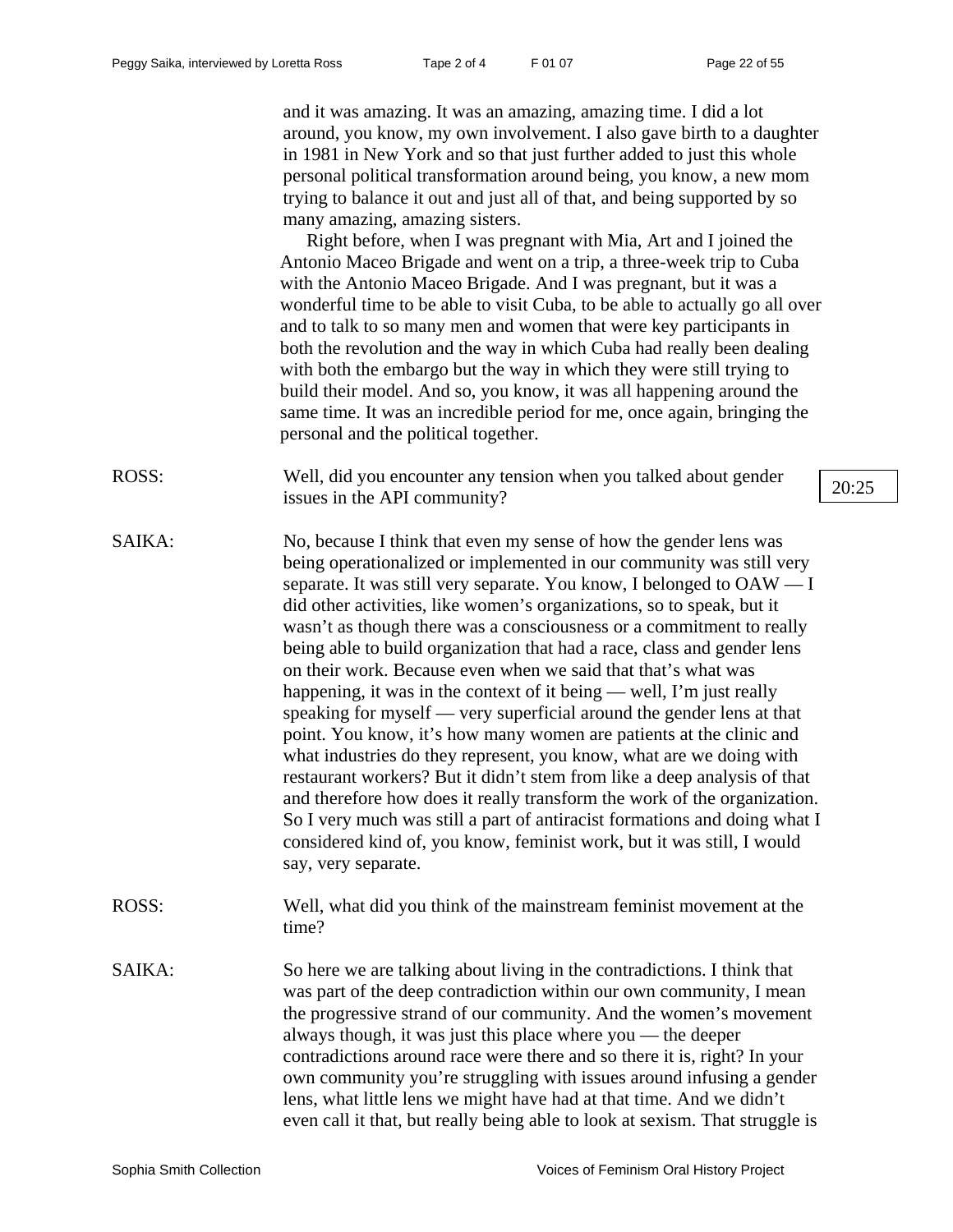in your face every day in the community but then in the broader, societal sense, we're talking about dealing with racism within the women's movement, and that even though there would be those times when we would come together and these issues become sort of everybody feeling really tense, uncomfortable, defensiveness and all of that, I think there wasn't the kind of leadership or consciousness that could lead us out of it at that time. I think there were attempts. People were trying. I would say we were all struggling, you know, we were trying. I don't think it was — there wasn't that maturation of our own thinking, of our own analysis and how to get out of all of that and be able to really move forward, even though we were yearning for that and we'd always talk about it. How do we move forward? Let's not get stuck. That was the call, right? And then we'd be back in meetings; we're stuck and not moving forward.

- ROSS: Well, we were a movement waiting for the idea that would propel us, I'm sure.
- SAIKA: Right, right.
- ROSS: So what was your job after your work in the Bronx or in Chinatown?
- SAIKA: In Chinatown. We left in 1983 and moved back to the Bay Area, and I was pregnant again with our son. Art went to work for Asian Health Services, which is a community health center in Oakland. And I came to work for the Asian Law Caucus, which was the first Asian civil rights organization in the country, a legal civil rights organization.
- ROSS: But you weren't a lawyer.
- SAIKA: No, I wasn't a lawyer.
- ROSS: So what drew you there?
- SAIKA: They recruited me partially because of my politics, but the other part is that they really didn't want a lawyer. They really needed somebody the organization was, like many of our organizations, struggling to be able to really stabilize financially and they wanted somebody that would come in and focus on really building the organization, not just the programs and the legal work. And so I came to work in 1983, when I was pregnant with Kori, for the Asian Law Caucus. What a great period. Nine years of my life I stayed there, and I always say I grew up there, having two babies and both Art and I working for community organizations. That was really, really stressful and hard, the hardest years of my life, but so meaningful and I really, I thank God and everybody else for those years.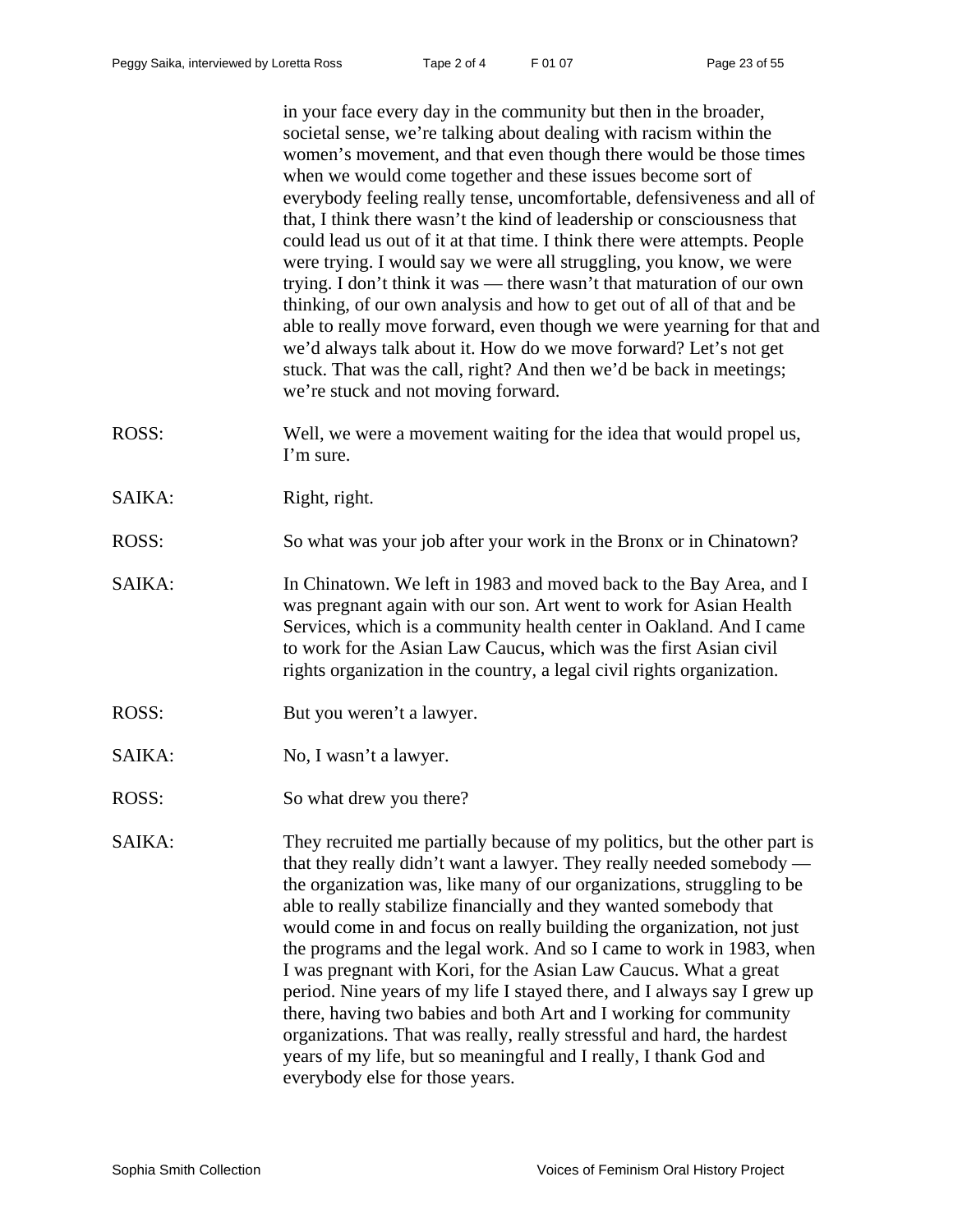- ROSS: Well, what are some of the more significant things that you think you learned and contributed during those nine years?
- SAIKA: Well, I think I learned about trying to manage and build infrastructure in a community organization that had its political point of view, had a political perspective. Did a complexity of work where it wasn't just about big cases or, you know, doing the legal work, but doing clinics and service work and community education and working in coalitions, you know, trying to build the broader front. But doing all of that on a shoestring budget, people making very little money, and working on developing cases that grew out of our services. Because of our reputation, credibility and legs in different communities, these big cases would come to us. We worked on this huge case about reparations, you know, which was to me a key case.
- ROSS: The Japanese American. 28:08

SAIKA: The Japanese American reparations, so we were part of *Korematsu vs. the U.S*. Fred Korematsu was one of the three Japanese Americans who fought the internment during World War II, went to prison. His imprisonment, his sentence, was upheld by the U.S. Supreme Court and our lawsuit was about reopening that case, and we won. The case was huge, it was huge.

> We represented garment workers trying — and some of the first cases around really calling for manufacturers' liability, which is really about not just representing individual garment workers and then, you know, shutting down these small sweatshops, but really arguing for industry being held accountable for the conditions that existed within these sweatshops.

We were a part of the big national struggle against immigration reform, a huge, huge, repressive anti-immigrant legislation. We were a part of organizing the first Chinatown Tenants' Association, the first organized voice of tenants. We were a part of the first struggle of Chinese tenants in public housing against the Housing Authority that really grew out of a case of a young, 16-year-old woman being thrown off of a balcony and killed. Her case became the cause of the struggle around security issues and safety and all of that, which became the first organized rent strike of public housing tenants in Chinatown in the country.

We represented the Vietnamese fishermen when they were because we had already been involved in some of the Vietnamese fishermen who were really targeted by the Klan on the coast. So we supported the legal efforts there and then in the '80s the Coast Guard was stopping the Vietnamese fishermen from fishing off the coast of California, and actually up and down the West Coast, by invoking what was called the Jones Act from 17-something saying that if you operated a fishing vessel over five tons you had to be a citizen. Yeah, it was an incredible case.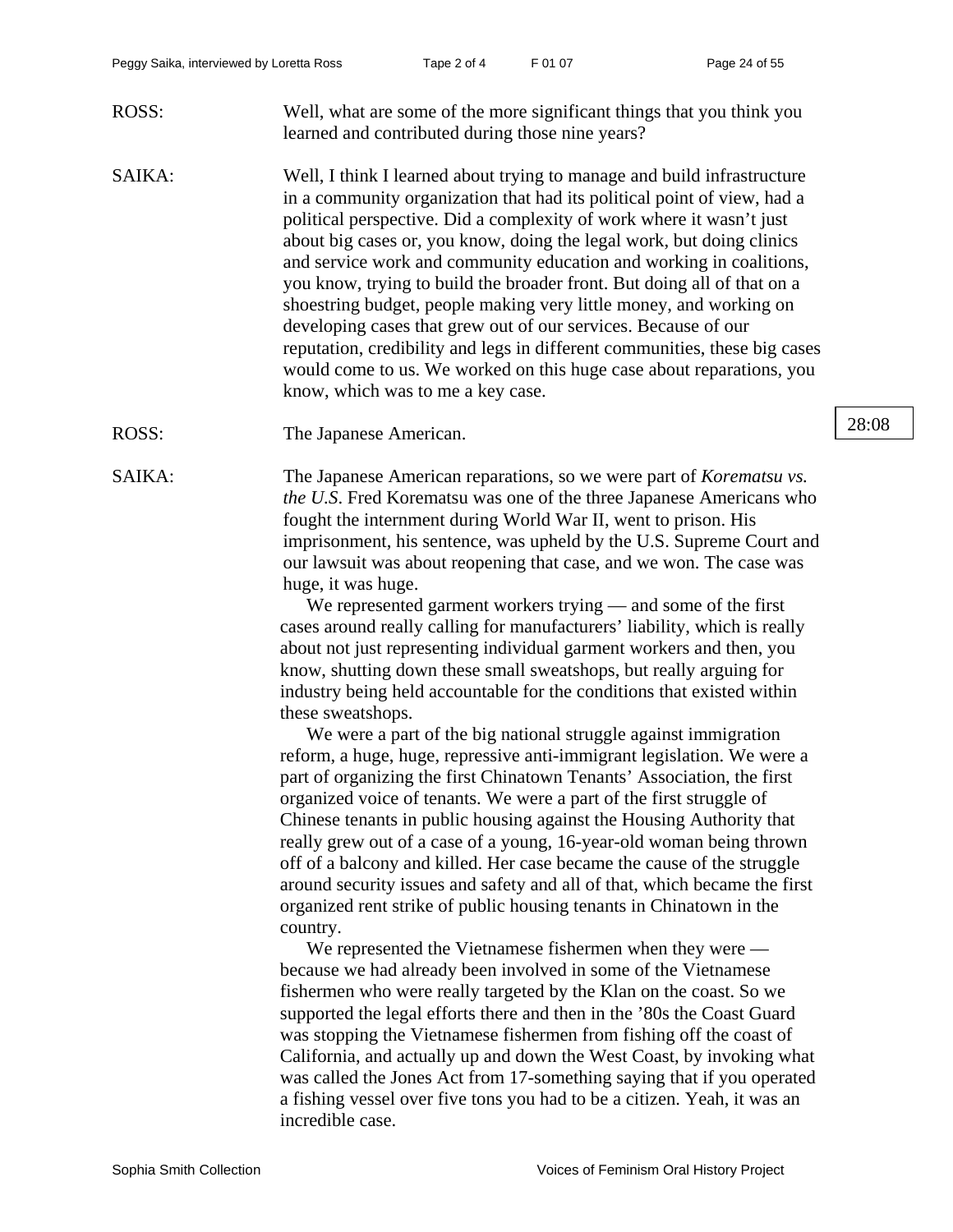We fought to increase the minimum wage, because a lot of our clients were minimum-wage workers, and how long can you just fight for compliance to an unlivable minimum wage? And so we were a part of organizing the Northern California Coalition to Raise the Minimum Wage and became part of the statewide coalition. We won, we increased the minimum wage, because the analysis was that in order to raise the national minimum wage, you had to — anyway, you know, it was just great.

- ROSS: No, no, no, don't stop. I looked away, but don't stop. 31:37
- SAIKA: No, no, no. It was really a great effort, and they tried to create two subcategories both for students and for tipped workers and we represented one on both of those, and one went to the State Supreme Court here. It was at the same time that I was working there that I was on the organizing committee, which became the organizing board, which became the board of the Asian Women's Shelter, which was the first shelter for abused Asian women in Northern California. There was a shelter in Southern California but it was the first one here. So a lot of those first meetings were either at my house or at the offices of the Asian Law Caucus. And it's grown, you know, the Asian Women's Shelter now has become a nationally recognized shelter for women and I'm just so proud of having been involved in that. In 1989, while I was at the Caucus, we started Asian Pacific Islanders for Choice.
- ROSS: Tell me about that because, you know, that's where our lives tend to more intersect.
- SAIKA: That's right. It was 1989, 1988/89. Mary Luke was then and just leaving, being one of the very few, if not the only, woman of color heading up a regional Planned Parenthood Association. She was in the Bay Area and she and I had known each other. She called me and said, "We need to create an Asian American presence within the pro-choice movement." I said, "Yes, let's do it," and we just went on this organizing campaign. We also knew, at that point, that at UC Berkeley, the highest number or the women that were most utilizing their abortion services on campus were Asian American women — little known fact. And you know, the issue around choice is charged within our community and some sectors of our community. But to be able to look at choice and to broaden, so that really we're talking about — and for me, you know, women having the choice to not live in an abusive household, to be able to choose to not work in an exploitive work environment — but to be able to look at choice not just about abortion but to be able to control our lives, that we have the right to that. That was, to me, why Asian Pacific Islanders for Choice, it was really important to form, to be able to redefine choice in that way.

And so, all volunteers put together the first survey in the Asian American community of attitudes about choice and I got my whole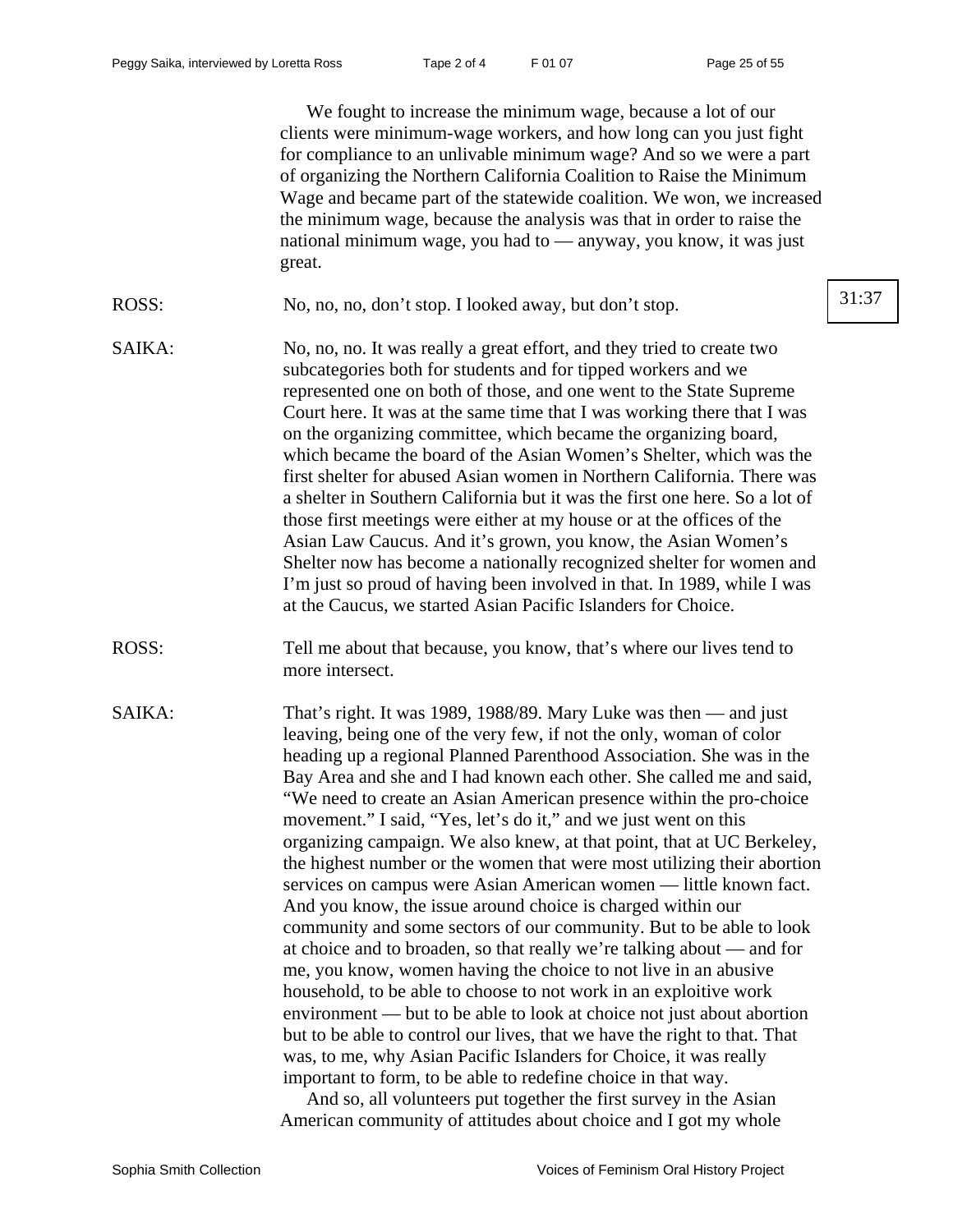family involved. It was a thousand-piece survey and I took all of those surveys to a family Christmas event in Sacramento, all these boxes of surveys, and after Christmas dinner I said, "OK, this is a family bonding activity. I really need everybody to help me divide all of these into zip codes." So we did that so that they could be mailed out. It was great. They didn't know what they were — you know, I explained it a little but it was really great. The whole clan, 30 of us, you know, got together and we're dividing all of these surveys about attitudes towards abortion in our community. You know, why don't you get those sent out.

- ROSS: Did you get any resistance to talking about abortion in the community? 35:50
- SAIKA: I think that we never talked about it in that way, just about abortion, but it was more in the context of — for example, we had a couple of key youth empowerment groups come, and one person though was a pediatrician in a teen clinic. So we had different people come and we'd talk about teens and young people in our community and choices around abortion rights and all of that. And so it was in the context of what they could identify with and then talk to us about what would work, what didn't work. And it was really interesting, because even to hear some — you know, it was what, in the late '80s, hearing them talk about how the attitudes and perspectives, even among the youth, were still very pervasive around being fairly conservative — sexist, very conservative. Very hard for us to listen to but, but then it really defined what we needed to do in our work. So it was a very exciting time, it was youth and then talking to other legal groups but trying to be able to look at sectors of our community, and then trying to figure out what our strategies might be.
- ROSS: What was different about the API reaction to and access to reproductive health services that you were identifying?
- SAIKA: I think the language and the cultural barriers, definitely, and then even within our own — having the consciousness to understand how to talk about these issues. So even the training programs that might have been there for folks to understand these issues, totally not inclusive of our folks. And of course, the people then were even working in any kind of family planning or health clinics who were having very little awareness and the skills to be able to talk to folks and work with them to develop a consciousness. It's almost this thing about training the trainers first and, you know, we didn't have any of that. So it was starting from ground zero. In many ways this really reflects, too, when that kind of racism still exists then it forces you back into a silo mentality about what we need to do, right, to develop this capacity within our own community. So there's this continual tension about wanting to be engaged in the broader movement, the broader thinking about the broader context. But the reality in our own community, that broader context is so racist that it doesn't provide the kind of resources or what we need. And then for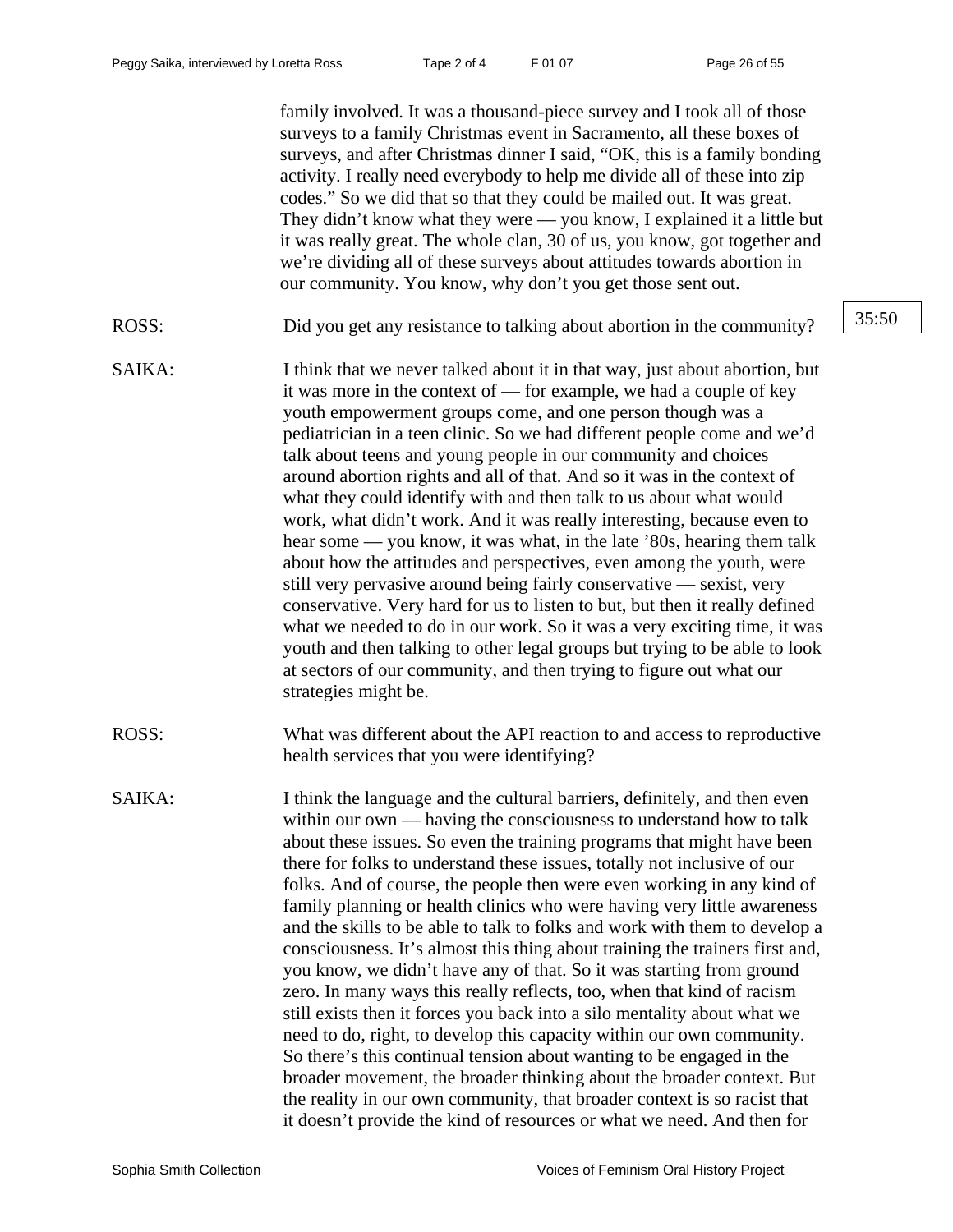us to be able to — we don't even have it. So it's kind of really being impoverished on so many different levels. ROSS: So did you feel like you had to raise gender within the API community and raise race in the mainstream movement? SAIKA: Always. ROSS: Again, that bridge. (unclear) 39:34 SAIKA: Always, always, that there is that duality of doing, you know, the cultural change work right within our own community and then being able to do the antiracist work in the broader society. And then, quite frankly we're talking now about the women's movement, that tension always being there. ROSS: One of the experiences Byllye Avery described within the National Black Women's Health Project was trying to get a reproductive health consciousness in civil rights organizations, which is definitely an unfinished project. Did you have that same kind of task with the emerging API organizations? SAIKA: I think that that condition really exists. That disconnect is absolutely there. I would say that the tension around it has not imploded. You know, there have not been those kinds of spaces where that has when I say imploded, meaning where it's really put on the table in the most powerful way. That's still yet to come. ROSS: So as far as — you're not concerned; there isn't an Asian American anti-abortion organization out there, either. SAIKA: Well, there are but small still, small and individual voices. But the seeds are there. Because in a primarily immigrant and refugee community really the rightwing message resonates well. I think immigrants – ROSS: Talk about that. SAIKA: – and refugees are most susceptible to that messaging around economic prosperity and pulling yourself up by the bootstraps. And all of it now where you see the right, where they've been able to really connect the dots in the deepest way around both our spiritual sect, houses and

community organizations and the kind of mainstream messaging around this. And all of that I think plays very well in many immigrant and refugee communities. This is the moment, this is truly the moment that the need for us to marshal all of our collective experiences and engage our newer generations to really build, you know, it's just crucial. This is the moment, at least for Asian Americans.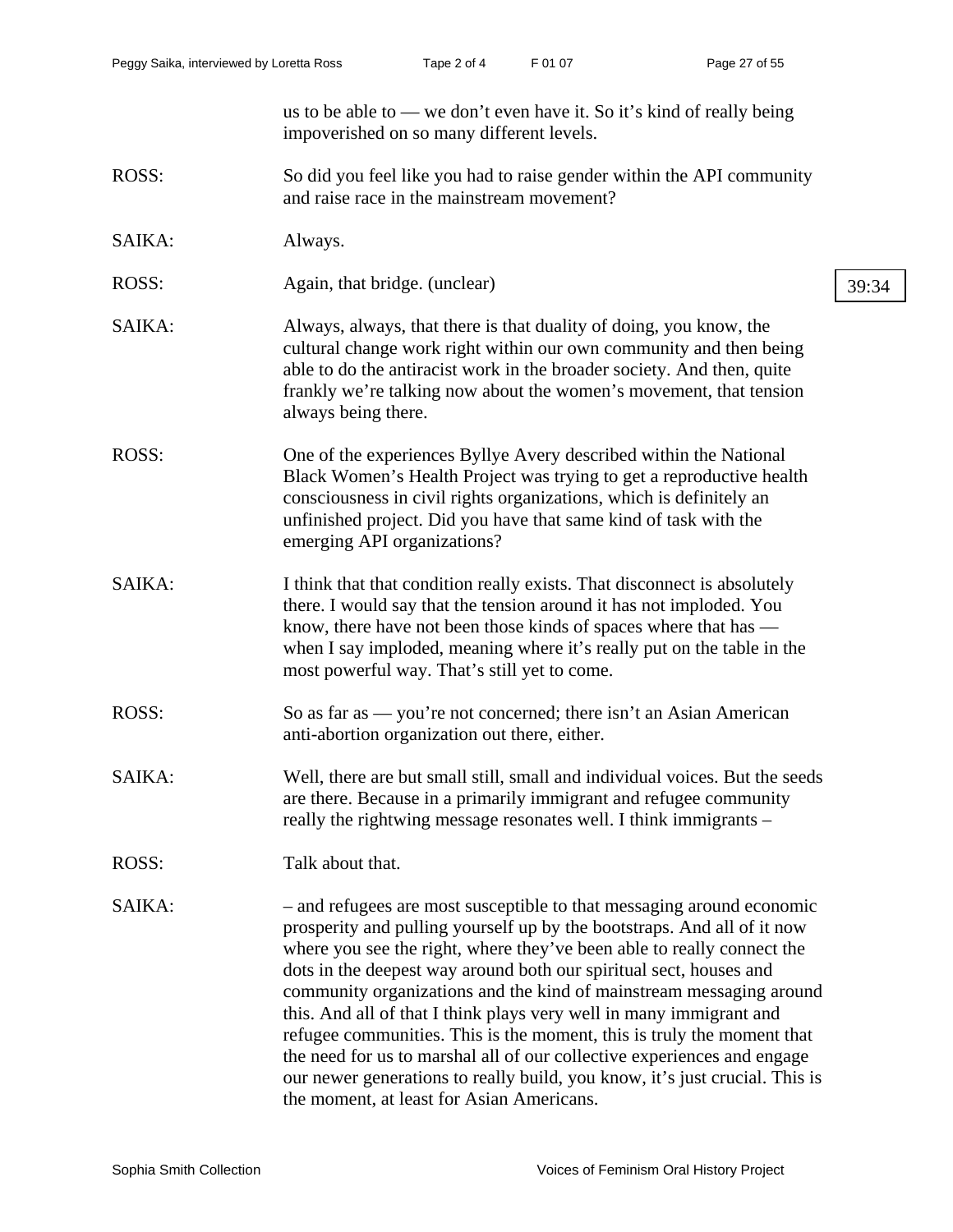- ROSS: One of the things you briefly mentioned was the rise of hate crimes and stuff in the 1980s.
- SAIKA: Yes.

ROSS: And particularly, they took a very ugly anti-Asian cast with the murder of Vincent Chin. Tell me how that had an impact on your work.

SAIKA: Well, when I was at the Asian Law Caucus, what became the hate violence work was just exploding, because there were so many incidents of anti-Asian violence. And it's interesting to have you remind me with this question, because we were a part of what was called Break the Silence, the first conference on anti-Asian violence at UC Berkeley, and this was mid — no about 1984, so not too long after I had joined the Asian Law Caucus, '84, '85. And they had asked me to really talk about anti-Asian violence and Asian American women and it was so challenging for me because there was so little, at that point, written about women of color and racial violence, hate violence. And so it was very challenging for me. But I would say the backdrop though was the Vincent Chin case, other cases in North Carolina. You know, we're talking about killings in New York, different parts of California. The Klan was really doing its work in so many different places.

> And the whole issue around how Asian Americans were perceived as being — Vincent Chin — that we're taking away all their jobs because we're Japanese, and it's because we're Sony and we're Honda and Toyota and we're all of that. Because there has never been the ability in this country to really understand the distinction between Asians from Asia and Asian Americans. And that is really the deepest and most profound challenge that Asian Americans face and continue to. This inability for us, for America, to really be able to embrace and to understand who Asian Americans are. And so anyway, it's this complexity around — so given that, then the scapegoating, the Vietnam War, for us to be seen as the gooks in Vietnam or in Laos, in other parts of Southeast Asia. And then there is the continuing need for us as a principally immigrant and refugee community, as Asian Americans, to understand what it is to be Asian Americans but to also unite with our Asian brothers and sisters in Asia around the struggles that they face.

- ROSS: How has the myth of the model minority affected you and your work, because I would imagine that any time you're organizing around API issues, you run up against that stereotype.
- SAIKA: Yeah, it's about boxes and to be conveniently placed in a particular box, and it just depends on who's calling the shots, what box you're placed in.
- ROSS: Well, what is the myth, for those that don't know?

46:16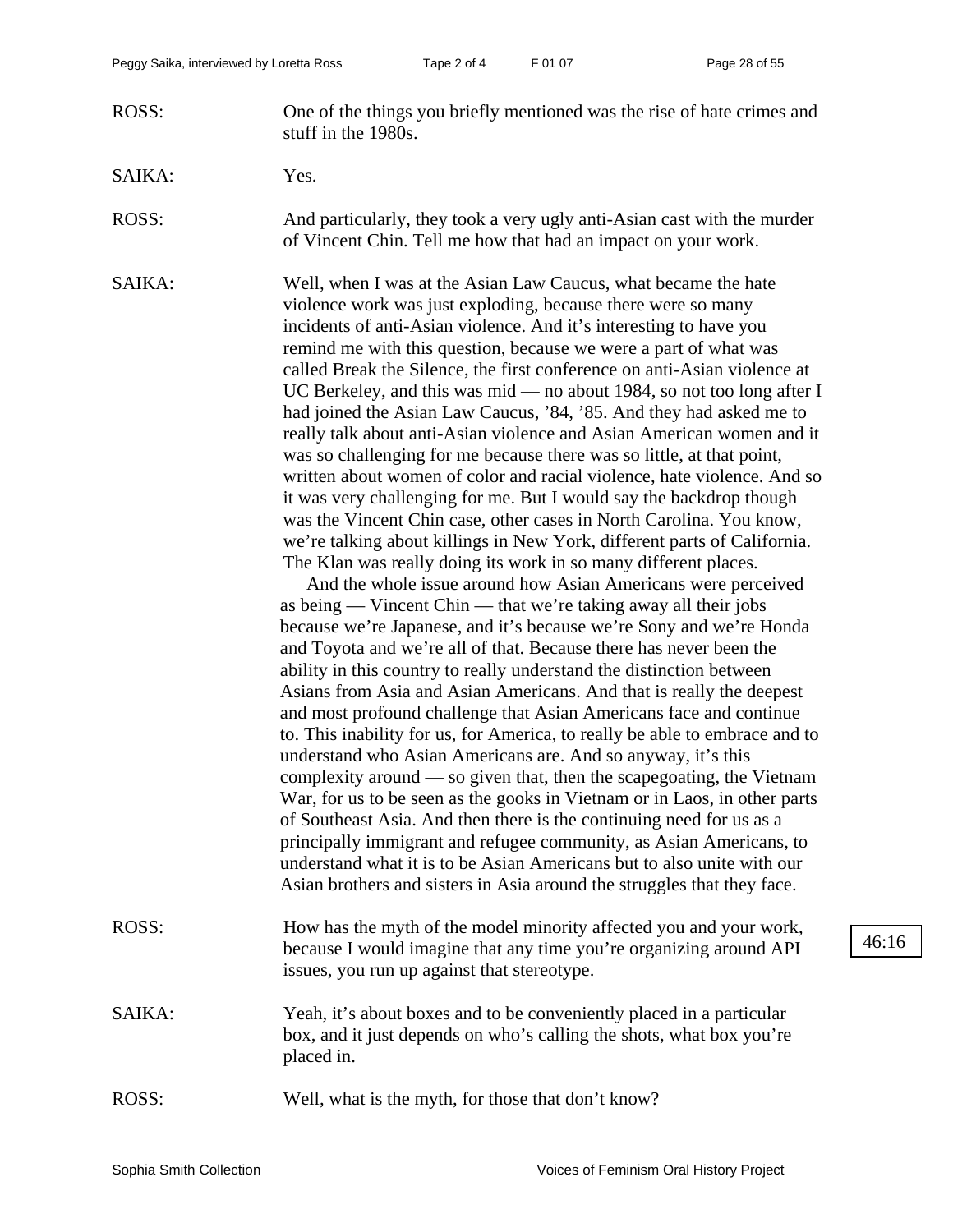SAIKA: I think the myth is all of what you read about in the paper — the whiz kids, you know, everybody who's "made it." That enormous wealth, high educational achievement, all the businesses that are owned, that that represents all of Asian America. And so it has been dubbed the myth of the model minority because there's a very convenient way for if you're called the model minority to number one, for oppressed people to take that on and say, Oh yeah, we are the model minority. So the danger of that is enormous. But the other side of it is that — I think that it is still about putting you in your place. It is about defining you and not allowing any community or people to be self-defined. The myth is that we are all the owners of, as I've said, Sony or Hitachi or whatever. The myth is that we've all gone to Harvard and that we have our Ph.D.s. The myth is that we all are multi-millionaires, right?

> That being said, we are, I think, at this juncture where we need to be able to — in order for us to be empowered and self-defined, we need to own the enormous wealth that does exist in our community. A number — you know, high educational kind of standards and values and all of that, entrepreneurial spirit, family values. I think we need to own all of that but we also need to engage that and harness that wealth in our community to take responsibility for the 12 percent in our community who are struggling, who are not doing well at all, and on all different fronts. You know, that there are sectors of the Asian American community who continue to be the most disenfranchised, and to be able to send that message out, to own who we are in all of its complexities. But also to do that work in our own community of engaging those who are very privileged to take responsibility for those in our society who are not.

ROSS: Well, I was going to ask you the next question about doing class work within the Asian American community. To what extent have you done it and what extent do you think it needs to be done?

SAIKA: Absolutely. I think that in the Asian American community or any community, if you don't have a class perspective, you cannot understand issues like affirmative action or economic injustice around exploitation in work places, issues around minimum wage, without a class perspective. You know, it's really difficult to engage without a class perspective when you're doing tenants' rights work. People cannot understand why you continue to do tenants' rights work and you fight for their rights, that it's fundamentally so important. And so I go back again to say this is really the moment. This is the moment that for us, as Asian Americans, that we have to own that. We have to take responsibility to do that work with that — and for those of us who claim to be progressive, then we need to really speak to that in the most expansive way, in a way that doesn't turn people off, in a way that disengages, but really in a way that is building bridges within our own community, that we need to be able to do that. And if we have credibility in our community, if we've built a certain persona or

49.30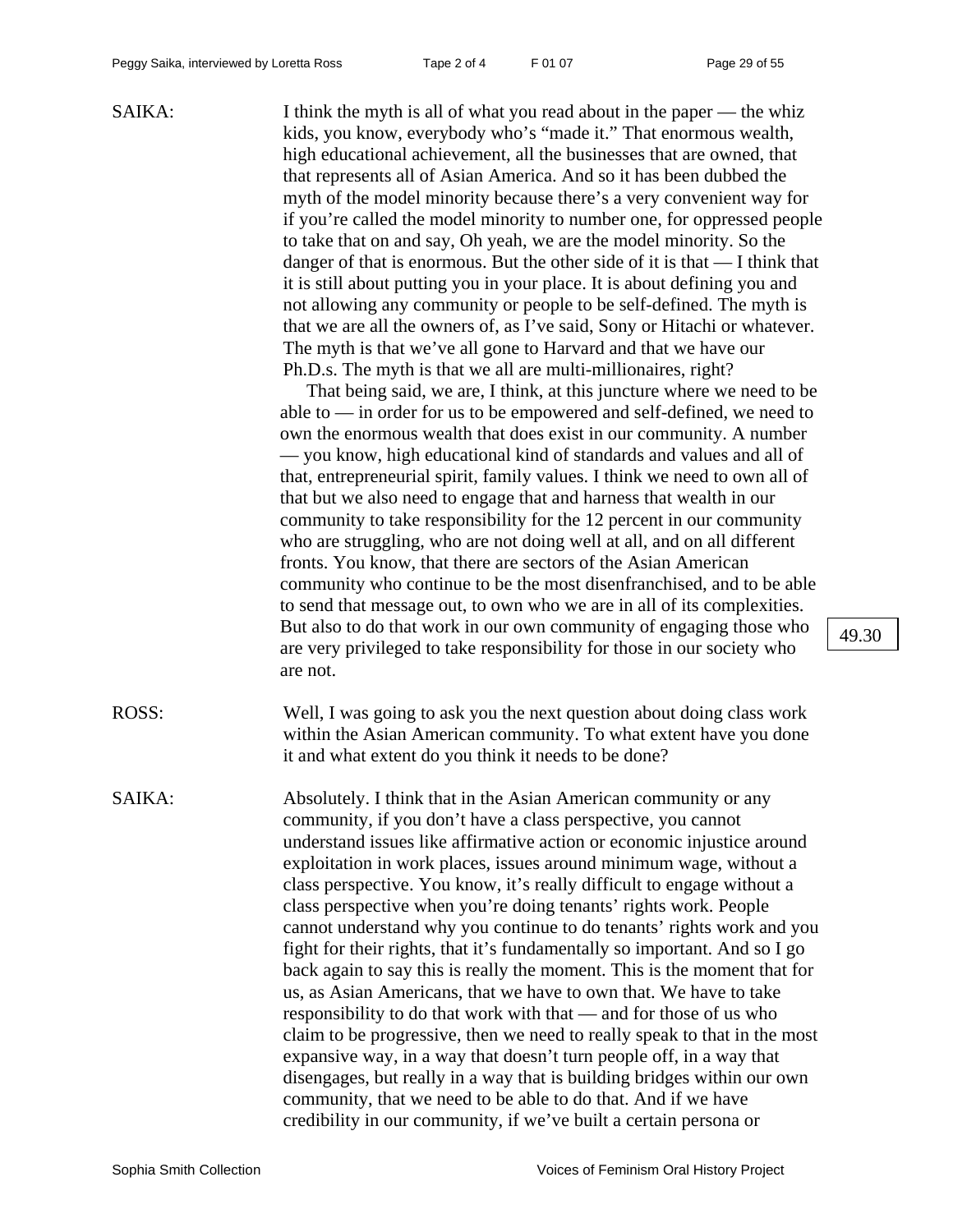reputation, then even more we have a deep responsibility to engage folks in our own community. I just feel that so profoundly.

ROSS: Well, one of the things that I observe as a southerner coming to Northern California is that there are parallels between what apparently is the ability of the API community to take care of its own and what I observe, for example, the Jewish community doing in New York — the schools, the senior citizen centers and things like that. Could you explain why that happens here and how it really is different than in other parts of the country?

SAIKA: Well, when you think about San Francisco and if it's 35 percent Asian, you know, population density has a lot to do with it. I think too part of it is a response to racism, right. You build this thick strand of organizations within one's own community because you have to because no one else is going to do it for you. And so that's why so much of this has happened. It's a direct response to racism. But the other part of it is that culturally it does feed into this sense that we do take care of each other, that we are family, community, society, that it is a way in which we are raised — or at least I was raised — and it's the way we're taught to be.

> The danger of this thick strand, I would say, of organizations is for me, it's so for what at this point. For what? If we take pride in having a great museum that is about our legacy and our past, if we take pride in a community health center that's become multilingual and multicultural — and I think that we have some of the best examples of great organizations that are built under community development organizations. You name it, even though we don't have a lot, the ones that we have are great examples of great work. And I respect it. I respect the work and the struggles that have really contributed towards this. But at the end of the day, we have to build institutions that are really working and acting and operating in a broader context — that it's great to have an Asian American something, but if it's only to serve Asian American interests, it ain't enough, it ain't enough.

And so I would struggle in our community around that — that it might look good, it might feel good, but at the end of the day, if it only serves certain interests, we are perpetuating that which we have struggled against and that which we keep struggling against.

- ROSS: Do you think that younger API activists see the importance of the legacy work? I mean, I'm just calling it that, but the identity work, or are they perceiving a different role for APIs and activism?
- SAIKA: I think they're doing a lot of different things. They represent the best of who we are. They grew up at a time when they've had enormous, enormous exposure and opportunities — for many, not for all. They're growing up at a time when I hope many of us are supporting their leadership and their development and their growth, because they're

55:00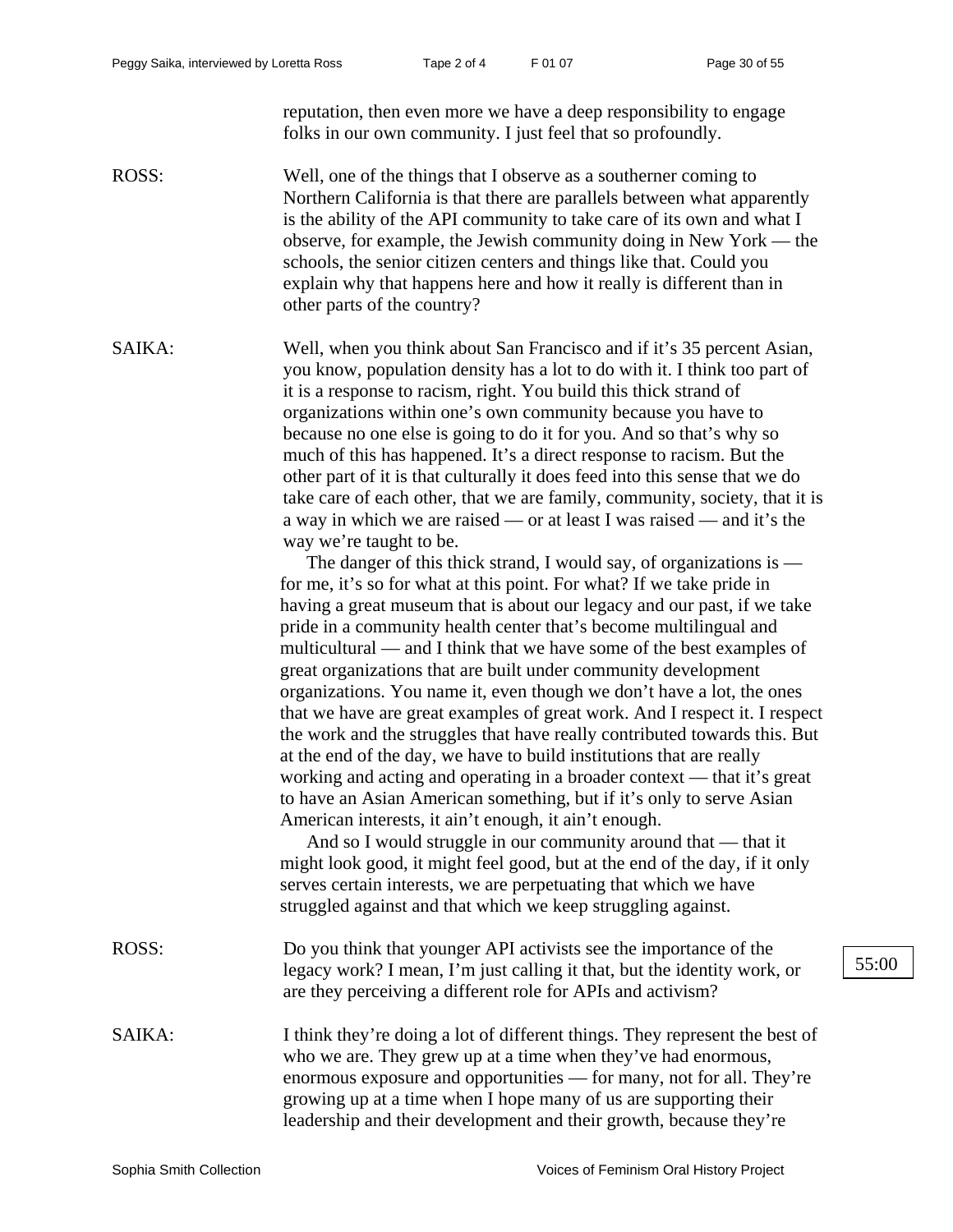much smarter than any of us are. You know, we have so many young Asian Americans now that are heading up organizations, great organizations. And I think that they're trying to build their organizations, trying to be respectful of those who came before them standing on the shoulders of folks, but really doing it in different ways, because the times are different. Their context is different. You know, they have a much, much more complex community, much more diverse then when I first started out. I mean, we had diversity then but nothing compared to what's out there now. And so, their context — and hopefully, the criticisms that they would have of us and of what's been built, those reflections and observations are so great. ROSS: Well, I find that young people apparently have done a lot more work around identity formation but I wonder if they are able to transgress identity enough to work on that unity that you're talking about. Do you see evidence of that? SAIKA: I see evidence of it, because of the multiracial, multicultural formations that they all are a part of — that exposure, I think, has been really great, at least in California and I would say in urban centers across the country, where that's just been a part of their experience, their lived experience. But for the vast majority of young people, I that there is a disconnect around identity and what it really means and the way it's defined, you know, that they've grown up in an era where there's a lot out there that's Asian American, where we had to fight for creating anything, right, that was Asian American. It's very different. 58.20

END TAPE 2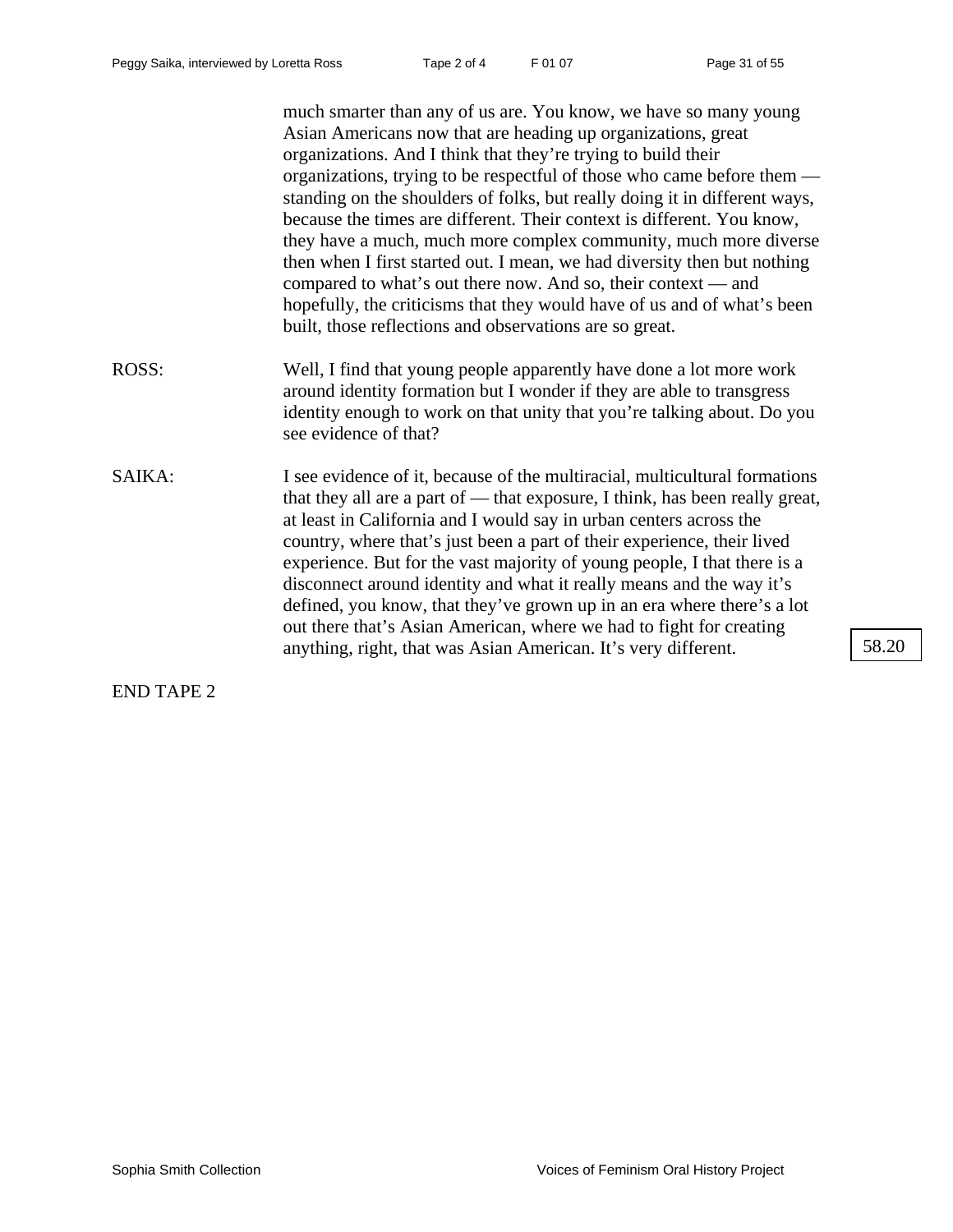# ROSS: OK, Peggy. I'd like to hear more about your work with Asian Pacific Islanders for Choice [APIC]. What was your thinking in helping to form it and what were some things you learned in doing that work?

- SAIKA: You know, I talked a little bit about the very beginning with Mary Luke and some of the other women. But it very much was wanting to build and create an Asian American women's presence within the reproductive rights movement. And so, to that extent it was really about being able to look at the challenges within our own community, but also be a part of this, what we considered important, important movement around women's rights and, really, community rights. And so, as that was emerging as Asian Pacific Islanders for Choice, it was really forming and going through all of the ups and downs with an allvolunteer organization. But it was really interesting because, as Mary would tell me, because at that point she became the main person that was going out and meeting with organi[zations] –
- ROSS: Is this Mary Chung?
- SAIKA: Mary Luke, Mary Luke.
- ROSS: Mary Luke, OK.

SAIKA: Who was then the executive director of the Planned Parenthood in this region. She was going out and wherever she went, whether it was New York, Los Angeles, wherever, the idea of Asian Pacific Islanders for Choice just really resonated with women. It was a very exciting time because we saw how there was a need and a niche and all of that. And then on the other hand, how do you once again start a new organization? And so Asian Pacific Islanders for Choice, as we were emerging and starting to organize ourselves, build membership and all of that, we started getting invited to different meetings and conferences. And I think that it was the reproductive rights meeting in Florida — I think it was Florida, where all of the different state networks were coming together, that we really — they had invited us to come and we decided at a meeting that we would not attend any meetings unless two or three of us were supported to go, that we did not want to be tokenized as the only — and often times this happened, you know, over and over again for many women of color, that you were the only Asian face, the only black face, the only Latina. So just as a principle that we would not do that to marginalize, and the pressure that it really put on whoever was going was enormous. When you're by yourself, you're the lone voice or the lone face, oftentimes. And so I think that that proved to be a very, very important principle around which we were going to operationalize the work. So in fact to Florida, I mean, there were probably six or seven women that ended up going, women that we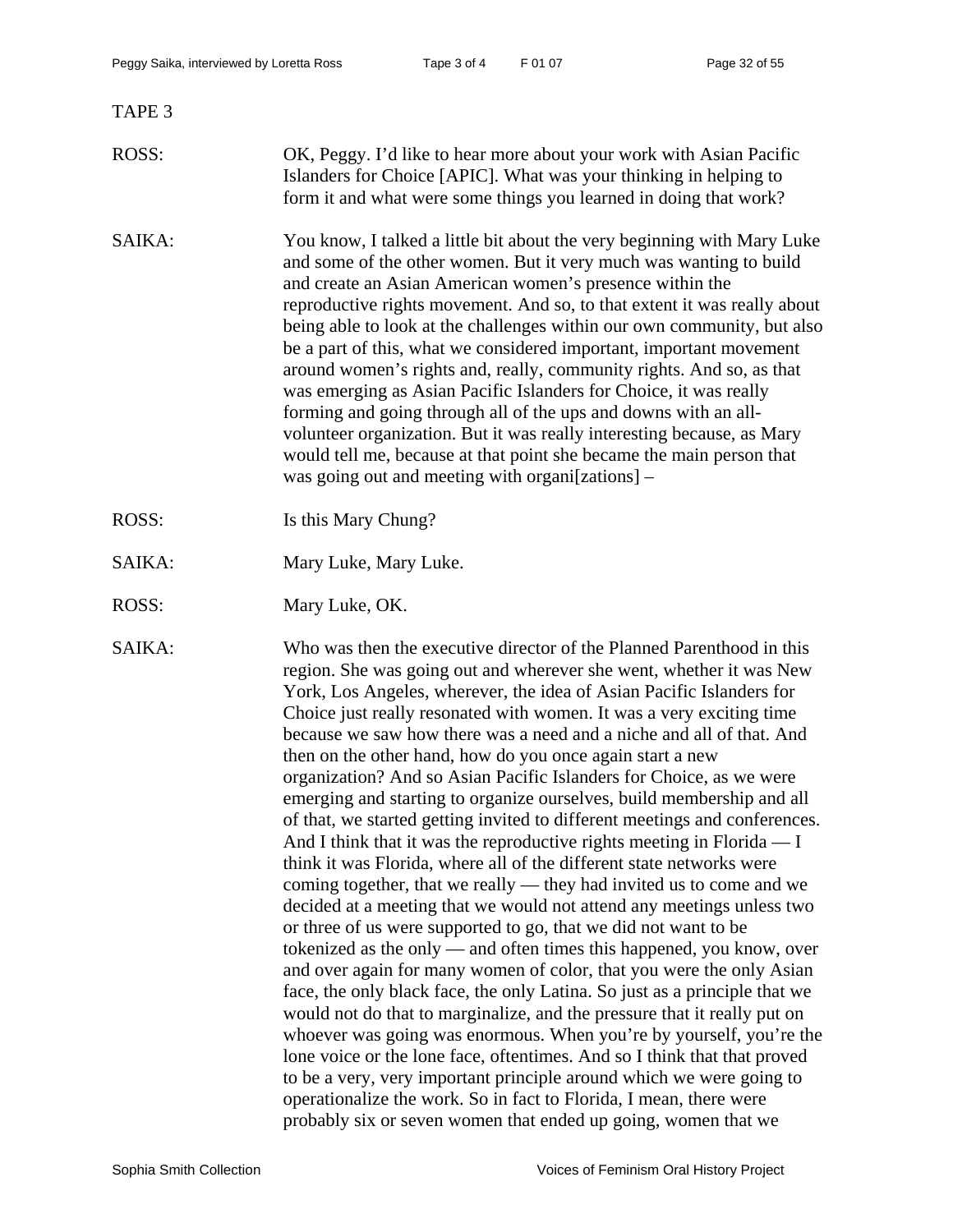supported and women that the convening supported. So it was great and because there was not another formation like APIC, it was an important time to be able to think through how do we form.

This also coincided for me at a time that I was leaving the Asian Law Caucus. It had been nine years. My two babies were growing up and in elementary school. My daughter was going to be going into a middle school and I really felt that those years had taken its toll on me. While it was an incredible experience for me, life-changing, that I had done my best, you know, to try to build the organization, contribute to stabilizing the organization. So I gave a year's notice and recruited a new executive director. They had a year's funding in the bank and all that. So I felt very good about being able to transition at that time and right before I was leaving, I had been invited to these organizing meetings for the National EJ Summit, the very first EJ Summit.

ROSS: EJ?

SAIKA: Environmental Justice. I'm sorry, the Environmental Justice Summit, the People of Color Environmental Justice Summit. And so, working with the United Church of Christ and other formations and then locally we were trying to organize. And so, as I was leaving the Asian Law Caucus, during my last several months, I attended the summit. It was once again, a life-changing experience for me and the whole framework around environmental justice and the movement and the other people of color, the women that were in the movement — all of that was just deep and profound. Many of us who were Asian Americans that had attended the summit came back and took the mandates from the summit quite seriously. You know, that the networks became kind of the key vehicle, that they wanted to create an Asian American presence within the environmental justice movement. So it's interesting for me now, looking back and thinking that APIC had started in somewhat — in some ways you think about it but in a different way, born out of a movement and a movement need.

> And so, I was still involved with Asian Pacific Islanders for Choice, took a bit of a break as I was leaving the Caucus and I was going to these meetings around follow-up to the summit. This was all happening around the same time and I eventually, in 1993, worked with the founders of APEN, the Asian Pacific Environmental Network, and became the founding executive director. It was right before that that I had really — because, you know, you can't create like ten different new organizations at the same time and I felt that APIC had really a great board and good volunteers and all that. I had just kind of transitioned out and even though I knew a lot of the people and all of that, that I was concentrating a lot more on starting APEN, the Asian Pacific Environmental Network.

> It was during that time that I wasn't involved with APIC any longer that it became Asian Pacific Islanders for Reproductive Health [APIRH] — very important transition, and eventually became ACRJ, Asian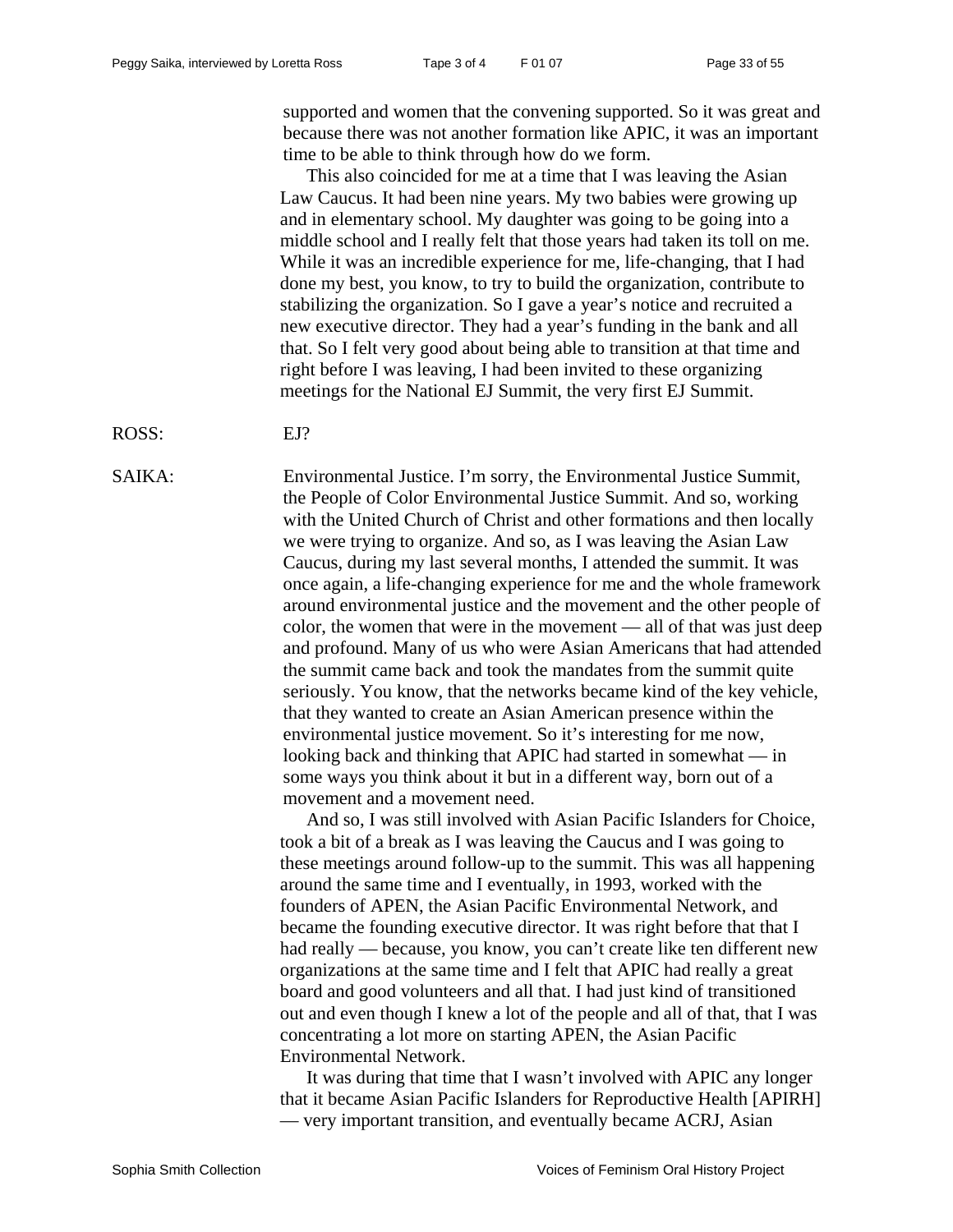Communities for Reproductive Justice, an important, I think, ally within the SisterSong network and the reproductive rights movement. So when I think about it, it's gone through these name changes that really reflect both the thinking and the analysis and the evolution of the movement. I think it very much reflects that. It's an organization that  $\sim$  or these series of organizations, as they've morphed into different vehicles, reflect the times, the leadership, the people that were involved. They've had their challenges and their ups and downs, but no different than any other organizations. They have great women, great men and women that have been a part of the organization and I take great pride [in] having had the privilege to be associated with that.

And I think that in the very beginning of the Asian Pacific Environmental Network we worked very, very closely with APIRH, because in our organizing work we took very — doing environmental justice work we really looked at of course the intersection of not just where we live, work and play but to where we pray and go to school. That became a broader framework around the environmental justice work. So one of the main — it's not even a component but I would say a commitment with our flagship organizing project, the Laotian Organizing Project, was the formation of a young women's program within that. And I think that that, to this day, really — it was interesting for me on a personal level because when we started AYA, Asian Youth Advocates, the young women that were a part of the first group, they were the same age as my daughter. So I was working with these 13 year-olds at work and then going home to a 13-year-old. So it was an interesting time. (laughs)

- ROSS: So it was like the personal was really becoming connected to the political.
- SAIKA: Exactly, exactly. But I think that we learned so much about and it reinforced, you know, we had an incredible convening in Sacramento that APIRH organized and APEN was really part of it, but APIRH really organized it. And there were many young women that attended that. And they were in one group and I was sitting in and listening, and they were talking. They were asked about what some of the issues were in an inner city, middle school, high school, and they talked about all of the challenges — gangs, unsafe conditions, bathrooms without any doors on the stalls, the lack of counseling support, the lack of, many times, parental guidance or support, because their moms and dads were working two or three jobs. And what was really instructive for me was to hear them talk about, you know, we could get invited to these conferences and these meetings to talk about our sexuality and how we feel about STDs or dealing with our own sexuality, about abortion and family planning kind of programs and all of that; but when we leave here, tomorrow we have to go back to school. The school still has no doors on the stalls. You know, our brothers are in gangs killing each other.

10.07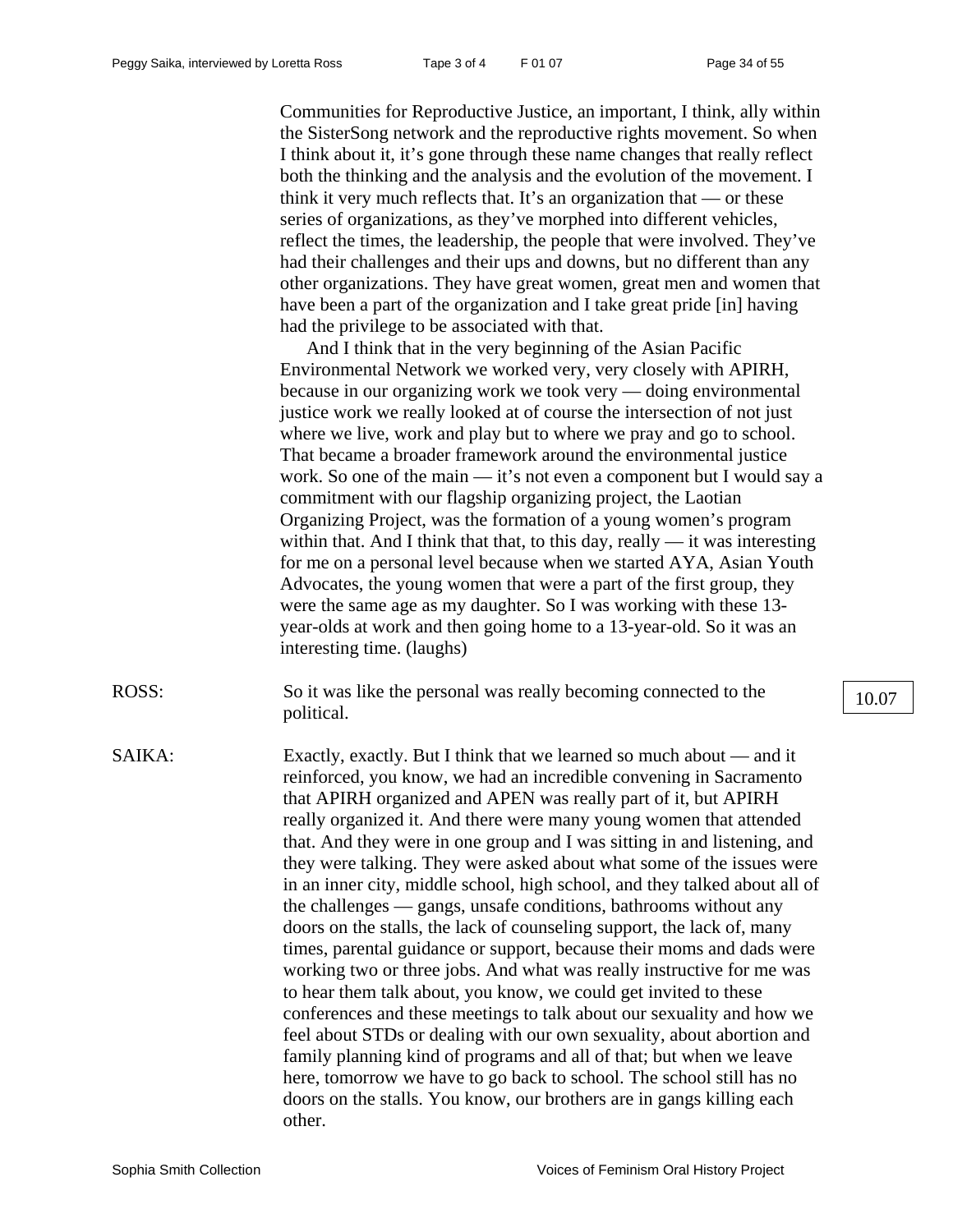And so, just being in those conversations with them was a reaffirmation of, we cannot — as a movement, as people of color, as women of color — we cannot just focus on abortion rights, that if we cannot broaden what it means for young women to have control over their bodies and their lives, that definition of choice and the practice of it really has to be much, much broader. And so, I think that it was a really important time for me to, once again, not just think about it or be in other settings where as women of color, we're bemoaning the narrowness of the women's movement or the reproductive rights movement, but really thinking much more strategically about what we need to build, the kind of capacity that our communities really need, the kind of infrastructure we need to build. And it would really depend on our vision, our leadership, our strategic thinking. No one was going to do it for us and we needed to be able to bring that to the table.

So as I transitioned from the Asian Law Caucus and then going into doing environmental justice work, for me it was an important time of really understanding and reflecting that I, for years, had said I didn't have a career in the traditional sense, but as an activist, as, you know, someone who really believed in what this country says it is, that it's still possible for us to be that. You know, I had democracy and in the sense really in the context of the U.S. and this non-profit strand that gets created by our tax laws and all of that, and our IRS category, although it really reflects a corporate perspective and all of that. Given all of the challenges, unless we're going to dismantle all of that today or tomorrow, we have to live with, as they say, the cards that have been dealt us, right?

ROSS: Got to play the hand that's dealt you. 14.43

SAIKA: Yeah, you've got to play the hand that's been dealt us. And so for me it was really looking back and thinking that we need different forms of organization in the movement. I had worked in direct service organizations in a clinic. I had been a trainer. I went to work for a civil rights organization that even though we provided service and we did organizing, at our core we were an intermediary organization that brought a legal expertise to the table, even if it was in the practice of community law, that I had been able to work within these organizations. And so APEN was really, for me, an attempt to really zero in on building an organization that was at its core a base-building organization, and that that is really what we needed in the Asian American community, was to really have more base-building organizations that had accountability built into its very structure. And so that was the hope and the dream of APEN. And we're born out of a movement, incredible allies across the country and around the world. We built the Laotian Organizing Project and did incredible, I think, learning around what it means to do direct organizing and have community organizing models and a method that really can resonate with primarily refugee communities, which is a whole different context.

### Where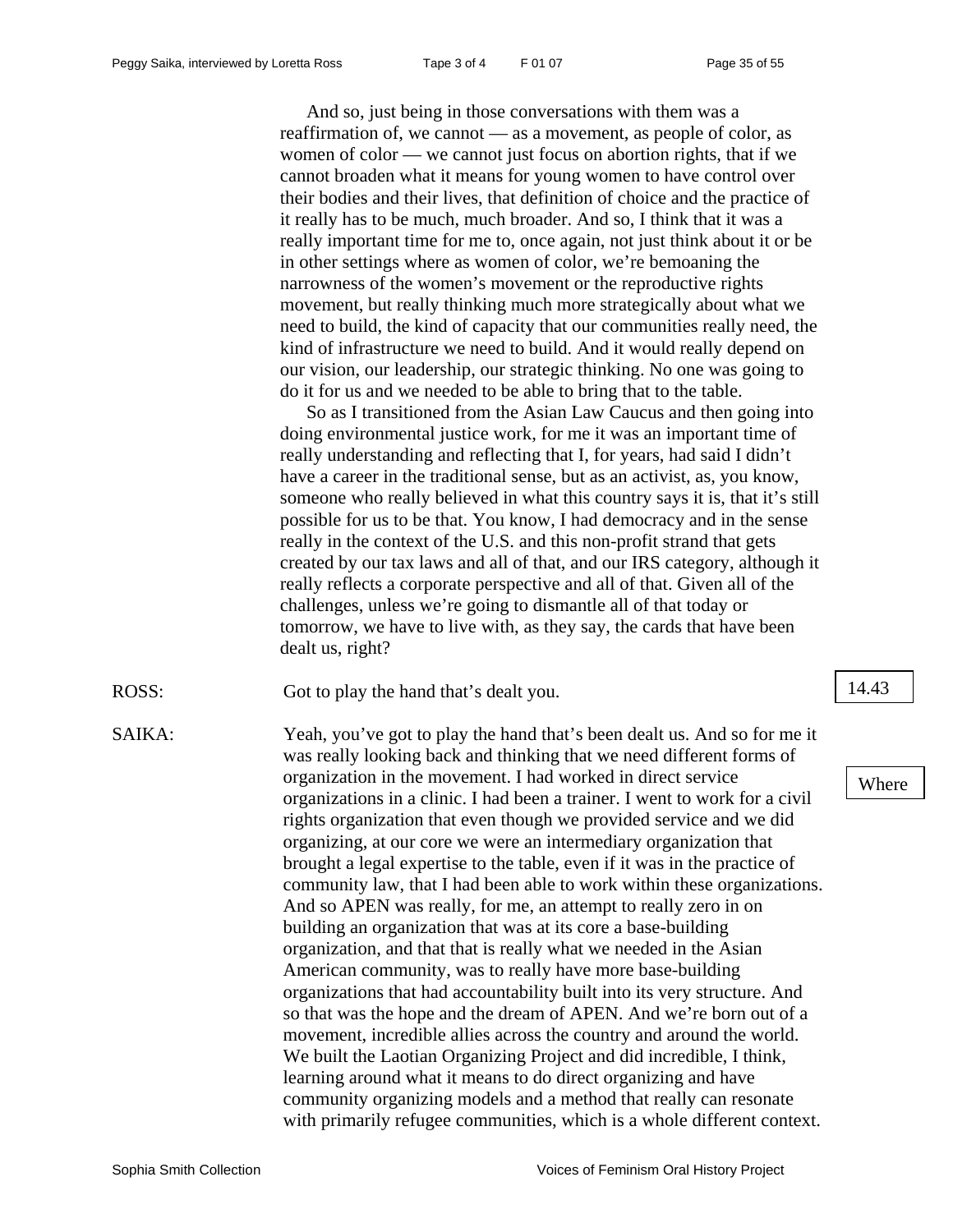And so I really see those years at APEN, 1993 to 2000, that I learned so much about rethinking my own political analysis and reformulating and trying to recalibrate how having an environmental justice perspective and lens really incorporates a way that we can continue to do antiracist work — but just get so much closer to thinking about both guiding principles, about the kind of organizations we want to build and then do it in the context of a movement that's here, albeit it's a movement that's had its ups and downs. It has its personalities but it has a vibrancy, it has principles, it is able to push to have an environmental — I mean, an executive order passed by a U.S. president, you know, Bill Clinton, opened up government coffers. Just an amazing, an amazing journey. And when I think back on it now to, once again, the whole issue around how environmental justice or injustice impacts women, women of color, and environmental justice and health, women's health, all of those issues kept coming up, because once again, it's right there in the movement. All of the opportunities and the contradictions, I think much of it largely still unanswered but it was an incredible experience.

- ROSS: Well, there's a couple of questions that I'd like to ask you. First of all, how much engaging in international conferences and meetings, how much did that have an impact on your perspective as you were working in these organizations?
- SAIKA: Well, it was really interesting because I had been invited to several international convenings, but they were very small compared to the 1995 International Women's Conference in Beijing. I had never been to anything like that, where there were 35,000 women. I was really concerned the year before Beijing, because there was very little organizing around Asian American women being able to be supported to participate in Beijing, and so I was involved in some of that. But basically, you know, we really went to Beijing not knowing how many Asian American women would even be there. That conference was deep on so many different levels for me. One, to go to what [was] for me the largest international convening ever and it was in Beijing, going as an Asian American woman was deep, very deep, in that most of the women that were there were from a country in Asia. So of course everybody thought Asian American — that in fact I was from Asia. So there would be this disbelief that I spoke English. So it was the same old kind of shit, right, but now in Beijing about how great my English was.

ROSS: Don't you just love that?

SAIKA: Yeah. And the whole thing about — and nobody quite understood what Asian American was, you know, and that just hit me, that if you — for us, we're just like a blip, you know, when you think about us in the world, who Asian Americans really represent in the world and then

18.47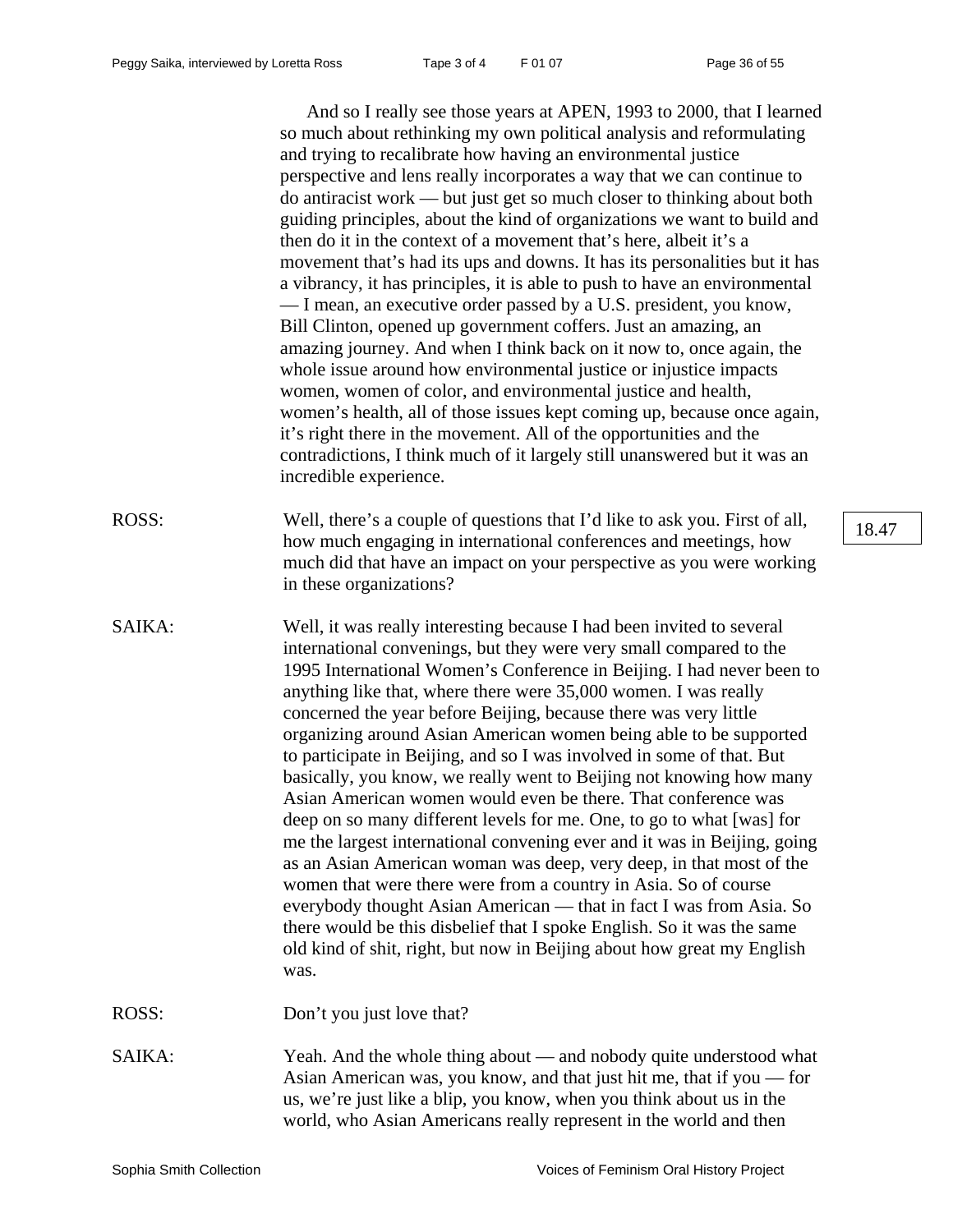Asian American women, right, even smaller. That we're just such a blip, a drop internationally, but here we are in this country trying to really build a sense of empowerment. So you keep looking at the demographics and talk about how large our community has grown, how it was the fastest-growing minority group and all of that.

But you go to a convening like that and number one, no one understands who you are or where you're from. No one believes you're American and you're not Asian. So there you are once again, caught kind of in between — all of that falling in the cracks, so to speak. And then on another level of not knowing and so we actually had organized a convening and put out a call to Asian American women that were there to come to a meeting. There were 75 or a hundred women that showed up. It was amazing. It was really, really amazing, and the joke was, for many of us from California, why do we have to go to Beijing to get together to organize ourselves? But be that as it may, it was an extraordinary opportunity and experience.

When we came back, we very much did not want the experience and the spirit of Beijing to be lost, and I became one of the founders of the National Asia Pacific American Women's Forum [NAPAWF] a year after Beijing. It was founded with 125 women, Asian American women, activists in Los Angeles, and the idea was really about taking the platform from Beijing and really looking at it in the context of what platform did we need to craft that would resonate with our communities. And you know, it's still alive and well and this year NAPAWF now has an office in Washington, D.C., and will celebrate it's tenth anniversary in Los Angeles in September, I think, right before our SisterSong event. And so, how great is that?

I feel enormously proud that all of the founding sisters are still there as supporters, but it's a whole new generation of women that have taken over the organization. It's very exciting. It's a national membership organization. It's very, very challenging. You know, they've only just staffed up a few years ago so it's very challenging still. But to know that it's been able to survive and that the point of view and the values that undergirded its formation still resonates with the new generation or two of women is incredibly gratifying. I'm so proud to be associated with all of its work, you know, and it's not about agreeing on everything or any of that; it's more just feeling so proud that an organization could not only survive being all volunteer, very little resources, but is kind of really going into its next phase. It's going to celebrate a decade of its existence and work and bring a multigenerational, I think, group together in Los Angeles. And that's very, very exciting.

ROSS: I'll try my best to be there too. Now, where do you find your faith and your ability to think outside the box, found new organizations or build a new movement? I mean, it seems to get re-energized.

SAIKA: Yeah. You know, that's such a great question. I am a believer in that we're not institutionalizing individuals but we're building institutions  $25:10$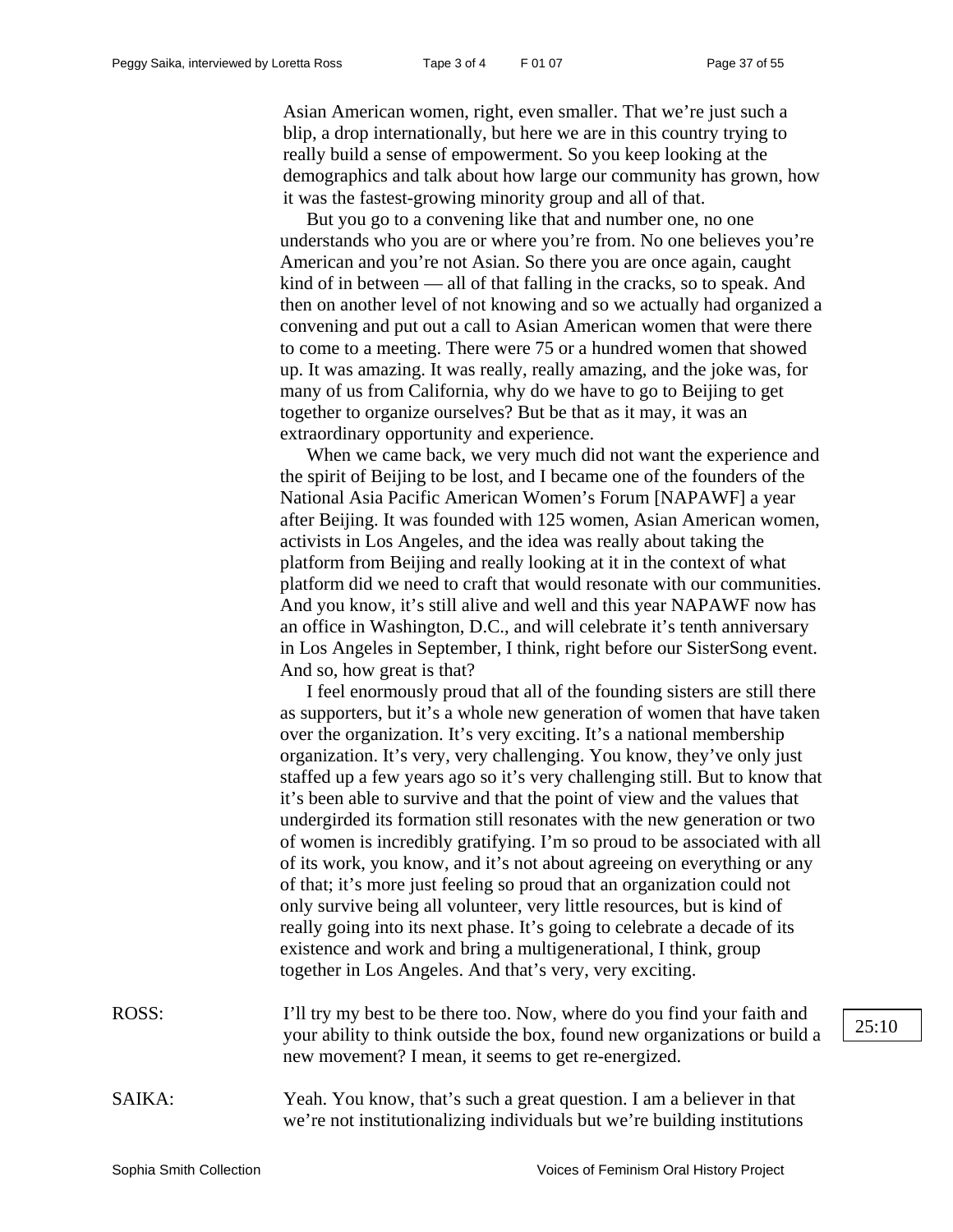that are important for the social justice movement, and that it's really important to have organizations that not just revolve around one personality or a position. The funniest thing about that too is that most of the organizations that I've been associated with have a lot of women in it, in the organization.

ROSS: You think that's an accident?

SAIKA: No, no. I completely own it where even with APEN I said, you know, this is not a women's organization but it is an organization that's being built through the lens and leadership of women. I think that it's different. It's different in the way that we structure ourselves and we work and we behave and we care for each other. You know, I want to be — I've made a lot of mistakes. I hope I've learned from many of them but at the end of the day, it's about building environments and organizations that we're operating the way we say we want the world to be. And so, we've really been — you know, what a life, I think, what a life. And I think that being at APEN has really been such — you know, it's all been important for me. I've learned so much. But leaving APEN and taking a break for a couple of years and just working on small projects before I came to work for AAPIP, Asian Americans/Pacific Islanders in Philanthropy, it was important for me not just to kind of regroup and just refuel, but important in a reflective sense of understanding what my role and my contributions and my responsibilities still might be — you know, that phrase, God's not done with me yet.

ROSS: Well, tell me about AAPIP. 28:05

SAIKA: Well AAPIP started in the early '90s, primarily, just like many organizations, straight-up affirmative action. There are very, very few Asian Americans in philanthropy and so it started really as an organization that very much wanted to create opportunities and open doors for Asian Americans to be in the field. And the hope was that if we did that, then there would be more resources to Asian American and Pacific Islander immigrant and refugee communities overall. In the main, I think over the years, while there's a certain goal that has been achieved, there are more Asian Americans in philanthropy — far from done but certainly now we're at this point, eight chapters. We have 500 members across the county, so many more Asian Americans as staff and as trustees. Numbers still very small but many more than the early '90s. But if you look at the disparities around where philanthropic investments are made then — you know, in 1991 or '92 they published this seminal report, "Invisible and in Need," and it was 0.2 percent of all philanthropic dollars went to the Asian American and Pacific Islander communities. And in 2002, when we looked at data, it was 0.6 percent. So if it was only about having more Asian Americans in the field then I think that those numbers would look quite differently. But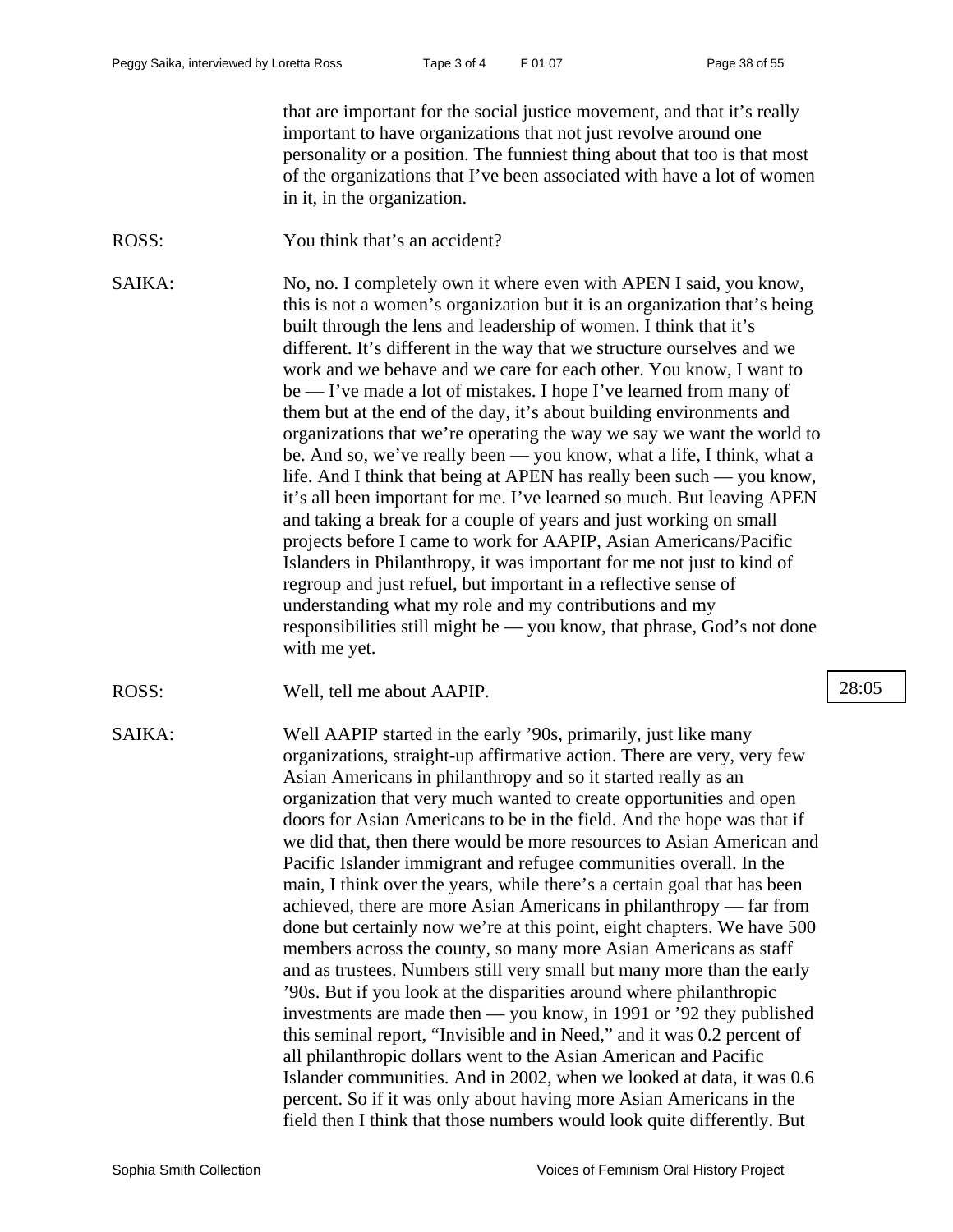we know that it takes more than just having more yellow people at the table, but it's really about being able to change institutional practices and decision-making.

So I think at this point AAPIP very much is a vehicle to be able to create models of social justice philanthropy, to really be a vehicle for change and not to complain or bemoan these statistics any longer except for where that kind of advocacy is needed but really to develop action plans. I think it's fundamentally so important for us to be able to raise important information, bring it to the table, but ask everybody to look at themselves and the practice of their institutions in regards to some of these disparities and inequities. And what am I doing about it, not just to come and listen to something, take notes and then check it off as something that you did because you attended a briefing or whatever.

And so, we're in a very good, I think, space right now. I love the fact that we're a national membership organization, so there's accountability built into our structure. I love being seen as a colleague in the field of philanthropy, even though we have not done any funding or grantmaking. We will in the next few years but we have not. I love that AAPIP is still seen as a community ally. So it's a position that we must take very seriously and leverage, that we are not a community organization, we are not a foundation but we have access to both and that's a very unique position. And we need to be able to leverage that to really then not just look for resources but invest those and insist that investments must be made into social justice organizations.

- ROSS: So how does it make you feel when you see so little of the philanthropic dollar going towards the communities that you represent? 32:16
- SAIKA: Angry, frustrated.
- ROSS: Why do you think that is and what do you think we'll be able to do about that?
- SAIKA: Well, I really appreciate the question, how does it make me feel, because you strike at my core. That's how it makes me feel: angry, frustrated. At this point in my life it's about, you know, it's déjà vu, being able to see institutional racism at its worst. When you look at the underbelly of philanthropy in that it is shrouded in doing good things but if you unmask much of that, it is not going to become a more equitable, to become a more just society. It's about keeping people down. It's about being able to blur this whole thing around why, when you have all of this sheltered money and it's not going into the government through taxes and that then it's individuals that get to decide where those resources are deployed. It is a field largely that is mandated by maintaining the status quo. It is not about creating change. So it should not be any surprise to us that therefore it translates into disparities for all of our communities, the continuing disparities.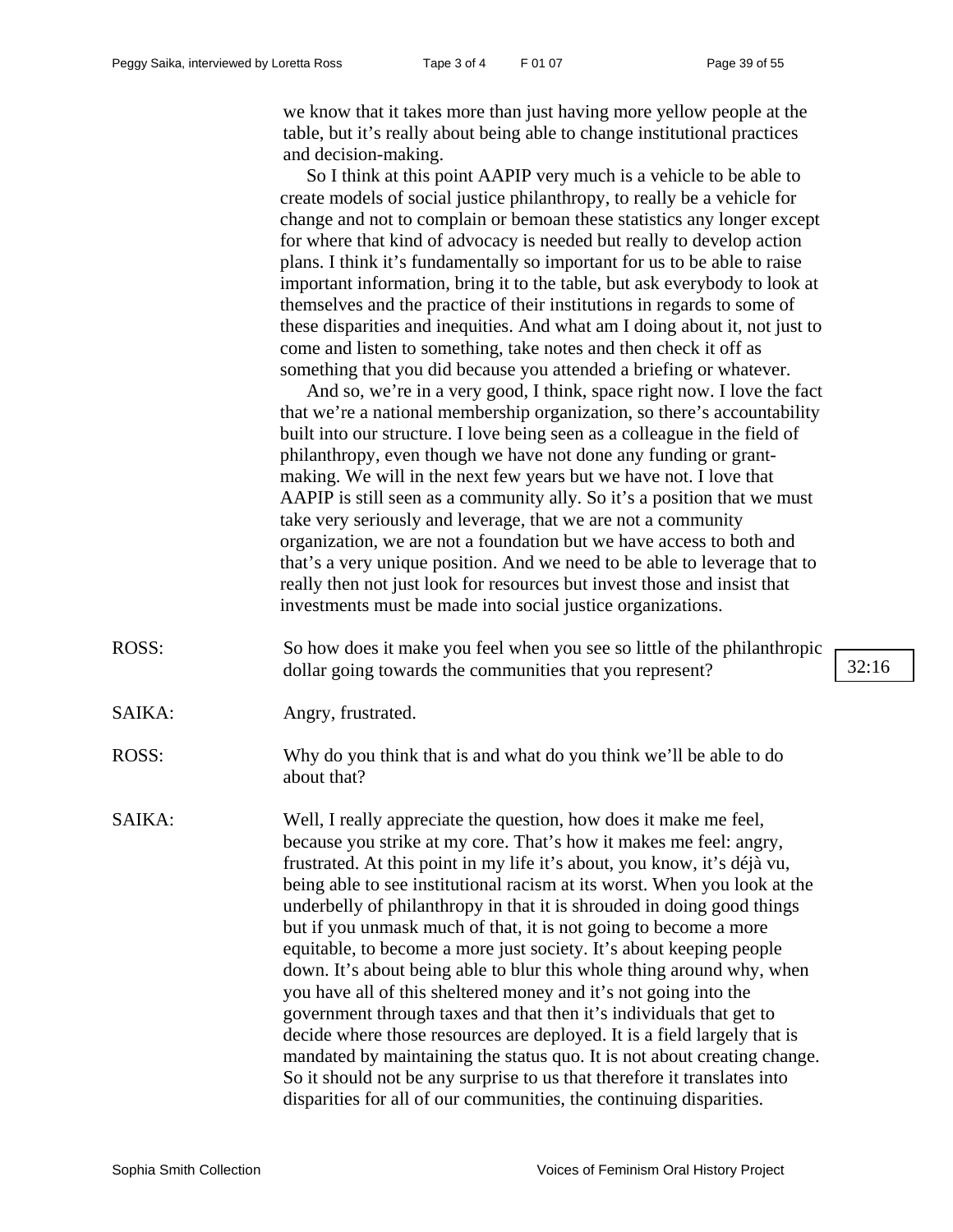And so, while I see all of that and I move beyond my anger and my outrage, I am more passionate now about being able to do something to make it have an impact — to be a part of building an organization that builds credibility and is a key ally and is seen as a trusted partner. But we will keep insisting and pushing that resources must be invested to create change. That if we truly believe in a multiracial, multicultural democracy then we've got to change the way we're operating, because that continues to be the illusion and the hope but not the reality and, you know, I don't want to be there. I want to be in a space where we can be hopeful and optimistic and love what we're doing because it is the right thing to do.

- ROSS: So who is your base? Is it program officers at foundations or Asian Americans of wealth? I mean –
- SAIKA: Oh, that's really interesting, because AAPIP is an affinity group to the Council on Foundations. So by its very nature the Council on Foundations is like the trade association within philanthropy. It is a national membership organization of grant makers. The founders of AAPIP were very, very progressive in that and visionary in that they created a membership class within AAPIP where community organizations, 501(c)3s are associate memberships. So 70 percent of our members are grant makers. They're staff or trustees or donors, and 30 percent are EDs [executive directors] and other folks from nonprofit organizations. And it is in this belief that you need to have the people that are working on these issues at the table. When funders are making their decisions about where they're going to invest, those decisions should be informed by the people who are doing the work. So AAPIP's membership is very unique in the field but I think it keeps us grounded, it keeps us real. It holds me accountable.
- ROSS: But let's say a wealthy Asian American philanthropist who is an individual, has not started his or her own foundation: what could AAPIP do for them?

SAIKA: Well, we're the only national Asian American philanthropic organization. There are a couple of smaller local funds, ethnic funds, and the question you ask is really interesting because, you know, we talked earlier too about the model minority, the myth and all that. But for a lot of community foundations and other foundations who are looking for individual donors, they're looking for the very wealthy Asian Americans and sometimes they find them and sometimes they don't because they don't usually have the cultural competence to be able to engage them.

> So for AAPIP, what we've been trying to do is become that space where if there is an Asian American who is really wondering about what to do — and it doesn't mean someone with extraordinary wealth; it could just be someone who really wants to give in the community —

37:15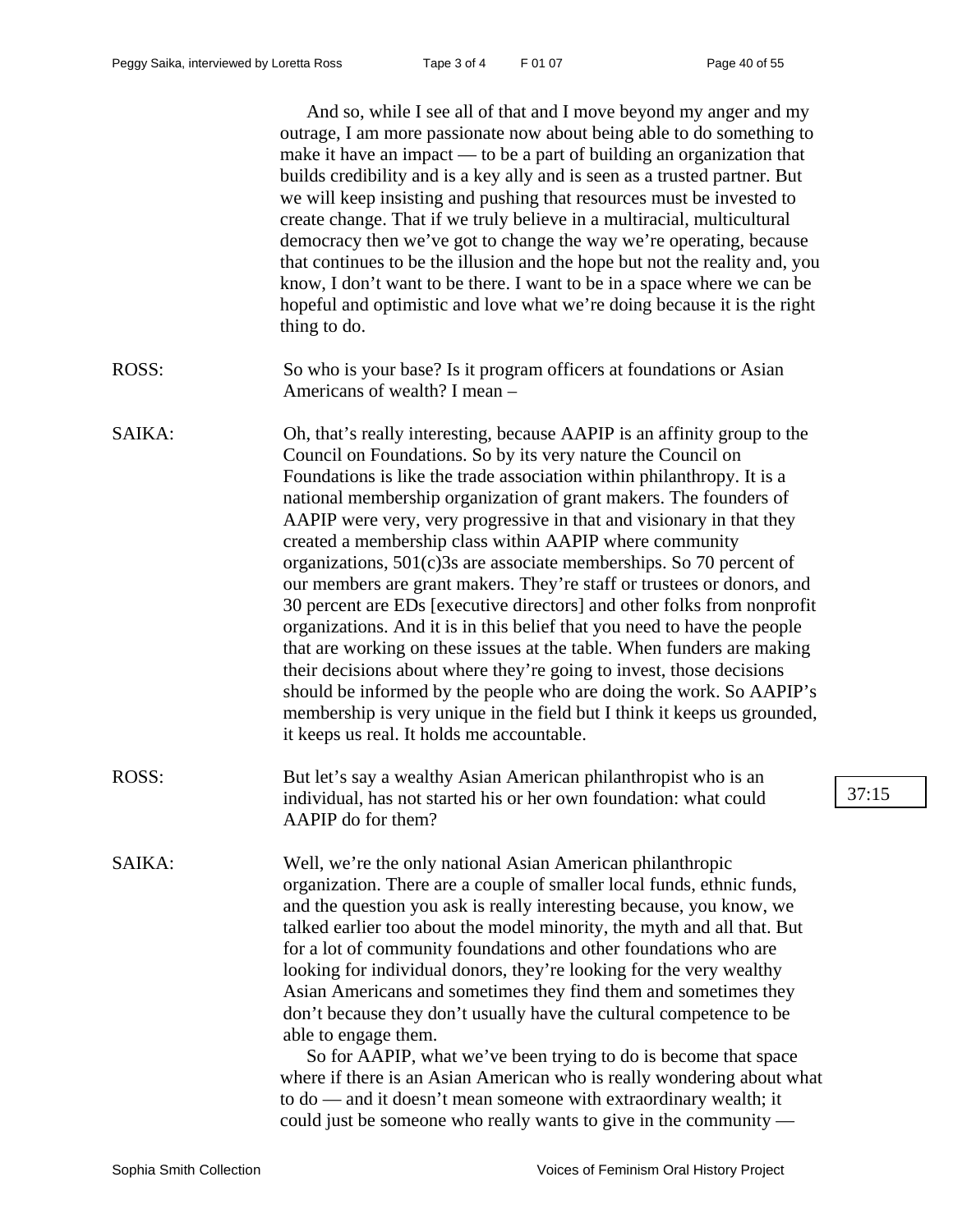we've organized giving circles, which become spaces where a group of people, like-minded people, come together and pool their funds. We have several giving circles that we're hosting. We also provide advice to individuals who want to start small family foundations or who are just wondering about what to do and a lot of investment managers refer people to us that we could talk to. But I will say though that we are trying hard to cast a broad net but we do have a political point of view that may differentiate us from just going to say Fidelity or someplace that's just going to shelter your money but not give you any advice about where you could give your money but, probably more importantly, why. ROSS: So what does that mean, that you have a different political point of view? I heard you say that, but is it approaching the field of socially conscious investing? I'm not quite sure what exactly you mean. SAIKA: Well, part of it is just working with people regardless of what their political perspectives might be, to just even engage to talk about how important it is to be philanthropic — that it's one thing for us to be able to do philanthropic advocacy in the organized field of philanthropy with foundations and all of that, but how do we build community philanthropy. So it's in that duality that we really see our role and our niche, that we need to do both. And as we're doing that, we need to build a model of work that becomes very concrete. So if we have a campaign, a national gender and equity campaign, which is one of our campaigns, it really then becomes a very concrete example of where donors could invest their money. And I think that's what we're at the very beginning stages of doing this where we can be very concrete. We had another report besides the "Asian American Women's Report." We had this post 9-11 impact on Muslim, South Asian and Arab communities, and out of that we have a small mini grants pool of funds that's a collaborative fund where we will be doing mini grants but technical assistance and capacity building to very, very small Muslim community organizations. You know, we think that it's important to really do work where no one else is going to go there. There are examples of where government failure or philanthropic failure — but it's really our society's failure to really meet the needs in various communities and when that exists then we feel we can't be everywhere doing everything but we can hopefully make an impact in a few places. ROSS: So how did you develop your career in philanthropy? 41:55 SAIKA: Wow, a career in philanthropy. I don't know if I've had that, but I used to say I was the accidental tourist in philanthropy. When I was at the Asian Law Caucus, I was introduced to the New World Foundation in New York. They were referred to us and they really supported the organizing work that we were doing around garment and restaurant workers. And through that they invited me to serve on their board. You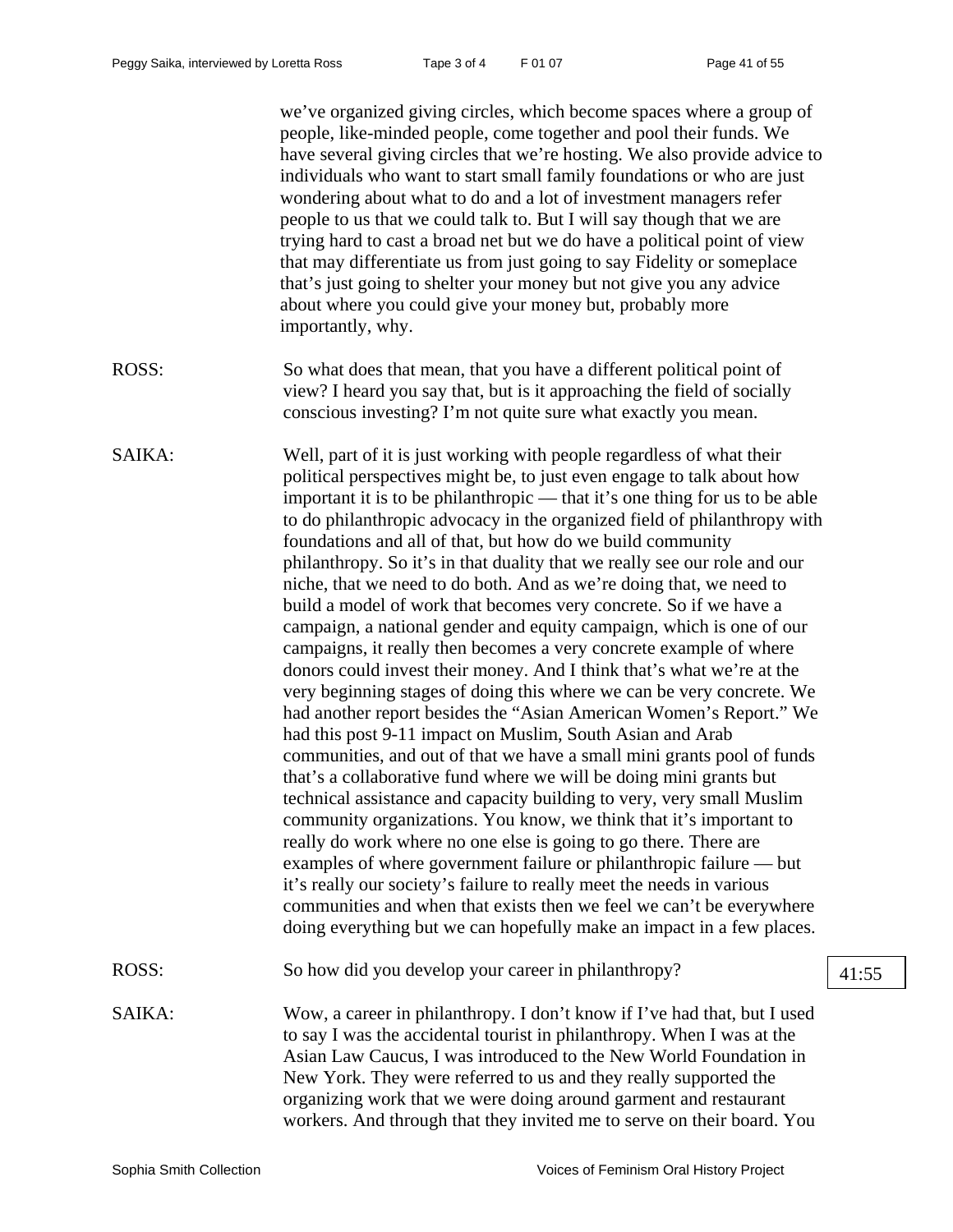know, it's a small, national but progressive foundation. And it was in the late '80s Byllye Avery and some of the women that we know were also on that board. And it was really through that that I started just having exposure. When they first asked me I was thinking, Wow, you know, foundation board. I had no idea what that meant but it was great because it's very small. Funds direct organizing across the country.

And through that experience I joined the board of the Ms. Foundation for a few years. It's through those that you meet a lot of people and then you start seeing. Even though you're not working in a foundation, sitting on the board you just become privileged around seeing the field in a different way and it's really through that that I think I gained kind of a perspective on philanthropy. I've never worked as a — you know, I've never been a grant maker, never worked in a foundation or any of that. And now I really see, having sat on a few foundation boards and then being involved doing funder briefings like all of us have done, being on the other side of the table fundraising like crazy, right. You know, people used to ask me, What do you do most of time? Beg for money, you know.

But it's through that and really the different community experiences that I've had — I bring this blend to AAPIP and it's a great fit for me because of the interests of the organization and the experiences that I've had. They really align well and so it's just a great situation for me now.

| ROSS:  | So as an accidental tourist $-$                                  |
|--------|------------------------------------------------------------------|
| SAIKA: | Exactly.                                                         |
| ROSS:  | - you learned a lot about philanthropy that you're now using for |

- AAPIP.
- SAIKA: Yes, yes, yes. That's right. 44:45
- ROSS: Well, you talk about a career in social change that seems to have been more meandering than intentional. I hope I'm not mischaracterizing it. What are some of the things that you appreciate about yourself that you've learned in this meandering?
- SAIKA: Well, it's interesting because I remember lamenting that I didn't have a career, so to speak, until my girlfriend said, "This is your career. You've worked in the nonprofit sector." So I thought about that a lot and I did reach that conclusion that this in fact has been my career. The privilege of being involved in different forms of nonprofit organizations that all reflect — they are all movement organizations, I just feel that that's been the path, or my life journey has been about getting up in the morning every day and being able to work in a setting where my politics and my values are infused in the work. And that is the greatest privilege. And so, it's been a meandering around different kinds of community organizations, different movements.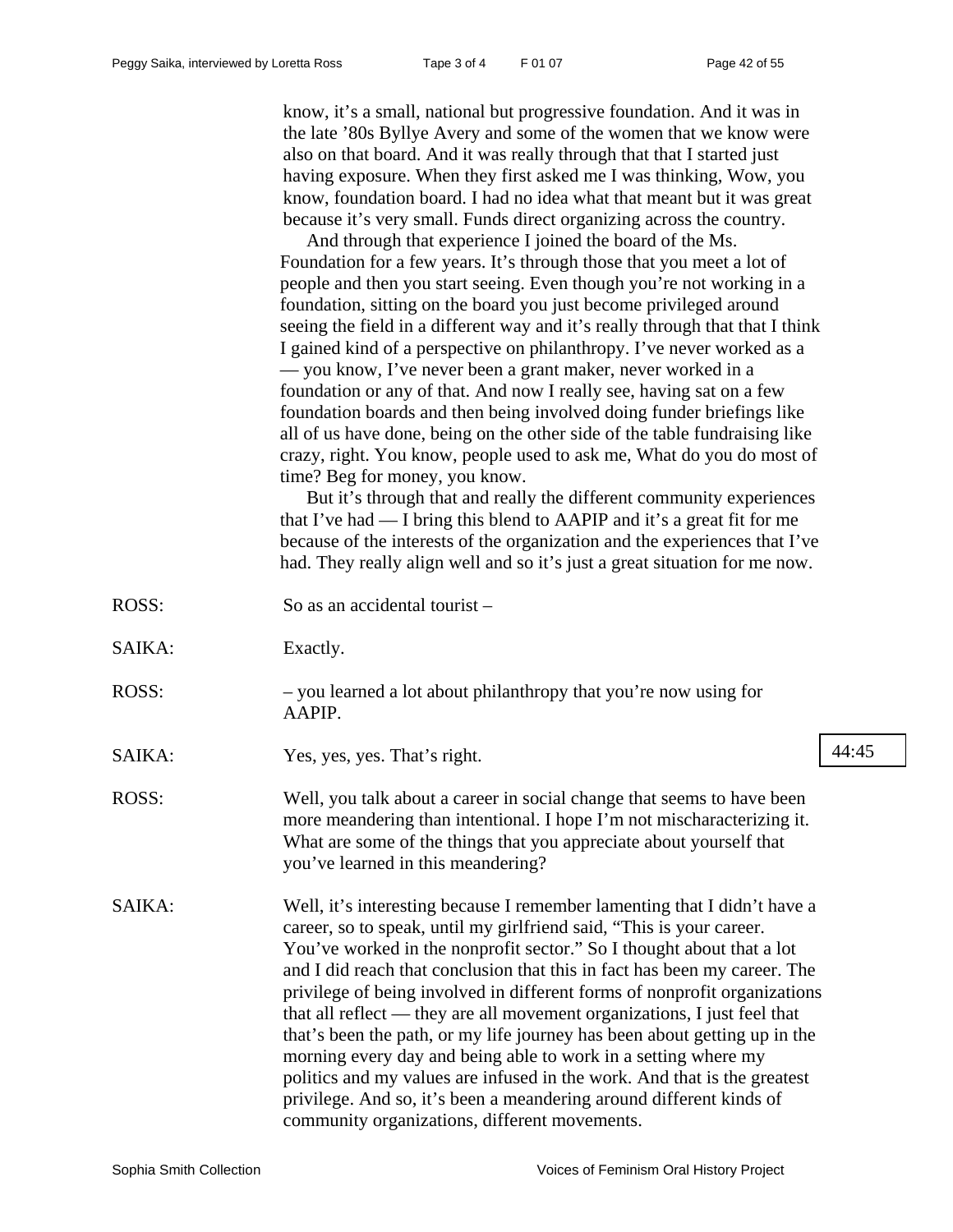And the common thread has been my politics, the evolution of hopefully my consciousness and, you know, my awareness about being socially responsible — just understanding at every stage and within the context of every movement, every organization, that it is my life experience as a woman that so informed my work. I feel that it's what challenges us the most that creates the deepest learning and then refuels you to be able to keep doing the work. It's really that sense of purpose for me that every organization has brought me. And when I think about it, how extraordinary it is to live a life where you work in different organizations, then I keep saying, This is my last organization, but who knows.

Before I came to AAPIP I said, "I don't want to be the ED of anything else. I don't want to work in another Asian American organization. I'd like to do something else." But when the opportunity presented itself and people asked me to think about it, I really, really thought about it and I really concluded that when I look at, still, the kind of work and infrastructure that needs to be built, then there is an important purpose around my life work, to be able to at this stage, push really hard around resources. And it's not just resources to just kind of scatter out there but to really think much more concretely, cohesively about the social justice movement and the infrastructure that we need. I am totally fixated and I'm good to go on that as far as what I'm doing day to day. I'm very focused and intentional about this. I intend to give it a thousand percent and I just feel ready. I feel ready now to do this. I don't think I would have been before.

- ROSS: OK. We have a few minutes left on this tape, so I want to slightly switch gears before we come in for the homestretch on the next tape. What's the social Peggy? What do you do for fun?
- SAIKA: That's so funny you should ask what do I do for fun. I love and I don't do it enough anymore — I love playing scrabble. I love going to movies. I love going to plays and performances. I love dogs and all animals. I love babies and kids. I'm a total people person and so I just love being in the mix with young people, old people, out in the world. I love food. I love cooking. I love feeding people. There's so many things I love. I'm looking forward to hopefully traveling more and being able to spend more time with my partner. There's a lot I love at this point. I love getting massages. (laughs)
- ROSS: So having said that you love all of those things –
- SAIKA: What do I do, right? (laughter)
- ROSS: What do you prioritize and actually do for yourself?
- SAIKA: Well, I'm trying to be much more religious about a couple of things. I do go to church. I love being there. I go to a church that is a social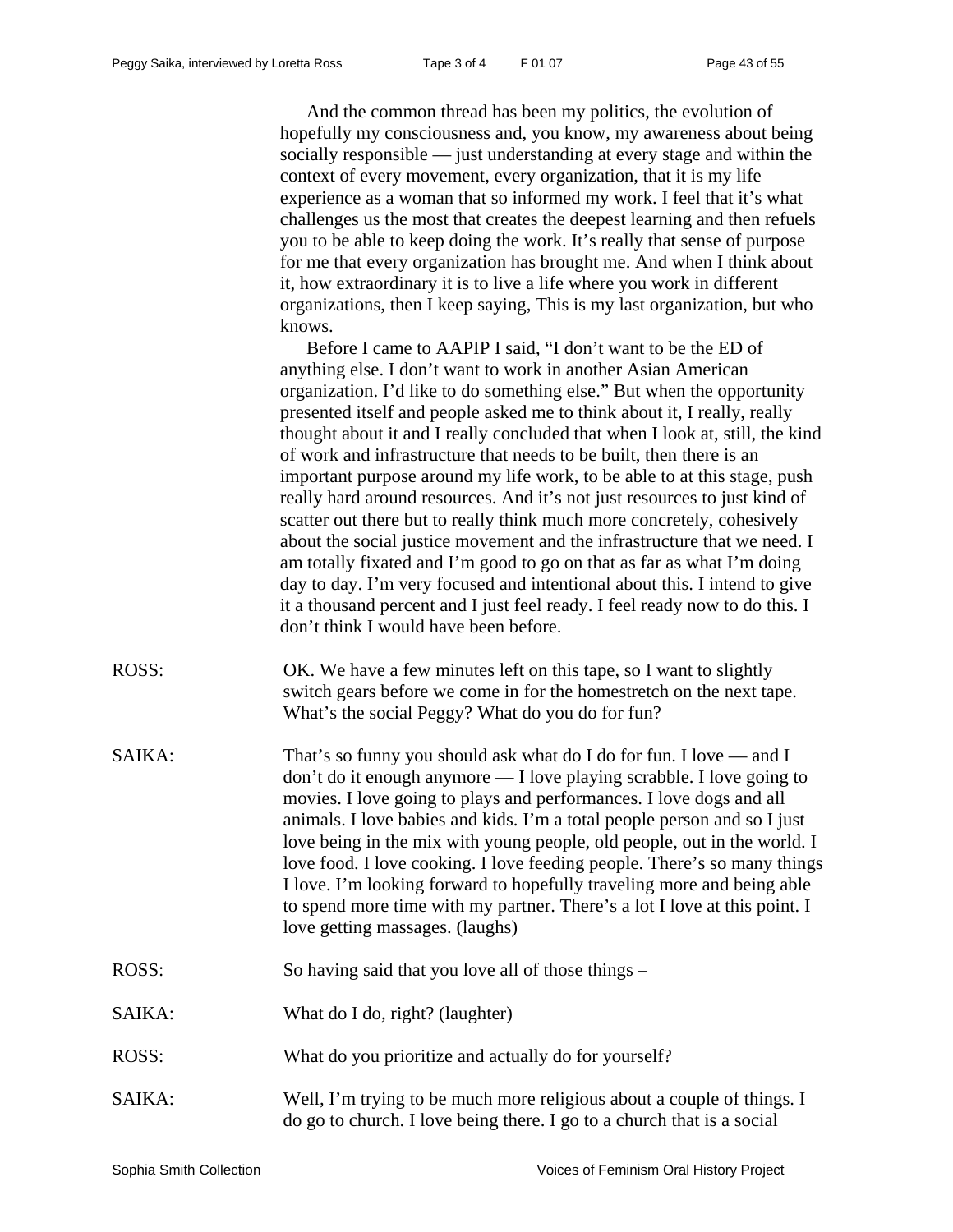|                   | justice organization that's been around for a hundred and some odd<br>years in Alameda. It's a United Methodist church. I am very committed<br>now to regular massages. It really relaxes me and it really rejuvenates<br>me. I go for walks. A long walk is the six-mile around a lake and all of<br>that right near my house. I am much more conscious about really being<br>able to do the simple things, like going to movies [that] when you're<br>just organizing and doing work all the time you don't do. But just even<br>that. But I love going for walks with the dog. I'm hoping $- I$ just said<br>to Art last week that I want to start riding my bike again and maybe that<br>will happen, too. Gardening, cooking. |  |
|-------------------|------------------------------------------------------------------------------------------------------------------------------------------------------------------------------------------------------------------------------------------------------------------------------------------------------------------------------------------------------------------------------------------------------------------------------------------------------------------------------------------------------------------------------------------------------------------------------------------------------------------------------------------------------------------------------------------------------------------------------------|--|
| ROSS:             | I find that amongst political people we don't approach having fun with<br>the same seriousness as we do building movement.                                                                                                                                                                                                                                                                                                                                                                                                                                                                                                                                                                                                         |  |
| SAIKA:            | That's right.                                                                                                                                                                                                                                                                                                                                                                                                                                                                                                                                                                                                                                                                                                                      |  |
| ROSS:             | And a result our lives can somewhat become unbalanced.                                                                                                                                                                                                                                                                                                                                                                                                                                                                                                                                                                                                                                                                             |  |
| SAIKA:            | Yes, yes. I also work with a very young staff and they keep me very<br>joyous. We do all kinds of things and so it's great.                                                                                                                                                                                                                                                                                                                                                                                                                                                                                                                                                                                                        |  |
| ROSS:             | All right. I think we're going to pause right here because we're near the<br>55.40<br>end of this tape.                                                                                                                                                                                                                                                                                                                                                                                                                                                                                                                                                                                                                            |  |
| <b>END TAPE 3</b> |                                                                                                                                                                                                                                                                                                                                                                                                                                                                                                                                                                                                                                                                                                                                    |  |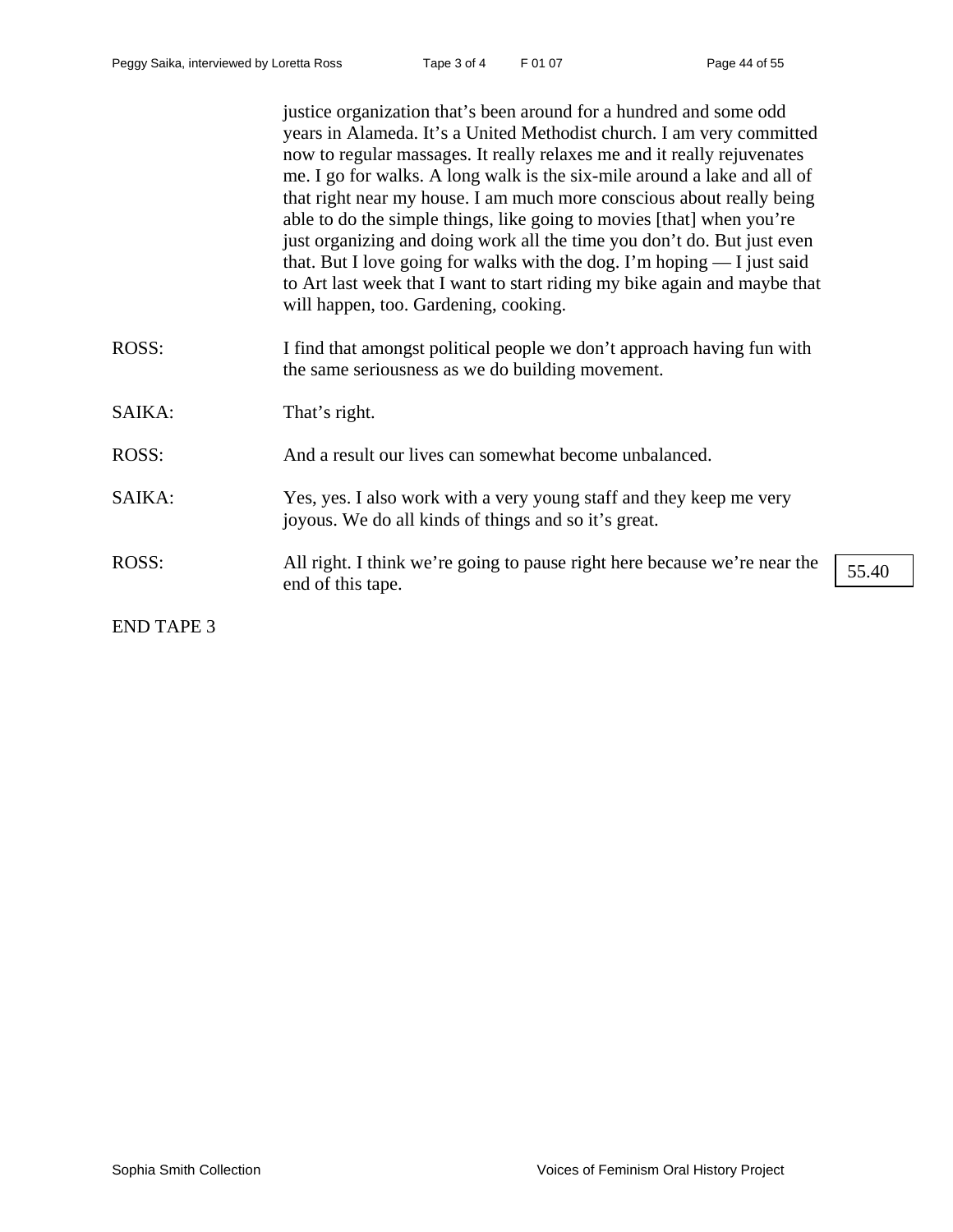### TAPE 4

ROSS: Now Peggy, this is the point where I'd like you to talk more about what impact your work and life has had, and particularly talk about some of the challenges that you've faced and overcome. So why don't we first start talking about challenges.

SAIKA: Challenges, I think they really come up. You know, challenges come up almost categorically. They kind of organize themselves into different areas of my life. One is the continuing challenge, on a deeply personal level, that my mother has Alzheimer's. I had knee surgery last August. It was minor but I have some continuing issues with it that were totally unplanned. So you know, your own self-image as an activist is not that you're going to be on crutches or that you're debilitated in any way. You just don't see yourself in that way. But it's a challenge, because and it's about that comfort level, living in your own skin as you age, that's one thing and actually not seeing yourself as aging. So the kind of contradictions around that. I think that the personal care giving for my mother, who has Alzheimer's, who's now in her nineties, is deeply challenging. And it's humbling because it keeps you grounded about what we need to do day to day to keep her at home and well and secure. On the other hand, it is once again a reminder of what our society, the most affluent society in the world, how the priorities around who we care for and how we allocate our resources are really just dismal. So you know, on that level I find that difficult because I want to be there more but it's difficult with my work and all of that.

> And then it is very intertwined, the personal and the political, but as you go along and you are — for me, this stage of my life, you're seen almost as a public entity, you know, you're very public. So to that extent I think that I am very both aware but sensitized to the fact that and conscious of my place in all of this, as far as our community. I get to meetings. I participate in a lot of convenings. And I don't want to be someone that just throws her weight around or is dogmatic or is stifling to others. But it comes with the territory around just being around for a while, and coming of age and all of this.

So I'm very conscious of it and it's stuff that I never had to think about before, you know, when you're kind of young and brash and just doing whatever the hell you want to do and saying whatever you want to. But I'm much more, I would say, conscious and thoughtful about that. I do see, for the Asian American community, the challenges around not being one to not be used by those who oppress others. And that becoming who you are, defining who you are — to not be quite as susceptible to rightwing tactics and attitudes and beliefs. And to the strand of nonprofits that we've all built, that they are once again reinvigorated about being a part of a broader social justice movement, that many of our organizations have become quite successful mainstream organizations. When I say mainstream, I don't mean that in a negative or judgmental way. They have become well resourced and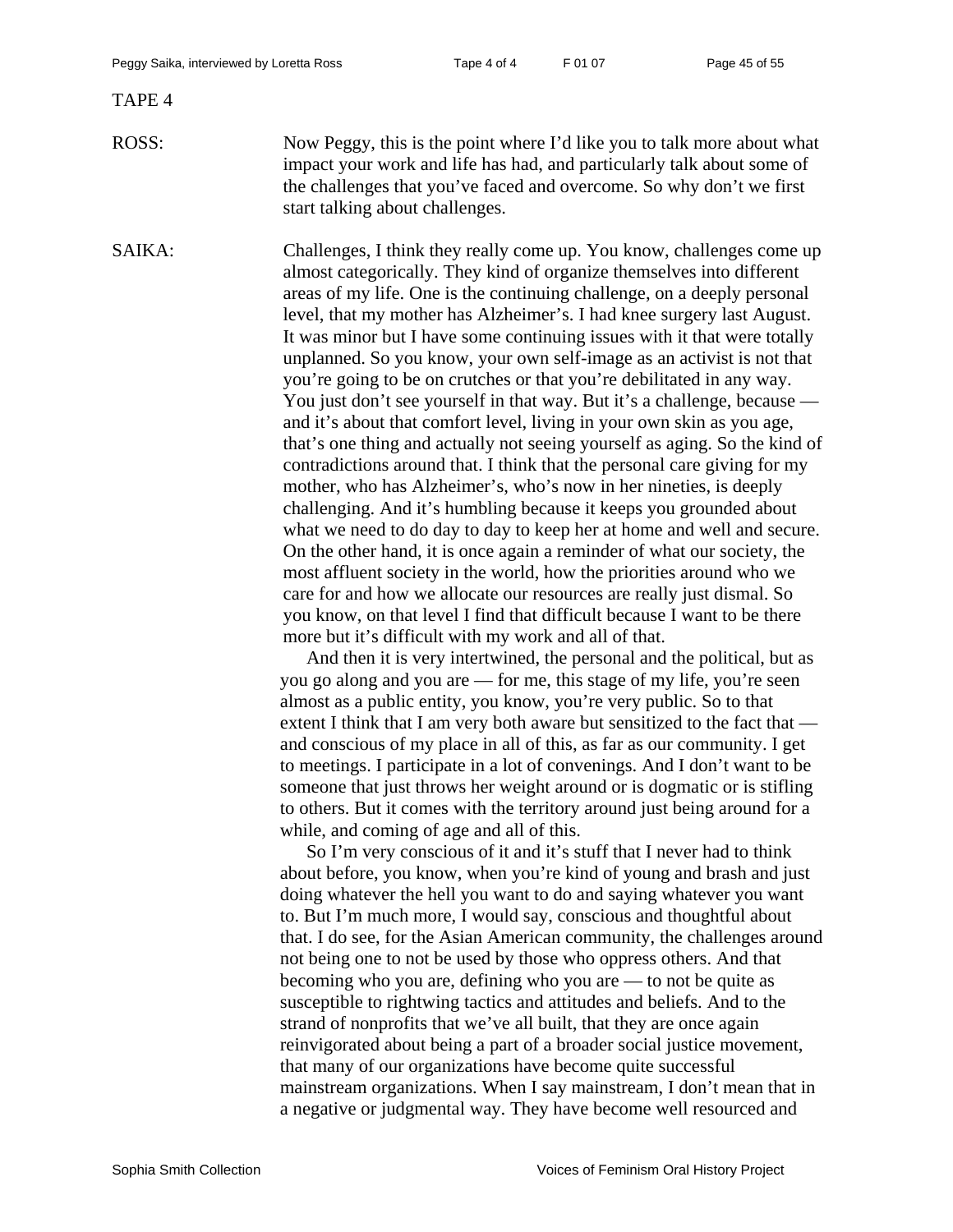incredible organizations, great organizations. But I think I mentioned before, how do you put all of that to greater — just being useful in the context of the social justice movement. So there's that and then there's the newer, the challenges, the complexities of being a part of a really complex community.

ROSS: How many subgroups are in the API community? 5:55

SAIKA: Gosh, I don't even know exactly, but you know, over 39 languages. It's diversity, not just by culture, by economics, history, on every level. There are so many layers within our communities. So when I think about the challenges, they are formidable, they are formidable. Some of our best organizations remain very fragile or they're always on the border of sustainability. And so how do they become more, not just resilient, but more well-endowed and healthier, more viable organizations. So we have a multitude, I would say, a multitude of challenges within the community, and then just societally. This country is becoming more and more bifurcated around class issues and wealth or poverty. And we continue to be at war, not just in Iraq but with the world. Our tendencies around control and power are formidable. And amidst of all of this as women, as feminists, I think that both the challenge and the opportunity is for us to make sure that we are building and rebuilding organizations that have a true gender lens on the work. There are so few. You know, we talked about a human rights framework, absolutely, and to do the training with organizations without any means because they are actually doing it. They just don't describe their work in that way because they don't know what it means. I think that to deepen political consciousness around race, class, and gender and what those intersections mean, and how that may or may not — you know, your work may not look that different but you would have reframed it in a way that articulates this vision in a much more explicit way. And so, that deep challenge is also where I see the opportunity. It's in that that you can always see both sides of it.

- ROSS: That's very Chinese.
- SAIKA: Our challenges are our opportunities, right?
- ROSS: Right. So what's been hard about doing the work for you?

SAIKA: When I was younger it was about not being understood by my family or those closest to me about what I was doing or who I was struggling to become, and that was so confusing because I don't think I had a clue or idea of who I was trying to become. And later, you know, the life struggles around work and family and activism, and the interplay of all of that and the total lack of balance — the impossibility of balance and never to not have boundaries around that or being very good at setting boundaries so everything is connected, so your life is so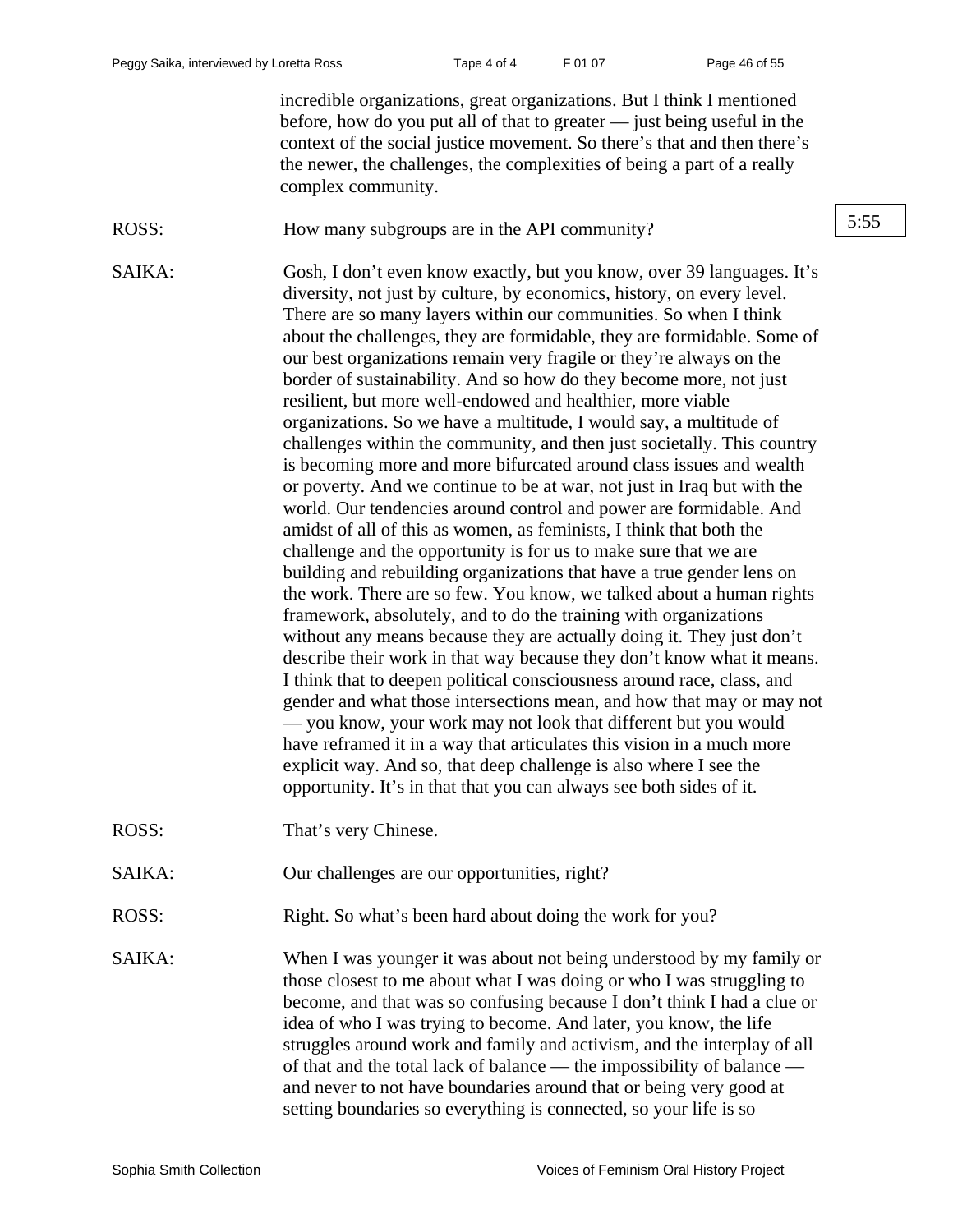integrated you just keep doing more of everything. And much more recently I think it's making the transition in my own mind and consciousness about my place at this point in the movement and in the community, to remember that I'm never all that. You know, that I'm one person in kind of cahoots with a lot of other people struggling and fighting for the same stuff. But also, to be  $-$  so humility is a major thing for me.

But the other side of it is I also need to own my own space and to be able to claim the ground, if there's any, that I've helped to shape — to not be embarrassed or ultra humble about any of that and to be able to have great confidence and comfort about where I'm at right now and not rejecting all of it. You know, there's just a way that we kind of write a lot of the stuff off that we've done. It's the movement or whatever, you know. So it's just, it's really complicated. I feel like I'm having a therapy session with you.

ROSS: Oh, no. I'm not trying to create a therapy session.

- SAIKA: No, you're not. No, no, no. I'm saying, as I'm thinking about it –
- ROSS: But for the legacy of your work –
- SAIKA: Exactly.
- ROSS: it's like what are some of those lessons learned that I may not write about if someone asked me to write the story of my life.
- SAIKA: No, no, no, when I say that I'm having that because it's very therapeutic for me. Because it pushes me to think about these things in a way that I may think about them but I don't articulate. Because it's very difficult. And so I think that it's in that that I appreciate being able to do this and to think about my life in a different way.
- ROSS: Well, thinking of your life, all of us probably wish that we had an undo button like we have on the computer, you know, the reverse arrow up there. So if there was a do-over moment or an undo button, did you have any?
- SAIKA: Many. (laughter)
- ROSS: Again, not to get into therapeutic work.
- SAIKA: No, many, I would say, many moments. Most often it's because I think that you learn by making mistakes and then once you've made them and you've moved on and you've learned and you've grown then you wish in a way though that you could hit the replay button with a particular organization or a particular set of people or whatever. I wish that I knew more about the kind of fundraising and resources that the

12:30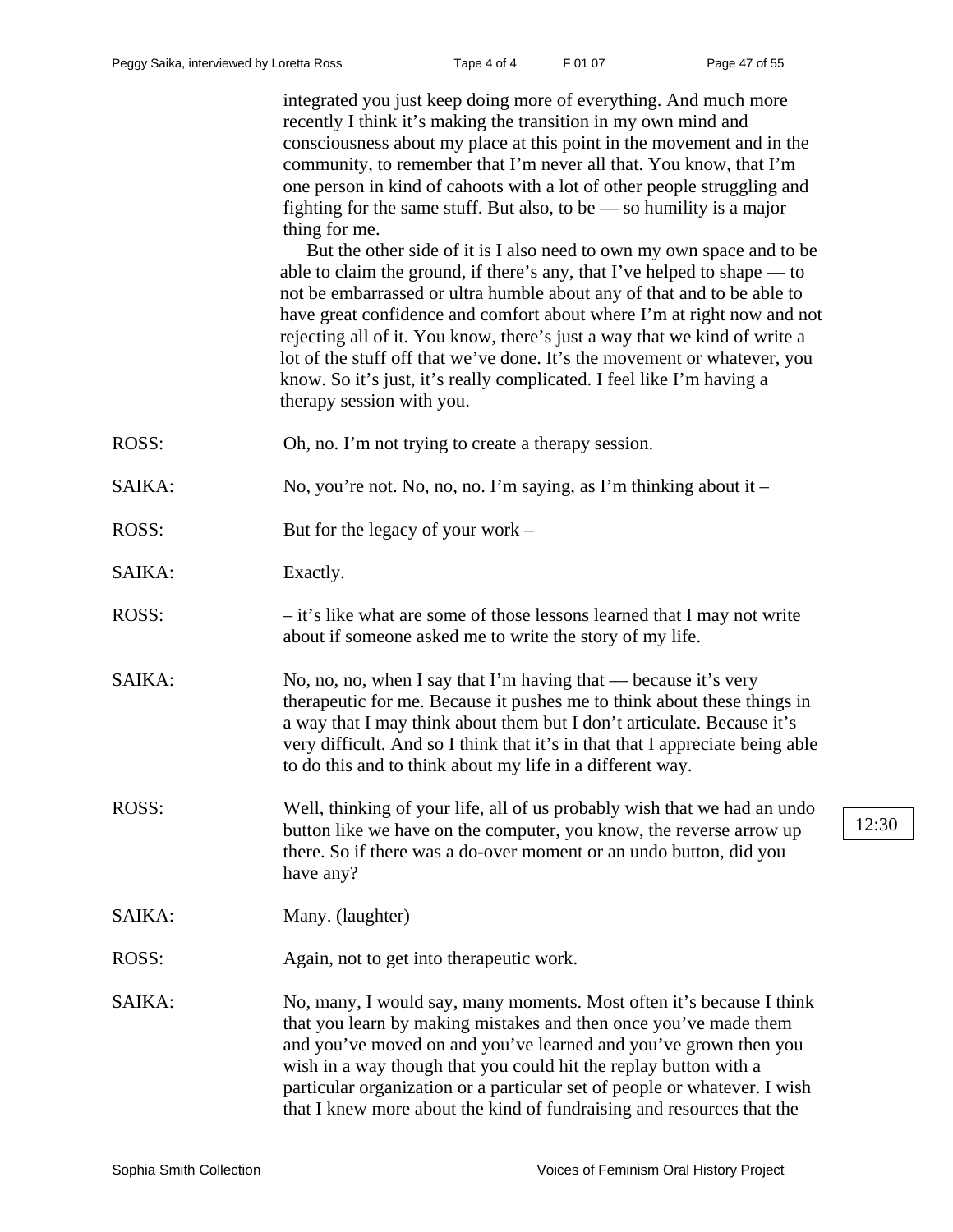Asian Law Caucus should have had. I just didn't know enough. I wasn't experienced enough to be able to see the capacity that was going to be needed at a much higher level, to be able to — when I left them they lost some good people right after and I think if they had more resources, really, and could have ratcheted up salaries, it would have made a difference, because everybody made such low wages, low salaries. I mean, it's stuff that I wish I could have done better, I wish I had known, I wish I had the skills and the experience to have handled it differently. I wish that I had, during the time that APEN was starting and Asian Pacific Islanders for Choice was morphing into APIRH and all that, I wish I could have spent more time with APIRH and I wish I could have really just been involved a lot more. It just wasn't humanly possible to do it. But when I look back, I wish I could have. Not that I would have made that much of a difference by myself, but just in the mix of things, I wish I could have been there.

- ROSS: Well, they haven't forgotten you because it was Eveline Shen [director, Asian Communities for Reproductive Justice] that was insisting that we include you in this project as one of the founders. (laughter)
- SAIKA: Thank you. You know, it's just that sense of, I think, just looking back and it's all hindsight, you have 20/20 vision. I think that I could have handled some of the divisions within the environmental justice movement in a better way when I was working at APEN. I just think that understanding how the executive order and the building of the National Environmental Justice Advisory Council and playing a role in all that, for most of the movement leaders, how that just sucked the movement dry, because there was so little attention then paid to building the networks versus this national agenda. It's all post that era that I could see it in a much clearer way, how that just really unfocused the movement, so to speak. I mean, it made some contributions. But then I think that it really usurped the movement in so many ways, as far as building infrastructure.
- ROSS: Those are good do-overs, though. It says that there are lessons to be learned by those whose shoulders we stand on, that if we're paying attention, we don't have to learn the hard way.
- SAIKA: Yeah, I think so. We shouldn't have to recreate the wheel, so to speak, right?
- ROSS: Something else that you seem to have successfully avoided is something called founder's disease. You don't stay there so long that you're no longer of use to your organization. Have you done that with foresight or has it just been timing, or what?
- SAIKA: It's probably a combination, but I do really, really believe that I've never felt like I was going to go somewhere and leave with a gold

17:07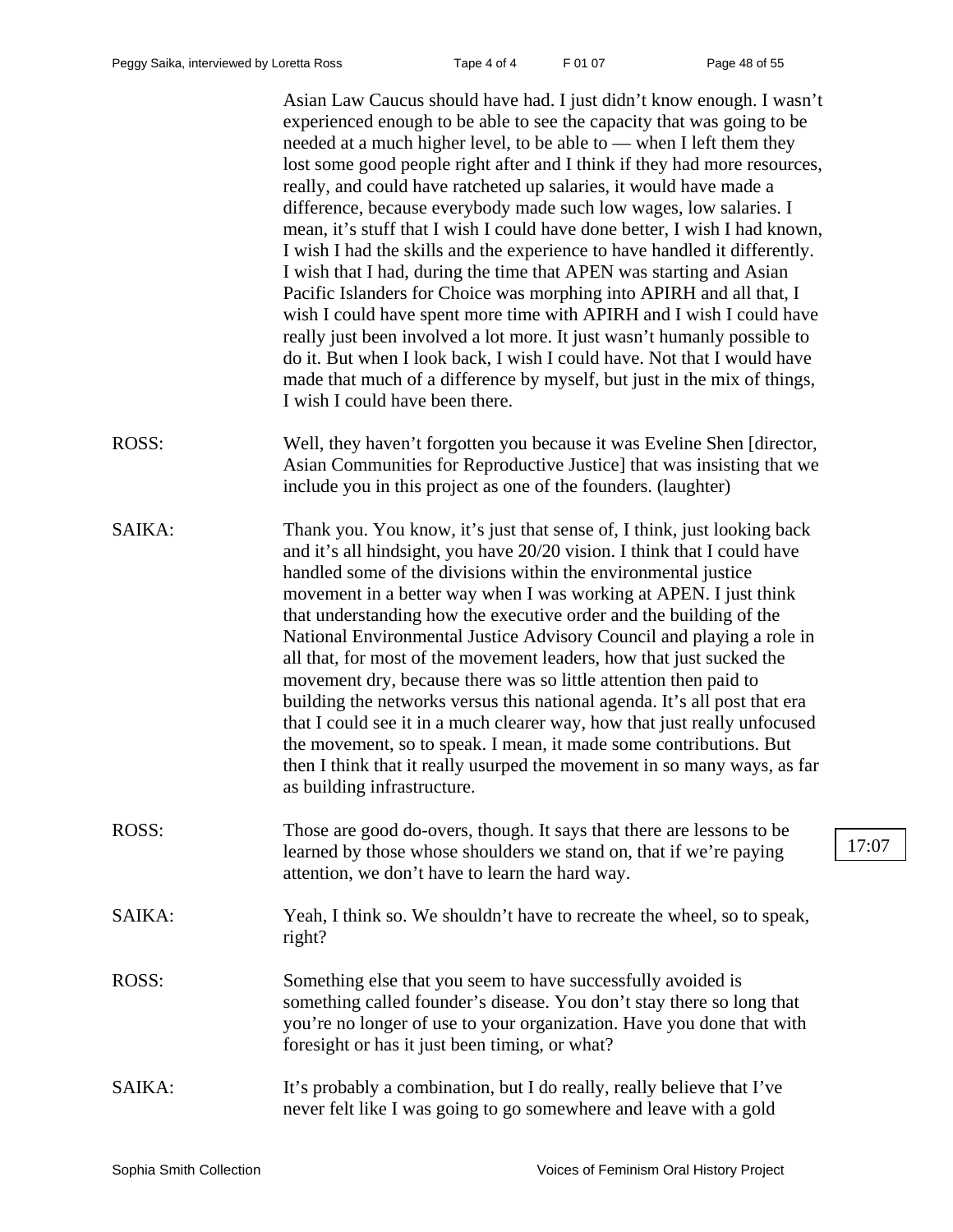|        | watch and a pension. That was not my trajectory. It wasn't in my game<br>plan at all. But I've also felt that I want to be in an organization where<br>it's very clear that there's need that exists, there's contributions that I<br>could make and there's growth areas for me. And it's in that mix that I<br>try to figure out, like, you know, so what are the three, four, five things<br>that I want to really make sure are in place before I can feel comfortable<br>or in order for me to feel comfortable about transitioning. And I've tried<br>to use that as a way of approaching the work and to know that an<br>organization, it may begin with me but it doesn't end with me.                                                                                                                                                                                                                                                                                                                                                                                                                                                                                                                                        |       |
|--------|---------------------------------------------------------------------------------------------------------------------------------------------------------------------------------------------------------------------------------------------------------------------------------------------------------------------------------------------------------------------------------------------------------------------------------------------------------------------------------------------------------------------------------------------------------------------------------------------------------------------------------------------------------------------------------------------------------------------------------------------------------------------------------------------------------------------------------------------------------------------------------------------------------------------------------------------------------------------------------------------------------------------------------------------------------------------------------------------------------------------------------------------------------------------------------------------------------------------------------------|-------|
| ROSS:  | I like something you said earlier, in the vein of keeping yourself humble<br>and understanding that it's about you but not about you.                                                                                                                                                                                                                                                                                                                                                                                                                                                                                                                                                                                                                                                                                                                                                                                                                                                                                                                                                                                                                                                                                                 |       |
| SAIKA: | Yes, yes.                                                                                                                                                                                                                                                                                                                                                                                                                                                                                                                                                                                                                                                                                                                                                                                                                                                                                                                                                                                                                                                                                                                                                                                                                             |       |
| ROSS:  | Could you talk more about how you keep that perspective, because a lot<br>of people start believing their own press notices.                                                                                                                                                                                                                                                                                                                                                                                                                                                                                                                                                                                                                                                                                                                                                                                                                                                                                                                                                                                                                                                                                                          |       |
| SAIKA: | Yeah, exactly. Well, you know, it's so funny because if you have a<br>family like mine or if you have good friends, they'll always help to<br>keep you grounded. But I also think that it's in staying with<br>organizations that are having — when you have organizational<br>struggles, it really keeps you grounded, because you need to participate<br>in those and take responsibility and it's collective responsibility. But<br>you need to participate in being able to problem solve. As you do that,<br>then you realize that you also have had a part in creating what's going<br>wrong. So I think that that circular motion is very important around<br>both reflection but also keeping it real for us. How blessed we are that<br>you could reach this space where you feel more confident about<br>yourself because you don't have the insecurities of youth anymore. You<br>have the insecurities of aging but you don't have the insecurities of<br>youth, which is very different. So you own up to a high level of<br>transparency about your imperfections and that we're all just human.<br>Like we say, we're all just doing the best we can and not giving up and<br>keeping up the struggle and all of that. |       |
| ROSS:  | So, what is your definition of some of the characteristics of leadership<br>that we should be looking for in people?                                                                                                                                                                                                                                                                                                                                                                                                                                                                                                                                                                                                                                                                                                                                                                                                                                                                                                                                                                                                                                                                                                                  |       |
| SAIKA: | Vision, risk-taking, humility, an ability to listen, make decisions, own<br>mistakes, be self-critical and always, always remember that you're one<br>person but you're a part of something bigger, and that it's not about<br>you. (laughs)                                                                                                                                                                                                                                                                                                                                                                                                                                                                                                                                                                                                                                                                                                                                                                                                                                                                                                                                                                                          |       |
| ROSS:  | Very, very, very important. Is there additional information you'd like to<br>offer that you think is important to understanding your life and legacy?                                                                                                                                                                                                                                                                                                                                                                                                                                                                                                                                                                                                                                                                                                                                                                                                                                                                                                                                                                                                                                                                                 |       |
| SAIKA: | Wow, what a big question. My life and legacy.                                                                                                                                                                                                                                                                                                                                                                                                                                                                                                                                                                                                                                                                                                                                                                                                                                                                                                                                                                                                                                                                                                                                                                                         | 22.20 |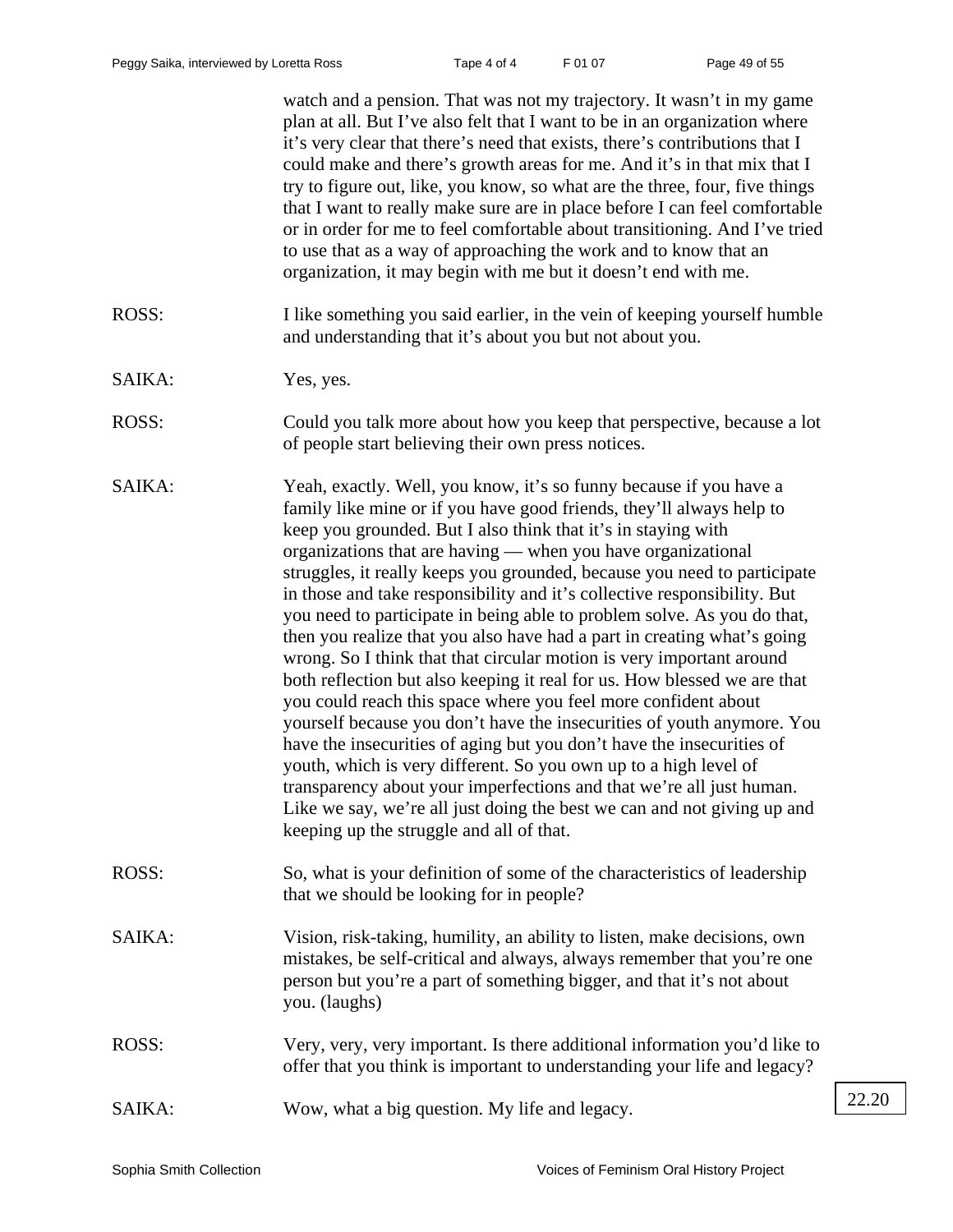- ROSS: You've had a large footprint, Peggy. I can say that for you. (laughter)
- SAIKA: Thank you, Loretta. Larger than a size six shoe? (laughter)
- ROSS: Much.

SAIKA: I like to think that the organizations that I've been a part of are my legacy. I hope the people that I've worked with have had a good time, have learned a lot between us, that we've learned from each other. And would have felt that whatever they learned while we were together they could take that to their next piece of work and reinvest what they've learned into the work of that organization. So I think, I hope, that when we start talking about legacy that it is this sense that it's possible for any of us. I consider myself, you know, just very humble beginnings, extraordinary opportunities. And as I've told my kids, you have one shot on this earth in this particular form. You'll be back again but not in this particular form, so make it the best journey. It's your journey and make it the best that you can. And I really think that if there's any legacy — and I find that quite interesting, that question, because it's hard to think about legacy when you think that you've — like for me, I feel like I've inherited so much. I've inherited so much and I've worked with some of the best people, still working with some of the best people.

- ROSS: What I see as your legacy, if I could put words in your mouth, is that you've ensured that the API voice is everywhere you've touched and you weren't just representing yourself but you were representing community. And that is special, that is a tremendous legacy. Because now, many people following you know that they have the mandate of living up to that footprint you've left.
- SAIKA: That's great, that's so great.
- ROSS: But it's so real. I mean, I'm not giving casual praise. This is obvious in hearing your story and knowing about your story. Are there other key organizations, memberships, or affiliations that we haven't asked about that you'd like to mention?
- SAIKA: Well, I think I didn't mention the Buena Vista United Methodist 25:40 Church explicitly, but I would like to say that is just an important part of my life and I think that I've mentioned a lot over the years, the organizations certainly that have impacted me. I think that I've mentioned most of them. I do think that it's interesting because even in the '80s I was the first Asian American appointed to the Alameda County Commission on the Status of Women and I never fully embraced what that meant. Because even later I used to think, Oh my gosh, you know, what was that about? But I realize that so many of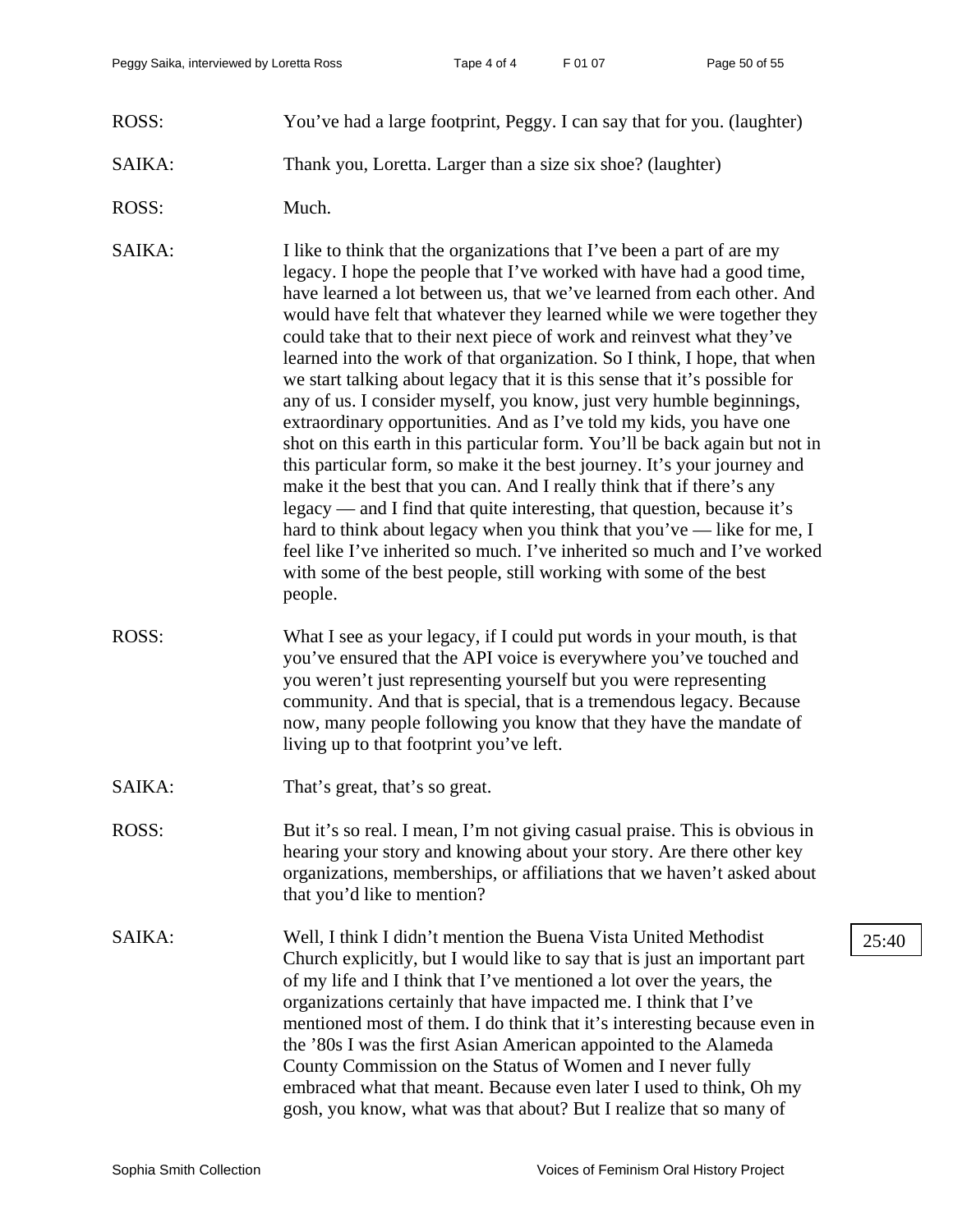these positions or formations that we, in some ways, we don't look at as important or valuable tools for all of us but they all are, but it's just that we don't own them as women of color. So for me, the question about seeking opportunities and being able to help shape a lot of this work, you know, what a privilege.

The one thing I was going to add to what you said — and I want to thank you for your very, very kind words about legacy, or footprint that it is still about, for me, that duality or that space around, yes, I hope that I have brought an Asian American perspective or consciousness to the places that I've been and hopefully the places that I'm going to be at. I've always wanted to be seen as not just for Asian Americans but for all of us, that it is in that context that the Asian American voice is important, but only as part of a broader movement. To really find our voice in this society really means arguing for everyone's voices to be heard and I hope that it's in that that  $I$  — that's really a critical piece of it because in that is the depth of — it gets really complicated but, you know, it's this whole issue around that's how we want to be seen, as an Asian American but not only as an Asian American but as a social justice activist, and so that is much broader. But in the living and growing up in an extraordinarily racist society that we are forced, as people of color, as women of color, to keep arguing for this voice even though it's not the only way in which we define ourselves. And that, for us and certainly for my generation, has been our struggle. I hope for future generations that that struggle is certainly minimized but that the issues around marginalization, wherever that is, that people of conscience will continue to fight for the rights of everyone.

- ROSS: Do you have papers, files, photos, correspondence, memorabilia, that you would consider preserving at Smith College if we contacted you and asked for that?
- SAIKA: I think there are a few things that would be nice. I don't have a treasure trove of things but there are I think a few things.
- ROSS: So is that a yes?
- SAIKA: Yes, yes.
- ROSS: I have to confess that they make it so unbelievably easy.
- SAIKA: Oh, that's wonderful.
- ROSS: You don't have to sort, you don't have to do anything but box them up and let them take them.
- SAIKA: Really?
- ROSS: They sort and do all that work. That's why they're an archive.